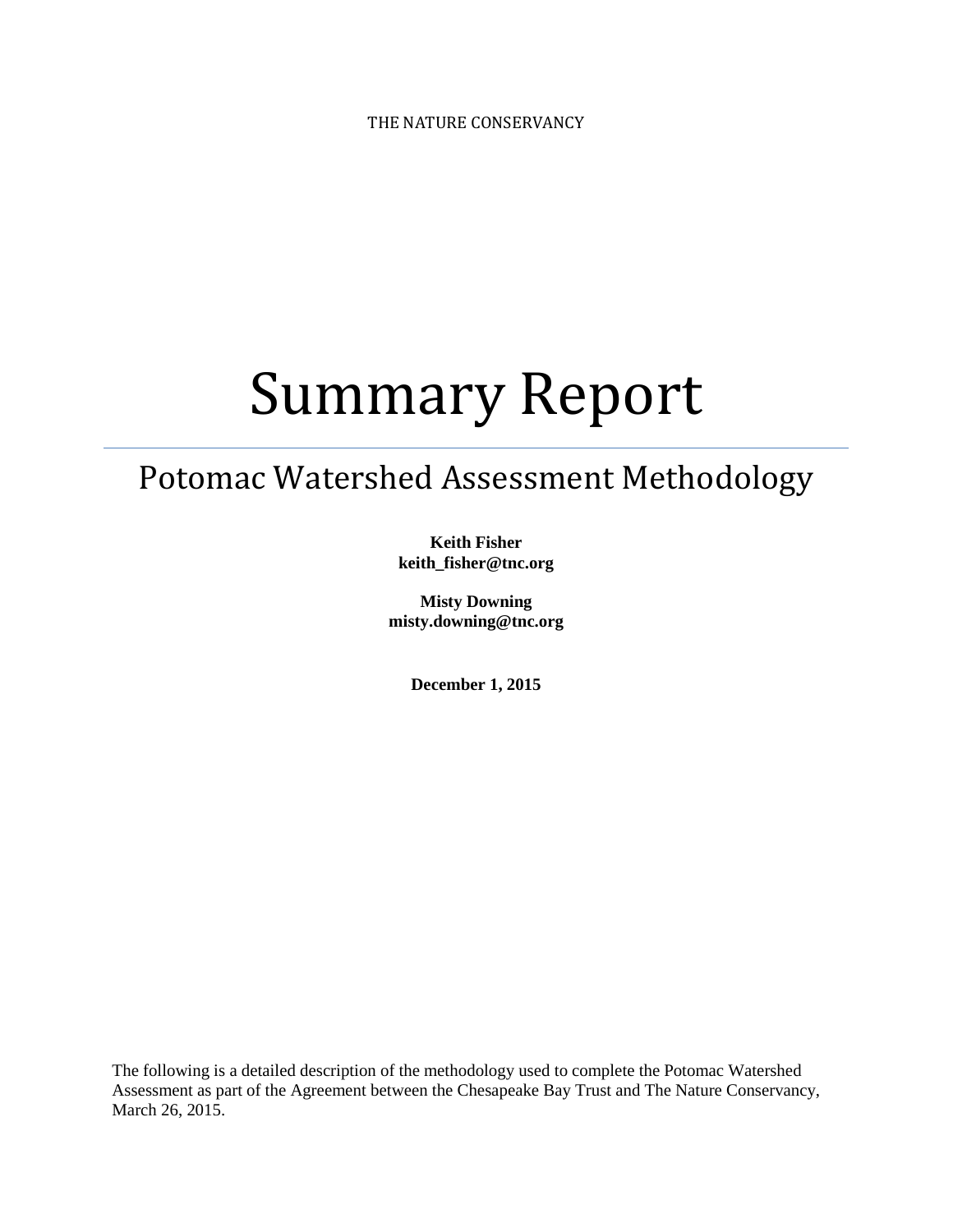#### **Summary Report of the Potomac Watershed Assessment Methodology**

#### **1.1.1 Planning Units**

The assessment analysis was conducted at two spatial scales, beginning with planning units at the coarser scale of 12-digit USGS Hydrologic Unit Code (HUC) watersheds (referred to as HUC12 watersheds) nested within the HUC8 watershed. A HUC12 is a drainage area delineated by a spatial modeling technique using 24K scale hydrographic and topographic maps and data, to represent a 10,000-40,000 acre area that contributes source water to a single outlet point on a river or stream. It is identified by a 12-digit code indicating its position in the larger landscape, as well as a name corresponding to a significant hydrographic, cultural, or political feature within its boundaries (USGS 2009, NRCS 2012). A HUC12 may be composed of headwater streams, in which case it is self-contained, or it may include streams that originate in an upstream HUC12, in which case its water quality may be influenced by attributes of the upstream watershed.

A finer level of planning units consisted of NHDPlus catchments within the HUC8 watershed, a scale at which protection or restoration activities are more likely to take place. The NHDPlus catchments are elevation-derived drainage areas of individual stream segments produced by Horizon Systems Corporation, using a drainage enforcement technique that involved "burning-in" the 100K NHD flowlines and, when available, building "walls" using the national Watershed Boundary Dataset, primarily to achieve a compatible and hydrologically accurate catchment for each stream segment (USEPA and USGS 2005). Some NHDPlus catchments were modified to provide a more uniform planning unit size, by dividing very large catchments into smaller units or merging very small catchments with the larger adjacent catchment.

## **1.1.2 Landscape Classification**

Watersheds were divided into three separate landscapes that were analyzed independently of each other, and for which separate sets of results at both levels of planning units (HUC12 watersheds and NHDPlus catchments) were calculated:

## **1.1.2.1 Streams/Riparian Areas**

Streams considered in the assessment were defined using the USGS National Hydrography Dataset 24K (NHD24K) flowlines, plus an approximately 90-125 meter riparian buffer. The NHD24K dataset is known to be missing some headwater stream reaches, particularly intermittent streams, but several constraining factors, such as compatibility between datasets and amount of manual processing time required to generate auxiliary data for certain metrics, resulted in the NHD24K being the most detailed and reliable source of stream line data for the purposes of this project.

A riparian buffer was delineated using the northeast regional Active River Area (ARA) dataset generated by TNC's Eastern Regional Office (Smith et al. 2008). The ARA is based on the concept that river health depends on a dynamic interaction between the water and the land through which it flows, thus incorporating both aquatic and riparian habitats. The ARA explicitly considers processes such as system hydrologic connectivity, floodplain hydrology, and sediment movement along the river corridor and delineates areas along a stream where such processes are likely to occur (Smith et al 2008). However, the ARA for this region was generated based on the NHD 100K flowlines dataset, a coarser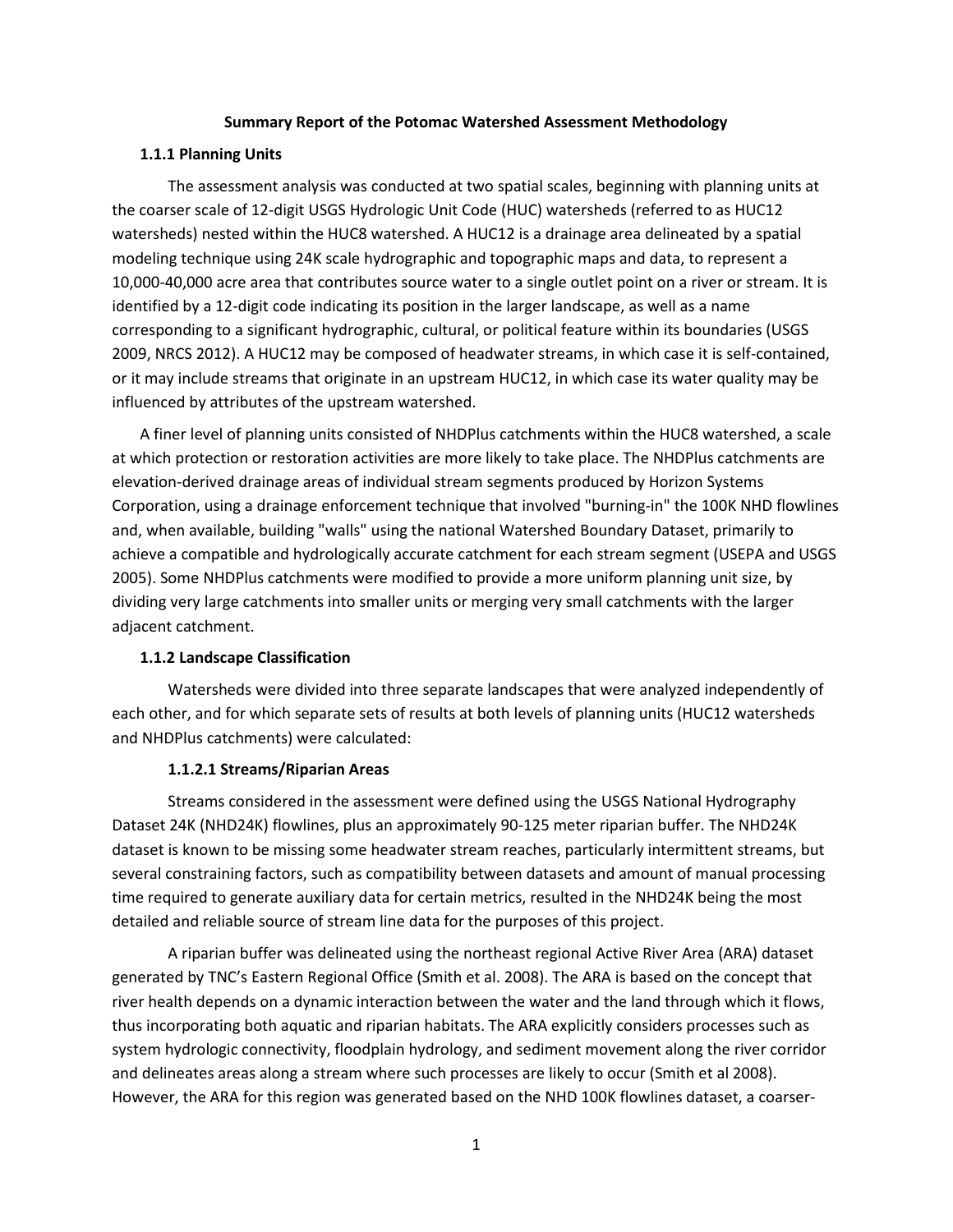level dataset than the NHD24K dataset. Since a primary goal of the project was to analyze headwater streams within each HUC8, the greater detail of the NHD24K dataset was needed. Therefore, a 120 meter buffer was generated for any headwater streams that occurred within the 24K dataset, but were not covered within the Active River Area.

## **1.1.2.2 Wetlands**

Wetlands considered in this assessment were defined using the US Fish and Wildlife Service's NWI dataset. The West Virginia NWI contains data collected over a large time period, from February 1971 to December 1992, and the statewide coverage was published in 1996. Therefore, the quality and accuracy of the wetland locations within the watershed are questionable, as the dataset is both old and largely based on interpretation of aerial photography and a variety of field survey techniques. The general NWI palustrine wetland types are listed in Table 1. To include the immediately surrounding wetland habitat into the analysis, a 50-meter wetland buffer was generated. A width of 50 meters was chosen based on a literature review and discussions with experts during workshops. Additionally, some metrics were calculated based on the catchment area for each wetland. These catchments were delineated by NHDPlus catchments, using flow direction grids to determine which NHDPlus catchments drained to a particular wetland, and manually selecting those catchments to create a wetland catchment layer that approximated the total drainage area for all mapped wetlands within a watershed.

Table 1. National Wetland Inventory Wetland Types in the Upper Guyandotte River Watershed (USFWS

| <b>NWI Code Prefix</b> | <b>NWI Wetland Type</b>        | Acres |
|------------------------|--------------------------------|-------|
| <b>PFM</b>             | Palustrine Emergent Wetland    | 47    |
| <b>PFO</b>             | Palustrine Forested Wetland    | 27    |
| <b>PSS</b>             | Palustrine Shrub-Scrub Wetland | 65    |

## **1.1.2.3 Uplands**

The purpose of including uplands as a separate landscape was two-fold: to characterize areas that are important for terrestrial species, and to quantify the potential impacts of upland habitat disturbance on water quality. We defined uplands as any areas not included in the riparian or wetland buffers; however, the material contribution zone of the Active River Area extended into the uplands. For the majority of metrics, we used the spatial datasets for the entire watershed instead of limiting the analysis to the riparian or wetland buffer as with the analysis of the previous two landscapes.

## **1.2 Priority Models**

Three Priority Models were defined based on the three landscapes defined in the assessment:

- Streams/Riparian Areas
- Wetlands
- Uplands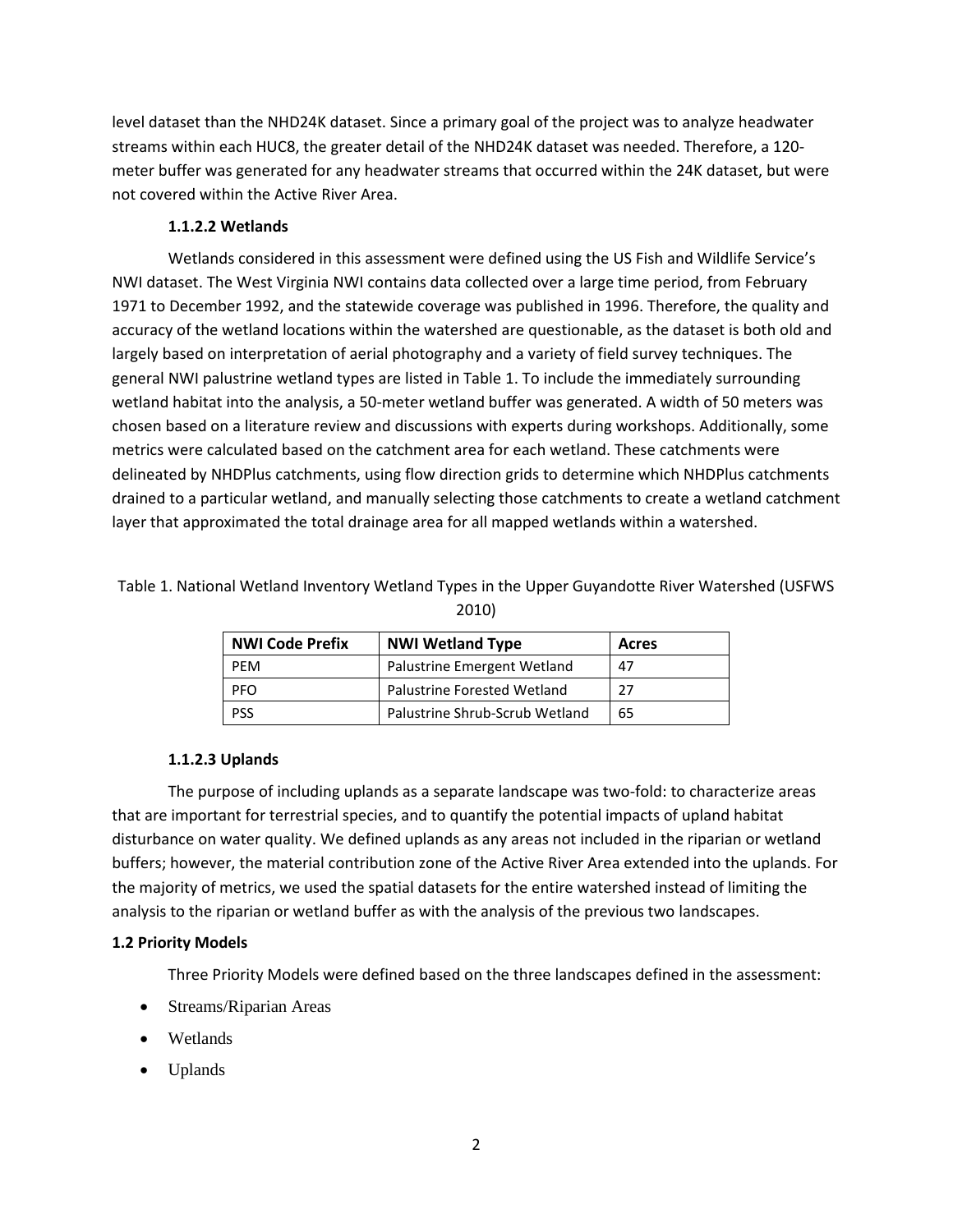| <b>Priority Model</b> | <b>Index</b>                   |  |  |
|-----------------------|--------------------------------|--|--|
|                       | <b>Water Quality</b>           |  |  |
|                       | <b>Water Quantity</b>          |  |  |
| <b>Streams</b>        | <b>Hydrologic Connectivity</b> |  |  |
|                       | Biodiversity                   |  |  |
|                       | Riparian Habitat               |  |  |
|                       |                                |  |  |
|                       | <b>Water Quality</b>           |  |  |
| Wetlands              | Hydrology                      |  |  |
|                       | Biodiversity                   |  |  |
|                       | <b>Wetland Habitat</b>         |  |  |
|                       |                                |  |  |
|                       | <b>Habitat Connectivity</b>    |  |  |
| Uplands               | <b>Habitat Quality</b>         |  |  |
|                       | Biodiversity                   |  |  |

Table 2. Watershed Characterization Priority Models and Indices

Priority models were further divided into several indices to assess both the condition and function of the watershed (Table 2). Each index was defined by numerous metrics, derived from various datasets that were processed and analyzed for each planning unit (HUC12 and NHDPlus catchment). Condition and function include both *quality indicators* of the inherent physical features of the landscape (e.g., total miles of headwater streams), as well as any *stressors*, or anthropogenic/natural factors that may have a negative impact on the landscape (e.g., active surface mining). In many instances, a direct measurement or data source for a particular metric was unavailable or unreliable. In such cases, surrogate data were identified and used to estimate quality or stress (e.g., dam drainage area used to approximate the impacts of flow alteration from impoundments).

The objective was to identify and utilize datasets that characterize the following aspects of the watershed:

- a. Riparian, wetland, and upland natural resources in the watershed
- b. Functional values and ecological services provided by the natural resources in the watershed (surface water use, flood storage/abatement, groundwater use, sediment retention, pollutant assimilation, recreational benefits, etc.)
- c. Freshwater connectivity within the watershed, and hydrologic connections upstream and downstream of the watershed (where appropriate), to determine how these affect watershed condition
- d. Water quality impairments (including 303(d) stream listings, acid mine drainage (AMD) impaired, and TMDL streams) within the watershed, and issues affecting hydrology and environmental flows
- e. The contribution of consumptive water use on aquatic resource quantity and function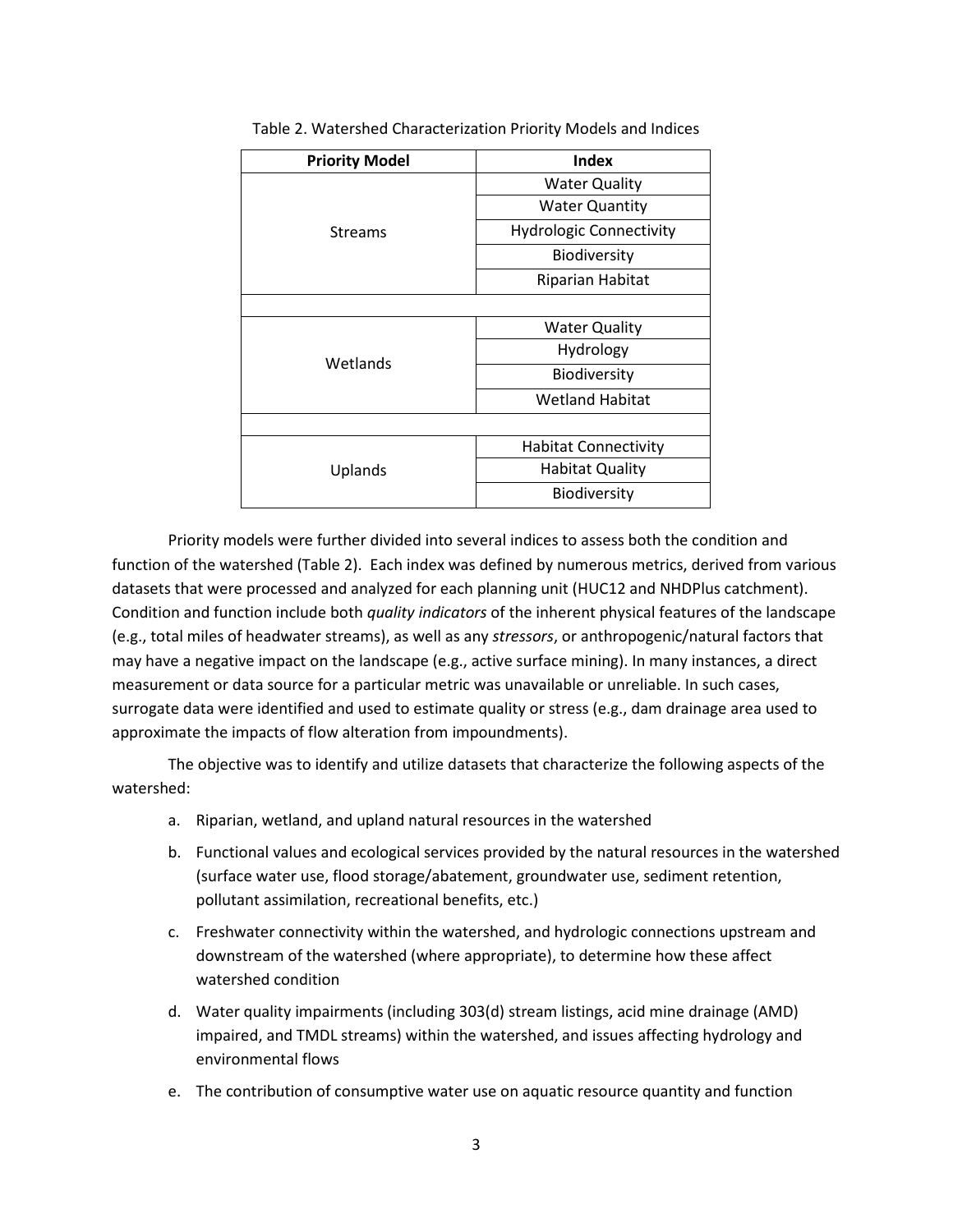- f. Rare, unique and/or sensitive species (and their habitat requirements) and vegetative communities within the watershed
- g. Existing conservation investments on the ground (local, state, federal, and private conservation lands; conservation easements; mitigation sites)
- h. Identified government and private conservation priorities within the watershed (protection and/or restoration priorities identified by conservation organizations and government agencies)
- i. Natural physical vulnerability of the watershed as indicated by factors such as slope, highly erodible soils, etc.
- j. Land use practices in the watershed with the potential to negatively impact natural resource value and function (resource extraction activities such as mining, oil and gas well drilling, mineral operations; development, road construction, etc.)
- k. Land use practices in the watershed with the potential to cause pollution of aquatic resources (point sources such as facilities that discharge to water, non-point sources such as impervious cover runoff, agriculture, landfills, etc.)
- l. Sources of natural resource and/or function loss due to fragmentation (dams, transportation infrastructure, energy transmission, etc.)

## **1.2.1 Streams/Riparian Areas Model**

The *Streams Water Quality* (SWQ) index attempted to evaluate the overall water quality of all streams within the watershed. Metrics for impaired streams included those that have been 303(d) listed, covered by a Total Maximum Daily Load (TMDL) requirement, or are known to be impacted by acid mine drainage (AMD). Many streams were monitored and sampled by the WVDEP Watershed Assessment Branch (WAB) for a variety of standard water quality parameters (e.g., pH, sulfates, heavy metals, specific conductivity), as well as biological and habitat indices, such as GLIMPSS (Genus Level Index of Most Probable Stream Status, a measure of macroinvertebrates) and RBP (Rapid Bioassessment Protocol, a measure of habitat quality) scores. However, as other factors may affect the water quality in a stream, and many stream segments lack a WAB sampling station, several surrogate metrics were added to this index. These included percent imperviousness and various anthropogenic land uses and potential stressors (e.g., surface and underground mining, roads and railroads, well locations, etc.).

The *Streams Water Quantity* (SWN) index attempted to evaluate the overall degree of flow alteration within a given planning unit. However, very little data were available as direct measurements of stream flow or of stream withdrawals or discharges, with the few known points of such activities (such as public water supply intakes or sewer treatment plants) having incomplete or possibly inaccurate attribute data regarding water volume. The USGS stream-gauging network, a principal source of streamflow data in West Virginia, is concentrated on large streams. Since flow characteristics of large and small streams are different, in some cases flow data from the main stem of a river could not be used to distinguish among the various HUC12s in the watershed (Messinger 2012). Therefore, surrogate metrics were developed to approximate the impact of water use within a planning unit and its potential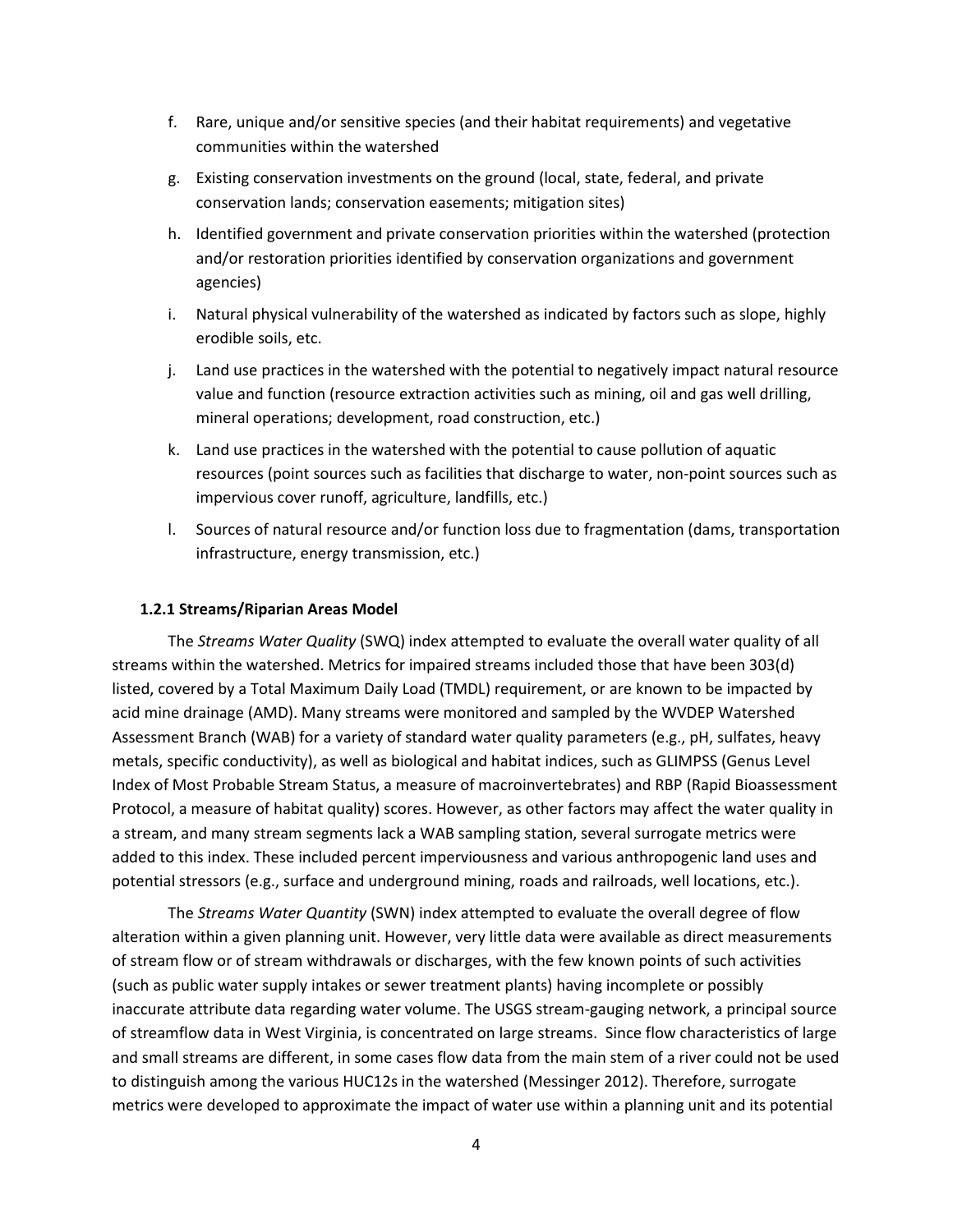alteration of flow, such as area of mining activities (surface and underground), percent of impervious surface, and dam drainage area (the total catchment area above a dam).

The *Streams Hydrologic Connectivity* (SHC) index attempted to evaluate the aquatic connectivity of the watershed in terms of network complexity and overall system integrity, with accompanying metrics such as miles of headwater streams, the mean local integrity of the planning unit, and total wetland area. The SHC index also addressed the more functional elements of hydrologic connectivity, focusing primarily on unimpeded flow and the ability of a stream segment to allow passage for aquatic species. Metrics generated for this purpose included the number of any potential structural impediments such as dams, roads/railroads in the riparian area (a surrogate for culverts and bridges), and conditions that may cause temperature changes that would affect passage of organisms (such as power plants whose discharges may raise overall stream temperatures or forested riparian area where the canopy may help maintain cooler temperatures).

The *Streams Biodiversity* (SBD) index attempted to capture the species diversity within the stream and riparian area, including metrics for the presence of rare or endangered species, the maximum number of invertebrate taxa found in stream samples, and known locations of non-native invasive species. Since species data for West Virginia do not distinguish between areas sampled with no species found and areas not sampled, additional metrics were included as an estimate of potential species presence (such as calcareous bedrock and number of terrestrial habitat types in the riparian area). Because of the lack of robust biodiversity data, this index received a weight of half compared to the other indices, and results should be used with caution.

The *Streams Riparian Habitat* (SRH) index attempted to characterize the habitat within the approximately 90-125 meter riparian buffer (the Active River Area), assuming that intact natural cover within this buffer will be most effective at stabilizing stream banks, moderating stream temperature, and providing habitat (such as native aquatic vegetation, rocks, and logs) for aquatic species. Corresponding metrics included various land uses and land cover within the riparian buffer (natural cover, mining, agriculture, grazing), percent impervious cover within the riparian area, RBP scores, and fragmenting features such as roads and wells.

#### **1.2.2 Wetlands Model**

The *Wetlands Water Quality* (WWQ) index attempted to identify the current water quality condition of existing wetlands, as well as approximate the functional value of each wetland in terms of pollutant filtration and sediment retention, two major functions related to wetland water quality. Thus, wetlands were evaluated based on their inherent ability to serve a designated function, as well as their potential for serving such function based on surrounding land uses and potential pollutants. WWQ metrics included type of wetland (e.g., forested headwater wetland) and stressors located within the wetland catchment (i.e., the drainage area of the wetland; with metrics including the amount of agriculture, grazing, or development; percent imperviousness; active surface mining; and wells). Since the WWQ metrics are dependent on the existence of a wetland, those planning units without an existing NWI wetland were excluded from this index.

The *Wetlands Hydrology* (WHY) index attempted to quantify the wetland extent within an area as well as assess the functional aspect of potential flood storage. Wetland extent was represented by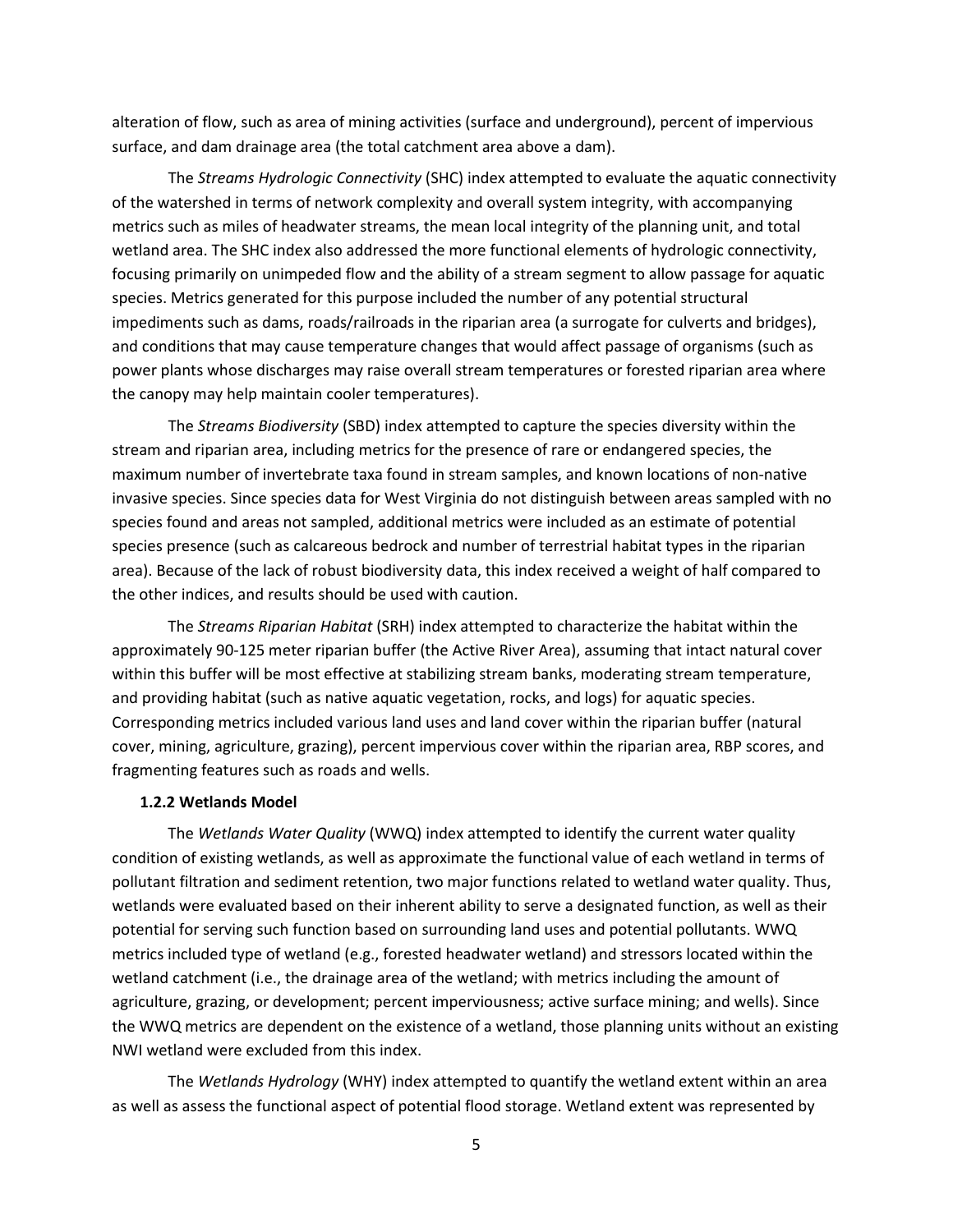total wetland area, while potential flood storage capacity metrics included the area of forested floodplain wetlands, total floodplain area, and hydric soils. These metrics also identified areas in the watershed with a greater potential for wetlands to develop under wet conditions, and which may have been areas of wetland loss in the past. It is due to these "potential wetlands" metrics (hydric soils and floodplain area) that the WHY index was calculated for all planning units (at both the HUC12 and NHDPlus catchment level), and not just those containing existing NWI wetlands. Any planning units with the potential wetlands metrics but no mapped NWI wetlands may be considered potential sites for wetland restoration.

The *Wetlands Biodiversity* (WBD) index attempted to capture the species diversity within the wetland buffer area, including metrics for the presence of rare or endangered species and known locations of non-native invasive species. Since species data for West Virginia do not distinguish between areas sampled with no species found and areas not sampled, additional metrics were included as an estimate of potential species presence (such as calcareous bedrock and number of terrestrial habitat types within the wetland buffer). Because of the lack of robust biodiversity data, this index received a weight of half compared to the other indices, and results should be used with caution.

The *Wetlands Wetland Habitat* (WWH) index attempted to quantify the habitat condition within the wetland buffer area. Habitat quality metrics included percent of natural cover and the mean size of unfragmented forest patches that intersected a given wetland buffer (connection with a larger forest patch is likely to create more desirable habitat within a wetland area). Habitat stressors included metrics that may indicate the amount of fragmentation within the wetland buffer, such as surface mining, wells, and road/railroad density.

## **1.2.3 Uplands Model**

The *Uplands Habitat Connectivity* (UHC) index attempted to assess the ability of terrestrial organisms to reside and move within the landscape. It is generally agreed that blocks or corridors of native vegetation are most conducive to hosting native animal species. In West Virginia the natural cover is primarily forest. The amount of habitat required varies by taxon and species, but large forest blocks and blocks that are connected provide the optimal habitat for a variety of species to disperse, establish breeding territories, and migrate (Anderson et al. 2004). Habitat connectivity is positively affected by forest block size and local integrity, a metric developed by Compton et al. (2007) that quantifies the structural connections between ecosystems in a landscape. Fragmenting features (e.g., roads, energy transmission lines, and resource extraction) negatively affect habitat connectivity.

The *Uplands Habitat Quality* (UHQ) index attempted to quantify the degree to which a landscape has been altered from its original condition. Metrics included heterogeneity (a measure of landform variety) and the percent of the planning unit in natural cover (forest, grassland, wetlands). Conversion of forest to agriculture or pastureland is an example of degraded habitat quality. Some metrics that impact habitat connectivity also impact habitat quality, such as development and resource extraction.

The *Uplands Biodiversity* (UBD) index attempted to capture the species diversity within the uplands area, including metrics for the presence of rare or endangered species and known locations of non-native invasive species. Since species data for West Virginia do not distinguish between areas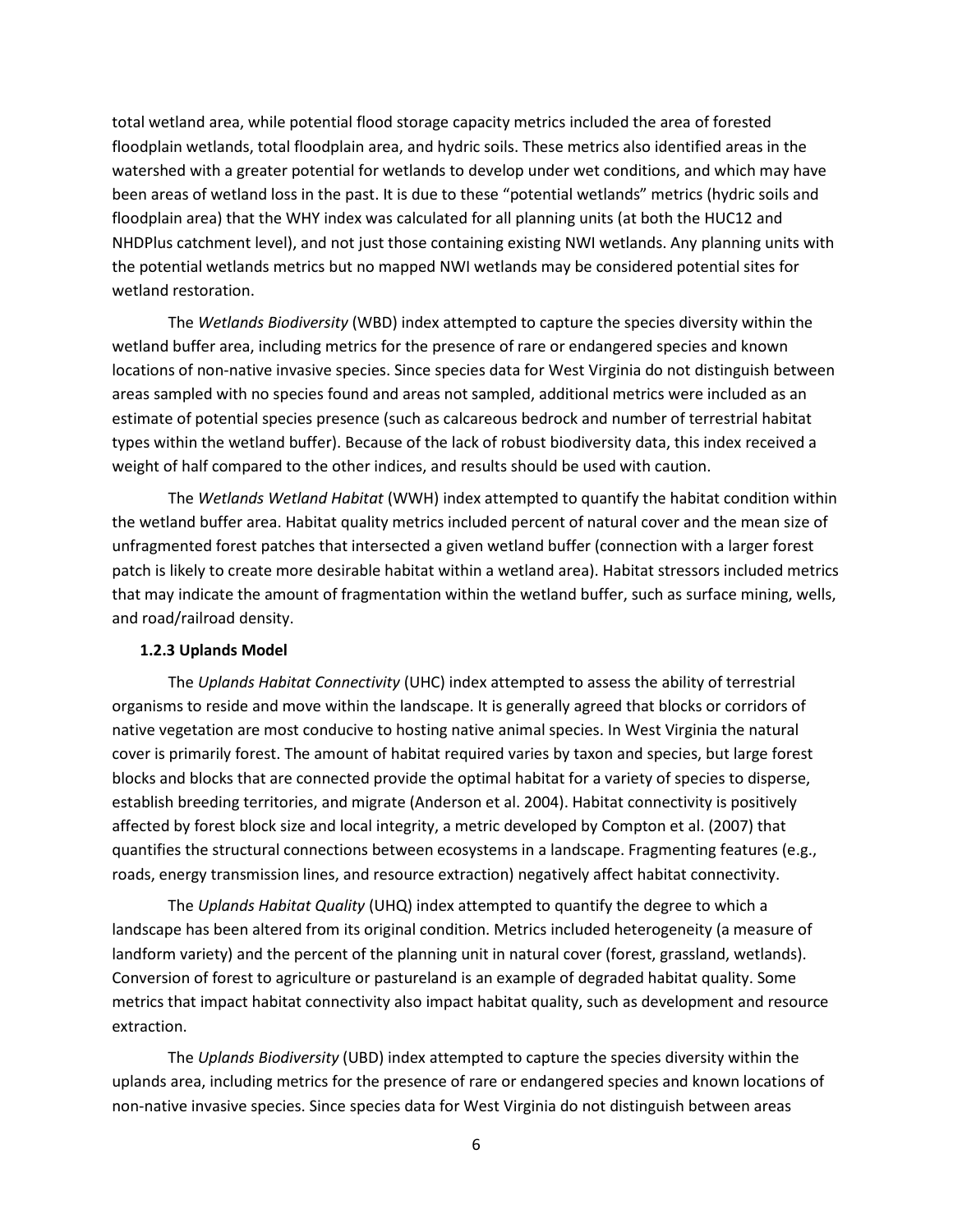sampled with no species found and areas not sampled, additional metrics were included as an estimate of potential species presence (such as calcareous bedrock and number of terrestrial habitat types). Additional datasets were available from the US Forest Service (USFS) that provided information about predicted tree basal area loss to pests and pathogens within upland forests. Because of the lack of robust biodiversity data, this index received a weight of half compared to the other indices, and results should be used with caution.

## **1.3 Ranking Procedure**

## **1.3.1 Objective Classification**

The goal of the project was to prioritize the planning units for protection and restoration opportunities. To achieve this, it was necessary to develop a method of ranking planning units based on their current ecological condition and inherent overall quality. Therefore, individual metrics were evaluated using thresholds that assigned metric results to one of four quality categories, indicating the degree of deviation from a desirable ecological condition: Very Good, Good, Fair, and Poor (Table 3). These objective, or "categorized," rankings were determined at both the HUC12 and NHDPlus catchment scales of planning units.

The Good/Fair threshold is also referred to as the "restoration threshold," with any planning units in the Fair category requiring restoration to bring the planning unit into an acceptable ecological condition. Planning units in the Good category may require some restoration to increase the quality to ideal conditions and move the score into the Very Good category, and any planning units in the Very Good category should be considered as potential candidates for protection activities. Planning units in the Poor category may also be potential candidates for restoration, depending on the goals of the individual organization or restoration project.

Thresholds were used to define quantitatively, for each metric, the divisions among the four quality categories. Initially, research focused on identifying sources for threshold values from literature and previous studies (e.g., the percentage of surface mining that places the corresponding metric into a Poor category, or a specific conductivity level that places the metric into a Fair category). However, beyond a few land use classifications and impervious cover percentages, very few thresholds have been established in the scientific literature for landscapes comparable to those in West Virginia. Additional threshold values were solicited from experts, but there was still a notable lack of reliable, defensible

| Category  | <b>Definition</b>                                                                        |
|-----------|------------------------------------------------------------------------------------------|
| Very Good | Planning unit is in ecologically desirable status; requires little intervention or       |
|           | maintenance.                                                                             |
| Good      | Planning unit is within acceptable range of variation; some intervention is required     |
|           | for maintenance.                                                                         |
| Fair      | Planning unit is outside of an acceptable range of variation; requires human             |
|           | intervention.                                                                            |
|           | Restoration of the planning unit is increasingly difficult; may result in extirpation of |
| Poor      | target.                                                                                  |

|  |  | Table 3. Definition of Objective Method Categories (Foundations of Success 2009) |  |  |
|--|--|----------------------------------------------------------------------------------|--|--|
|--|--|----------------------------------------------------------------------------------|--|--|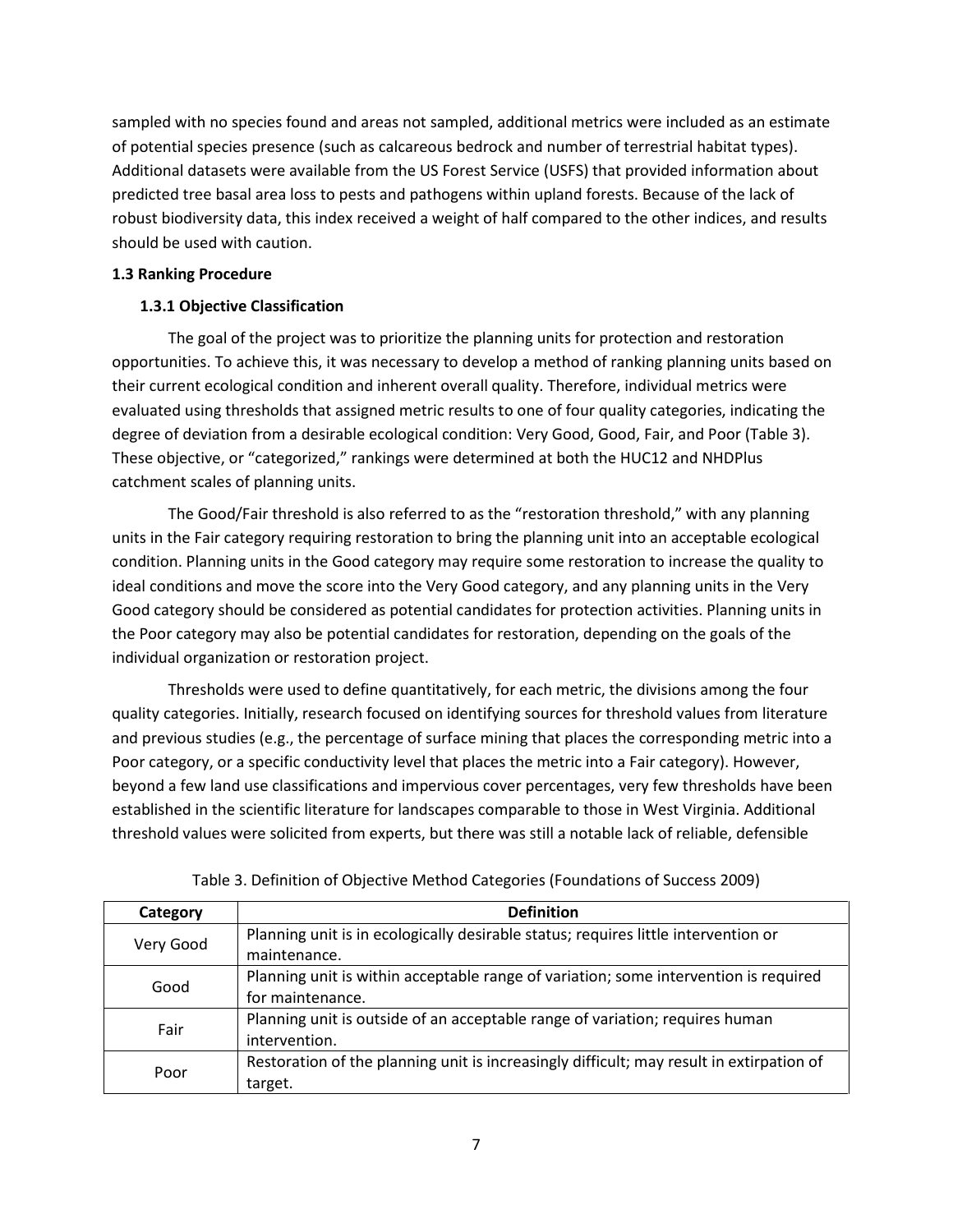threshold values for most metrics. Therefore, an alternative approach was developed using WVDEP's reference and stressed streams to define the thresholds. The WVDEP has defined three levels (I, II, III) of reference (i.e., high quality) streams, which categorize a stream based on both water quality sampling data and field survey/visual inspections, such as Rapid Bioassessment Protocol (RBP) scores (Table 4). Level I reference streams are the highest quality, while Level II indicates slightly lower quality streams that still meet most criteria for reference stream designation, and Level III are considered the best representatives in geographic areas lacking true reference streams (WVDEP 2013). To ensure that only the highest quality streams were included in the analysis, the project used only Level I and II reference streams to determine threshold values.

The WVDEP has also identified criteria for water quality sampling and field survey data that indicate whether or not a particular stream reach is significantly impaired (Table 5). While the WVDEP defines stressed sites as meeting at least one of these criteria, this project used at least two criteria to minimize the potential for false positives.

| Parameter                                               | Value                     |  |  |  |
|---------------------------------------------------------|---------------------------|--|--|--|
| Dissolved Oxygen                                        | $\geq 6.0$ mg/l           |  |  |  |
| pH                                                      | $\geq 6.0$ and $\leq 9.0$ |  |  |  |
| Conductivity                                            | <500 µmhos/cm             |  |  |  |
| Fecal coliform                                          | <800 colonies/100 ml      |  |  |  |
| RBP Epifaunal Substrate score                           | $\geq 11$                 |  |  |  |
| <b>RBP Channel Alteration score</b>                     | $\geq$ 11                 |  |  |  |
| RBP Sediment Deposition score                           | $\geq 11$                 |  |  |  |
| RBP Bank Disruptive score                               | $\geq$ 11                 |  |  |  |
| RBP Riparian Vegetation Zone Width score                | ≥6                        |  |  |  |
| <b>RBP Total Habitat score</b>                          | 65% of maximum 200        |  |  |  |
| No obvious sources of non-point source pollution        |                           |  |  |  |
| Evaluation of anthropogenic activities and disturbances |                           |  |  |  |
| No known point discharges upstream of assessment site   |                           |  |  |  |

## Table 4. WVDEP Reference Stream Criteria (Pond et al. 2012)

#### Table 5. WVDEP Stressed Stream Criteria (Pond et al. 2012)

| Parameter                                | Value                  |
|------------------------------------------|------------------------|
| Dissolved Oxygen                         | $<$ 4.0 mg/l           |
| pH                                       | $< 4.0$ or $> 9.0$     |
| Conductivity                             | $>1,000$ µmhos/cm      |
| Fecal coliform                           | >4,000 colonies/100 ml |
| RBP Epifaunal Substrate score            | $<$ 7                  |
| <b>RBP Channel Alteration score</b>      | $<$ 7                  |
| RBP Sediment Deposition score            | $<$ 7                  |
| RBP Bank Disruptive score                | $<$ 7                  |
| RBP Riparian Vegetation Zone Width score | $\leq$ 4               |
| <b>RBP Total Habitat score</b>           | < 120                  |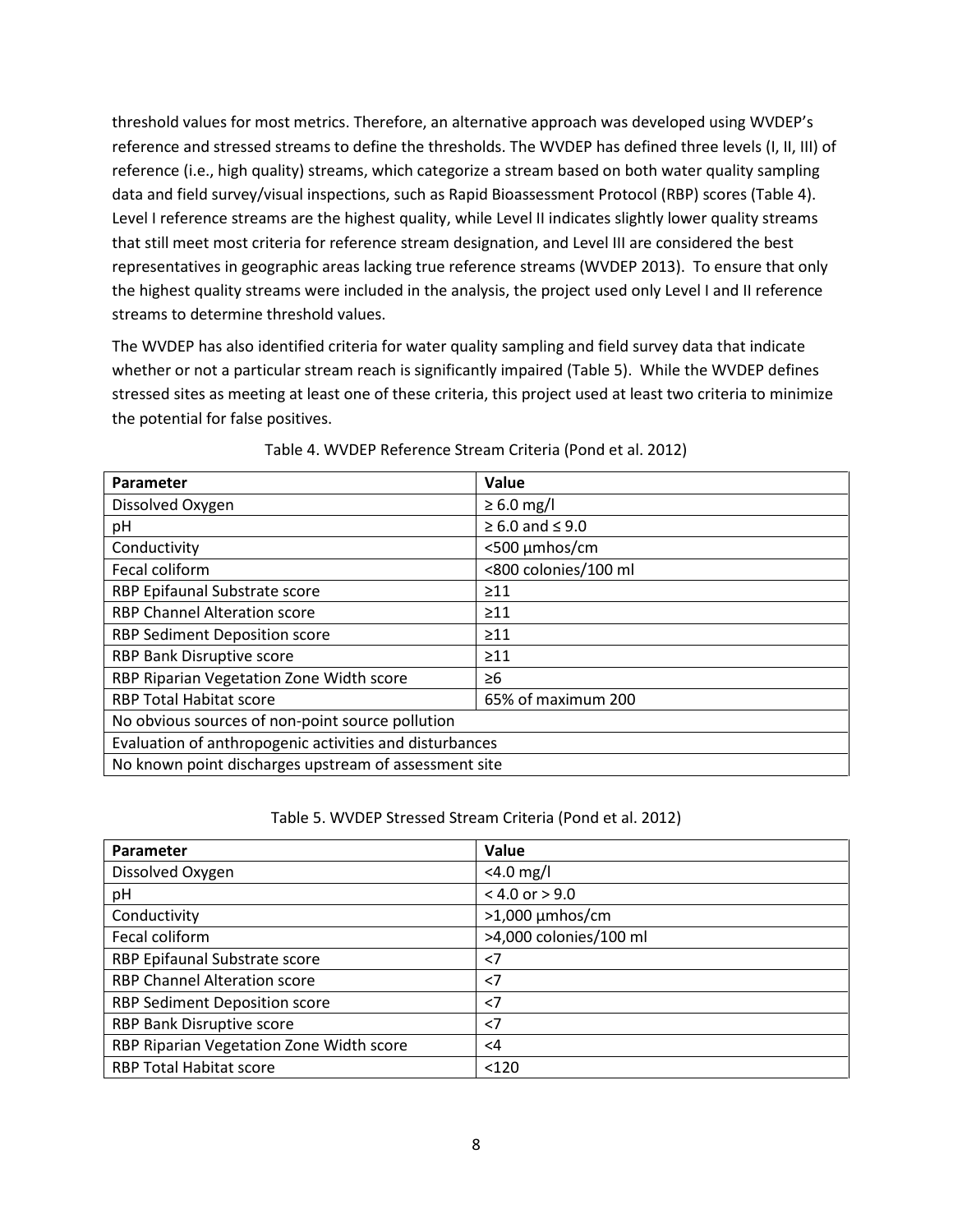To establish thresholds, the contributing NHDPlus catchments for both reference and stressed streams were identified, resulting in 501 reference catchments and 583 stressed catchments statewide, with a relatively broad and inclusive geographic distribution (Figure 1). Applicable metrics were calculated for the 1,084 reference/stressed catchments for all three landscapes (Streams/Riparian, Wetlands, Uplands) and threshold values were derived from these calculated results.



Figure 1. Reference and Stressed Stream Catchments

## **1.3.2 Objective Thresholds**

To determine threshold values for each category, the distributions of the reference and stressed metric values were examined individually, and final analysis results were evaluated through an iterative process, using different percentiles as potential threshold values for all metrics. Different scenarios were run using different percentiles of the individual metrics as thresholds for all five pilot watersheds. Results were examined for consistency and validated by comparing the results of the various scenarios with known high-quality and impacted areas and by presenting the results to experts familiar with the condition of these areas at the expert workshops. For example, planning units in wilderness areas were expected to be in the Very Good category across most indices for all three models (Streams/Riparian Areas, Wetlands, and Uplands). Similarly, planning units with significant mining or development were expected to score predominantly in the Poor to Fair categories across most indices. It was determined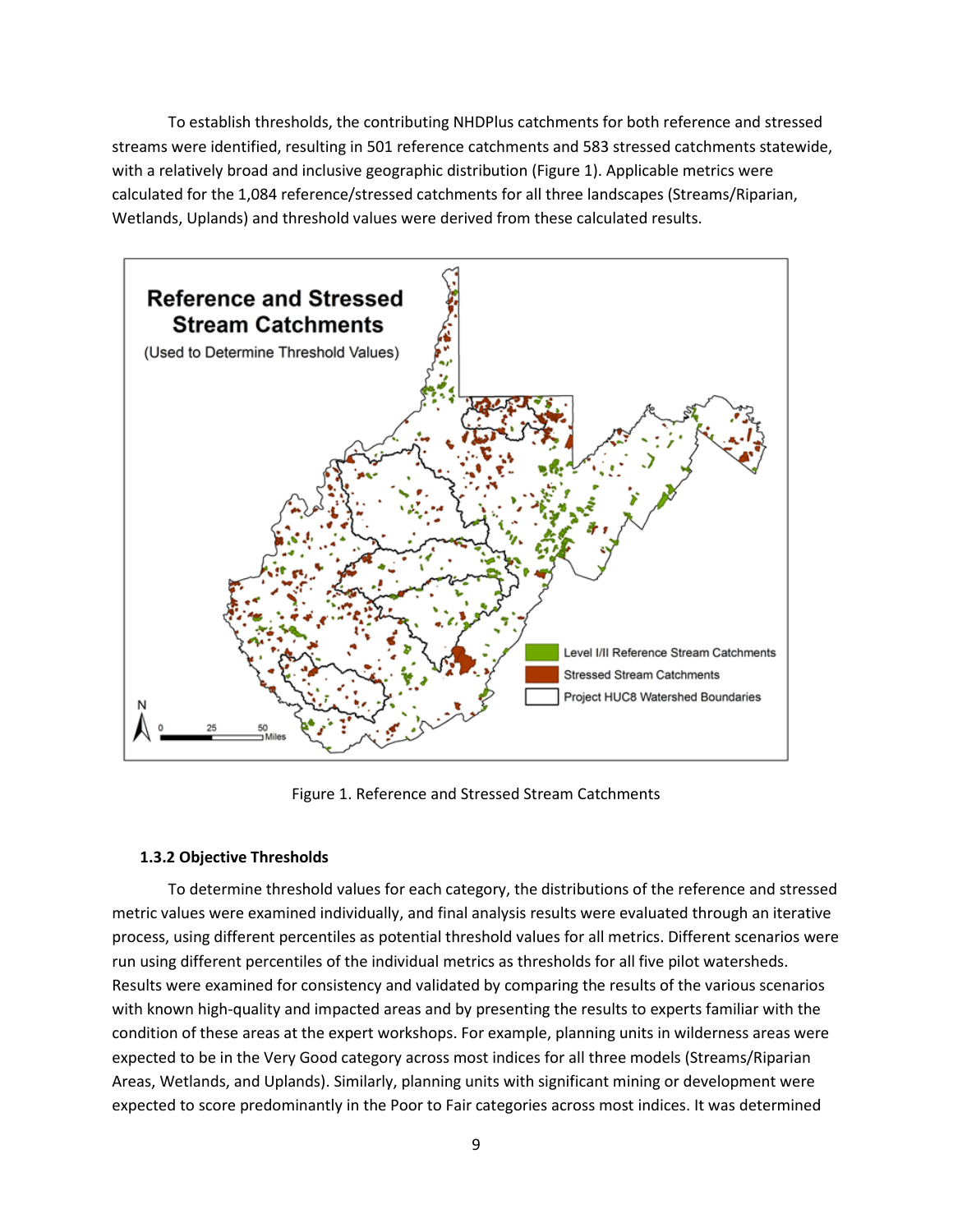during the expert workshops and project team discussions that the most consistent and reliable results were achieved when using the following percentiles: the Very Good/Good threshold was set as the 35% highest quality of reference catchment values, the Good/Fair threshold was set as the 75% highest quality of reference catchment values, and the Fair/Poor threshold was set as the 35% lowest quality of stressed catchment values (Figure 2). This methodology did not work well for some metrics with extremely skewed distributions, for example where both the  $35<sup>th</sup>$  percentile and the median and  $75<sup>th</sup>$ percentile were zero. Table 6 lists the percentiles for three different types of metrics: roads and railroads in the riparian area (a negative metric, with higher values indicating lower quality); percent forested riparian area (a positive metric, with higher values indicating higher quality); and percent surface mining (a metric for which this method of threshold selection did not work) in 5% increments for both stressed and reference catchments. Metrics for which the reference/stressed threshold determination were not suitable were either set as presence/absence metrics, resulting in a Good score if the metric was present for positive metrics or absent for negative metrics, or a Fair score if the metric was absent for positive metrics or present for negative metrics. A small subset of metrics (e.g., impervious cover and percent mining) had reliable threshold values in the literature, in which cases the values from the literature were used after consultation with and validation from experts at expert workshops. As water quality parameters were used by the WVDEP to define reference and stressed catchments, thresholds for water quality parameters were defined using the WVDEP's water quality standards.



Figure 2. Threshold Definition Model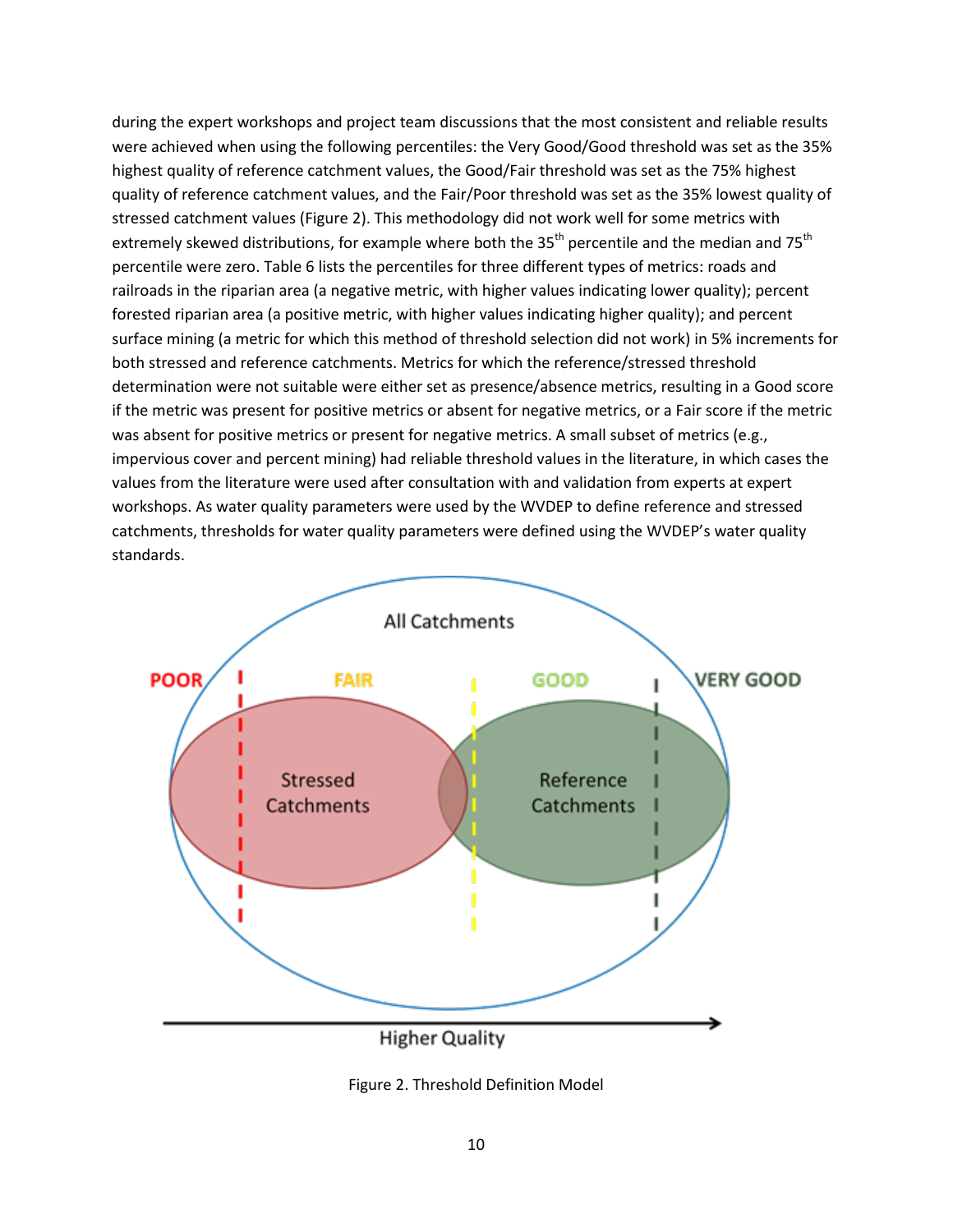|                         | <b>Reference Catchments</b>                                                                                |                                                                |                                                                                               | <b>Stressed Catchments</b>                                                                                 |                                                                |                                                                                 |
|-------------------------|------------------------------------------------------------------------------------------------------------|----------------------------------------------------------------|-----------------------------------------------------------------------------------------------|------------------------------------------------------------------------------------------------------------|----------------------------------------------------------------|---------------------------------------------------------------------------------|
| Percentile <sup>a</sup> | Negative<br>Metric: Roads<br>and Railroads<br>in the Riparian<br>Area (mi<br>roads/sq mi<br>planning unit) | Positive<br>Metric:<br>Percent<br>Forested<br>Riparian<br>Area | Alternate<br>Method <sup>b</sup> :<br>Percent of<br>Planning<br>Unit with<br>Surface<br>Mines | Negative<br>Metric: Roads<br>and Railroads<br>in the Riparian<br>Area (mi<br>roads/sq mi<br>planning unit) | Positive<br>Metric:<br>Percent<br>Forested<br>Riparian<br>Area | Alternate<br>Method:<br>Percent of<br>Planning<br>Unit with<br>Surface<br>Mines |
| Min/Max                 | 0.00                                                                                                       | $102.7^{\circ}$                                                | 0.00                                                                                          | 0.0                                                                                                        | 99.8                                                           | 0.00                                                                            |
| 5th/95th                | 0.00                                                                                                       | 100.6                                                          | 0.00                                                                                          | 0.20                                                                                                       | 94.7                                                           | 0.00                                                                            |
| 10th/90th               | 0.00                                                                                                       | 100.2                                                          | 0.00                                                                                          | 1.22                                                                                                       | 91.5                                                           | 0.00                                                                            |
| 15th/85th               | 0.00                                                                                                       | 100.0                                                          | 0.00                                                                                          | 1.98                                                                                                       | 87.8                                                           | 0.00                                                                            |
| 20th/80th               | 0.00                                                                                                       | 99.7                                                           | 0.00                                                                                          | 2.46                                                                                                       | 84.5                                                           | 0.00                                                                            |
| 25th/75th               | 0.00                                                                                                       | 99.5                                                           | 0.00                                                                                          | 2.86                                                                                                       | 82.2                                                           | 0.00                                                                            |
| 30th/70th               | 0.00                                                                                                       | 99.2                                                           | 0.00                                                                                          | 3.25                                                                                                       | 80.7                                                           | 0.00                                                                            |
| 35th/65th               | 0.00                                                                                                       | $98.7^{d}$                                                     | 0.00                                                                                          | 3.62                                                                                                       | 78.0                                                           | 0.00                                                                            |
| 40th/60th               | 0.00                                                                                                       | 98.5                                                           | 0.00                                                                                          | 3.93                                                                                                       | 75.2                                                           | 0.00                                                                            |
| 45th/55th               | 0.13                                                                                                       | 98.0                                                           | 0.00                                                                                          | 4.29                                                                                                       | 63.8                                                           | 0.00                                                                            |
| Median                  | 0.29                                                                                                       | 97.6                                                           | 0.00                                                                                          | 4.63                                                                                                       | 67.1                                                           | 0.00                                                                            |
| 55th/45th               | 0.51                                                                                                       | 96.7                                                           | 0.00                                                                                          | 5.10                                                                                                       | 63.8                                                           | 0.00                                                                            |
| 60th/40th               | 0.87                                                                                                       | 95.8                                                           | 0.00                                                                                          | 5.47                                                                                                       | 61.0                                                           | 0.00                                                                            |
| 65th/35th               | 1.14                                                                                                       | 94.5                                                           | 0.00                                                                                          | 5.97                                                                                                       | 57.0 <sup>f</sup>                                              | 0.24                                                                            |
| 70th/30th               | 1.69                                                                                                       | 93.2                                                           | 0.00                                                                                          | 6.34                                                                                                       | 53.4                                                           | 0.80                                                                            |
| 75th/25th               | 2.46                                                                                                       | $91.6^e$                                                       | 0.00                                                                                          | 7.02                                                                                                       | 49.9                                                           | 1.51                                                                            |
| 80th/20th               | 3.10                                                                                                       | 90.1                                                           | 0.00                                                                                          | 7.93                                                                                                       | 44.9                                                           | 2.99                                                                            |
| 85th/15th               | 3.72                                                                                                       | 88.0                                                           | 0.00                                                                                          | 9.07                                                                                                       | 40.3                                                           | 5.47                                                                            |
| 90th/10th               | 4.57                                                                                                       | 83.5                                                           | 0.00                                                                                          | 10.97                                                                                                      | 33.3                                                           | 9.78                                                                            |
| 95th/5th                | 5.83                                                                                                       | 75.9                                                           | 0.06                                                                                          | 14.43                                                                                                      | 20.6                                                           | 20.11                                                                           |
| 96th/4th                | 6.26                                                                                                       | 74.6                                                           | 0.21                                                                                          | 15.94                                                                                                      | 17.0                                                           | 24.84                                                                           |
| 97th/3rd                | 6.49                                                                                                       | 72.3                                                           | 0.54                                                                                          | 16.87                                                                                                      | 14.5                                                           | 27.72                                                                           |
| 98th/2nd                | 6.81                                                                                                       | 69.8                                                           | 1.59                                                                                          | 18.29                                                                                                      | 10.7                                                           | 38.96                                                                           |
| 99th/1st                | 9.74                                                                                                       | 59.1                                                           | 7.68                                                                                          | 23.93                                                                                                      | 6.4                                                            | 51.02                                                                           |
| Max/Min                 | 34.6                                                                                                       | 1.28                                                           | 29.28                                                                                         | 35.27                                                                                                      | 2.9                                                            | 84.93                                                                           |

Table 6. Reference and Stressed Distribution Examples for Three Types of Metrics

<sup>a</sup> Negative metrics used the first percentile (i.e., Minimum value if row is "Min/Max"), positive metrics used the second percentile (i.e., Maximum value if row is "Min/Max)

**b** Alternate method used for threshold selection

<sup>c</sup> Values are higher than 100% because of differences in the spatial properties of the geographic information system (GIS) datasets between the landcover dataset used for this metric and the planning units

<sup>d</sup> Selected as percentile for Very Good/Good threshold

e Selected as percentile for Good/Fair threshold

f Selected as percentile for Fair/Poor threshold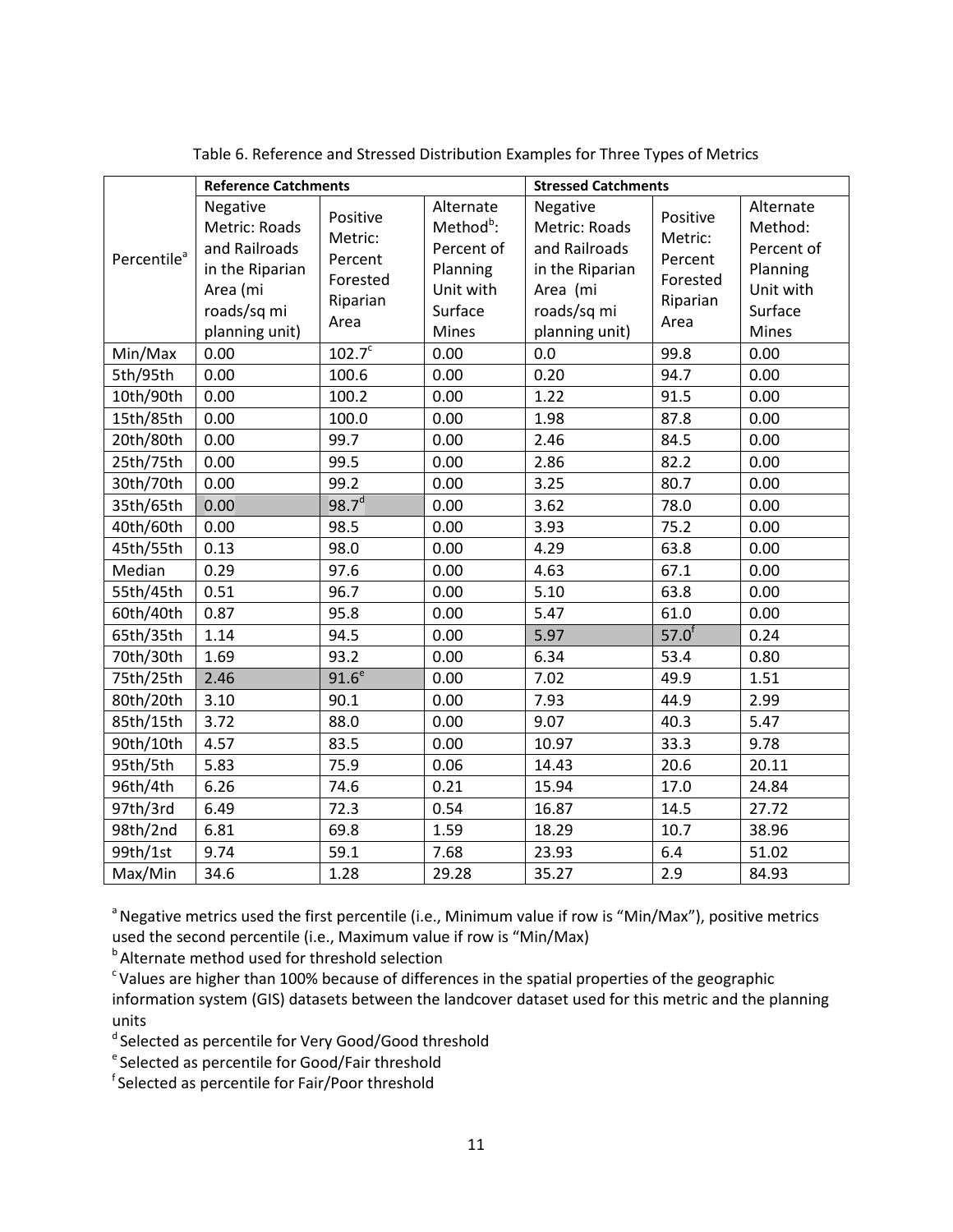## **1.3.3 Critical Metrics**

Discussions held during expert workshops suggested that some metrics, subsequently referred to as "critical metrics," indicated an impairment or land use alteration of enough significance that these metrics should limit the final index category value, regardless of other metric values in that index. For instance, if a planning unit had a high enough percentage of impervious cover that placed the metric into the Fair category, the final index score for that planning unit could not be higher than Fair, regardless if other metrics ranked Good or Very Good. Since the Water Quality index in the Streams model had more critical metrics than the other indices, two of the critical metrics had to be Fair or Poor to cap the index at that category. Only a handful of metrics were considered critical (Table 7).

| <b>Model</b>   | <b>Index</b>                   | <b>Critical Metrics</b>                 |  |  |  |
|----------------|--------------------------------|-----------------------------------------|--|--|--|
|                |                                | Percent imperviousness                  |  |  |  |
| <b>Streams</b> |                                | Surface mining (active & legacy)        |  |  |  |
|                | <b>Water Quality</b>           | Median pH values                        |  |  |  |
|                |                                | Median specific conductivity values     |  |  |  |
|                | <b>Water Quantity</b>          | Percent imperviousness                  |  |  |  |
|                | <b>Hydrologic Connectivity</b> | None                                    |  |  |  |
|                | Biodiversity                   | <b>None</b>                             |  |  |  |
|                |                                | Percent imperviousness in riparian area |  |  |  |
|                | <b>Riparian Habitat</b>        | Active surface mining in riparian area  |  |  |  |
|                |                                |                                         |  |  |  |
|                | <b>Water Quality</b>           | None                                    |  |  |  |
|                | Hydrology                      | None                                    |  |  |  |
| Wetlands       | Biodiversity                   | None                                    |  |  |  |
|                | <b>Wetland Habitat</b>         | Development in wetland buffer           |  |  |  |
|                |                                | Active surface mining in wetland buffer |  |  |  |
|                |                                |                                         |  |  |  |
|                |                                | Development                             |  |  |  |
|                | <b>Habitat Connectivity</b>    | Active surface mining                   |  |  |  |
| Uplands        |                                | Development                             |  |  |  |
|                | <b>Habitat Quality</b>         | Active surface mining                   |  |  |  |
|                | Biodiversity                   | None                                    |  |  |  |

Table 7. Critical Metrics for Priority Model Analysis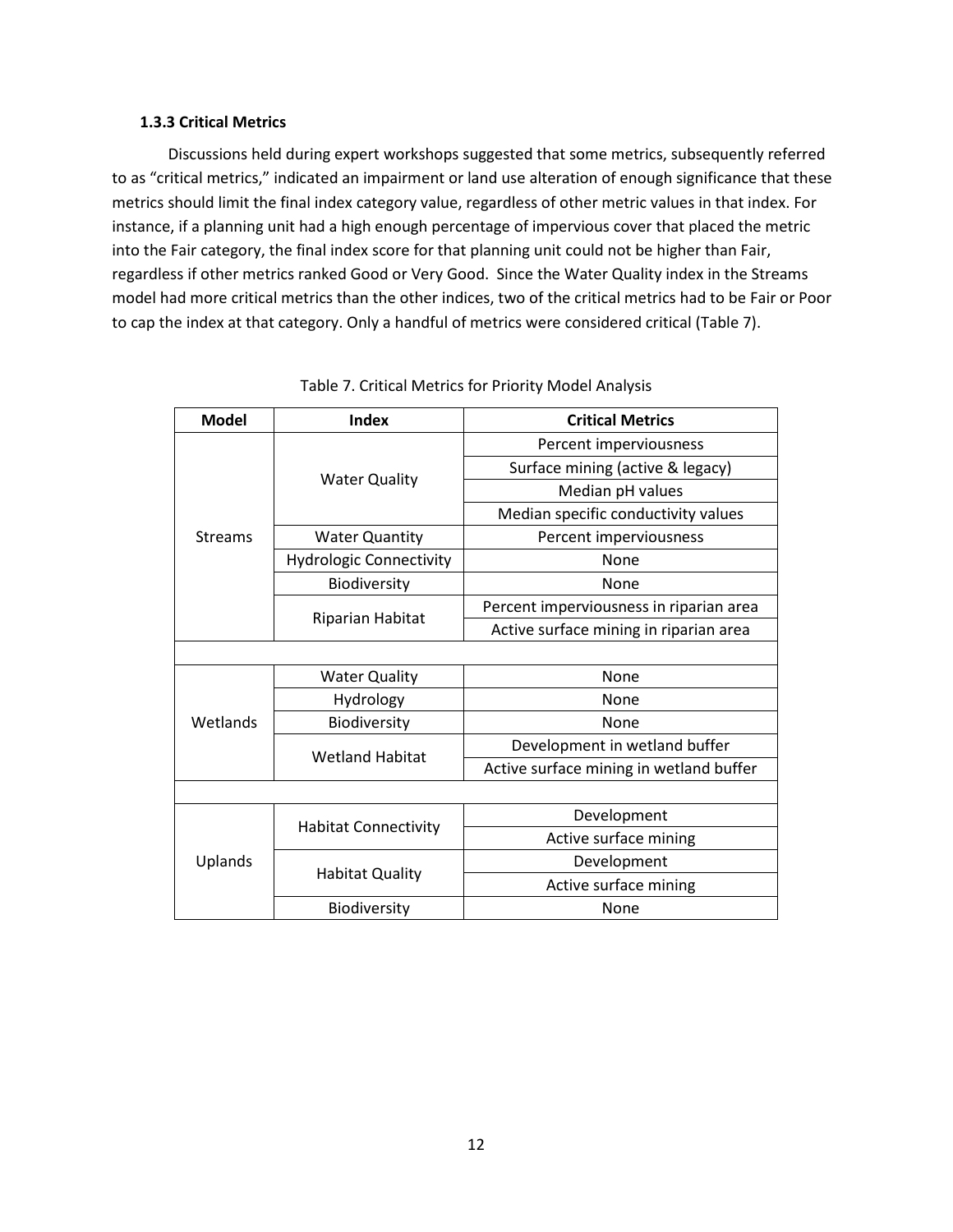#### **1.3.4 Metrics Final Selection**

Initially, the project team identified 214 metrics to characterize the three landscapes (listed in Appendix B: Metrics Description and GIS Process). The values for these metrics at the HUC12 level for all five HUC8 watersheds were subjected to a Pearson's Correlation analysis separately for each model, and if two metrics were highly correlated (R > 0.90), one of the metrics was eliminated. For metric pairs with correlation coefficients between 0.75-0.90, one of the metrics was eliminated if they were judged to be truly redundant. The full set of HUC12 metric values for the Streams priority model (which had the greatest number of metrics) was subjected to a Principal Components Analysis (PCA) to identify the most important metrics to retain in the assessment, i.e., those metrics that accounted for the greatest variation among the HUC12s. Three principal components together accounted for 45% of the variation among HUC12s (Table 8). The most influential component (eigenvalue 18.29, 25% of variation explained) described a gradient of anthropogenic disturbance, from high negative loadings on metrics such as forested riparian area and natural cover in headwater catchments, to high positive loadings on development metrics such as roads/railroads in riparian area. The second component (eigenvalue 9.34, 13% of variation explained) consisted of different mining and coal metrics, while the  $3^{rd}$  component consisted of oil and gas wells (eigenvalue 5.18, 7% of variation explained). Some of the metrics that were identified as important in the PCA were dropped from the assessment due to high correlation with other metrics, lack of data across watersheds, or other reasons. After the correlation and Principal Components Analyses, and discussions with experts at the expert workshops, the final current condition analysis dataset was reduced to 94 metrics.

Table 9 lists all metrics that were used in the final analysis with details on grouping of metrics into individual indices, thresholds, method of determining the thresholds, weight of the metrics in the final analysis, critical metrics, and if a metric was considered a positive or negative metric in the final analysis.

## **1.3.5 Metric Weights**

Metrics were weighted to ensure that each metric contributed a value in its corresponding index relative to its significance in terms of affecting watershed condition. The weights were assigned to each metric based on literature where available, but more often on a synthesis of current knowledge provided by experts from TNC, state and federal agencies, universities, non-profit organizations, and local experts. Recommendations were provided and subsequently refined at several expert workshops and/or by follow-up correspondence with experts. Metric and index weights ranged from 0 to 3, with a weight of 0 assigned to those metrics initially considered but later removed from the analysis (see Appendix B for a full list of metrics originally considered in the analysis). Metrics with weights greater than 0 and considered in the final analysis are listed in Table 16.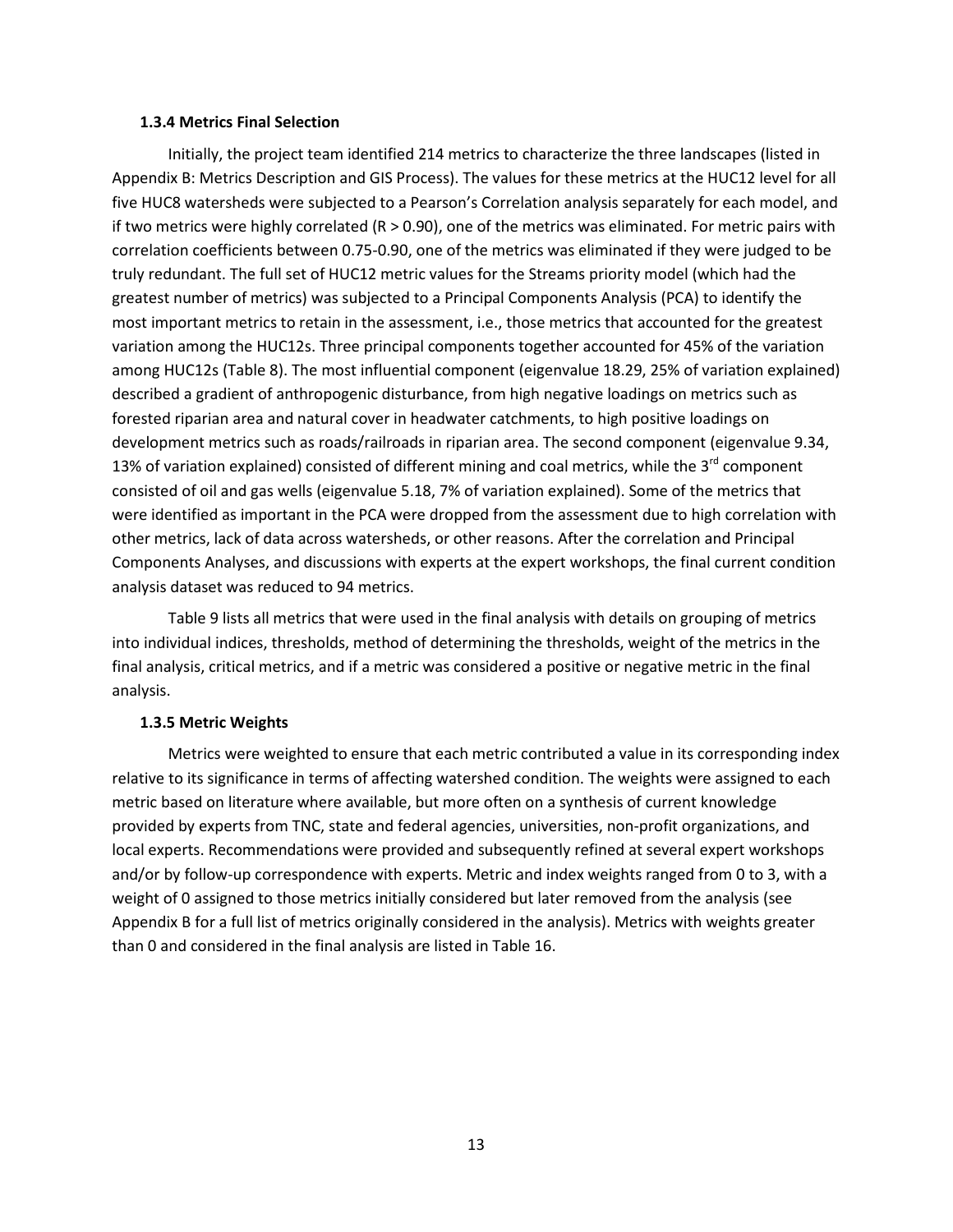| <b>Metric</b>                               | <b>Factor</b> |
|---------------------------------------------|---------------|
|                                             | Loading*      |
| <b>Component 1</b>                          |               |
| Forested riparian area                      | $-0.8252$     |
| Natural cover in headwater catchments       | $-0.6871$     |
| <b>Median GLIMPSS scores</b>                | $-0.6836$     |
| Local integrity in headwater catchments     | $-0.6786$     |
| Median taxa richness                        | $-0.6210$     |
| Large quantity users                        | 0.5107        |
| Wastewater treatment plants                 | 0.5166        |
| <b>Biologically impaired streams</b>        | 0.5272        |
| Septic systems in riparian area             | 0.5464        |
| Power plants                                | 0.5780        |
| Energy transmission lines in riparian area  | 0.6117        |
| <b>Bridges</b>                              | 0.6600        |
| Septic systems                              | 0.6730        |
| Roads and railroad density in riparian area | 0.7385        |
| Percent imperviousness                      | 0.7659        |
| Buildings in riparian area                  | 0.7799        |
| <b>NPDES</b> permits                        | 0.7866        |
| Development in riparian area                | 0.8049        |
| Road and railroad density                   | 0.8056        |
| <b>Component 2</b>                          |               |
| Total coal production                       | 0.6804        |
| Legacy surface mining in riparian area      | 0.7279        |
| Active surface mining in riparian area      | 0.7395        |
| Active surface mining                       | 0.7514        |
| Legacy surface mining                       | 0.7641        |
| Coal NPDES permits                          | 0.7889        |
| <b>Component 3</b>                          |               |
| Oil and gas wells in riparian area          | $-0.6943$     |

Table 8. Principal Components Analysis of Streams Condition Metrics

\*Only factors with loadings > |0.5| and loading on only one component are presented here.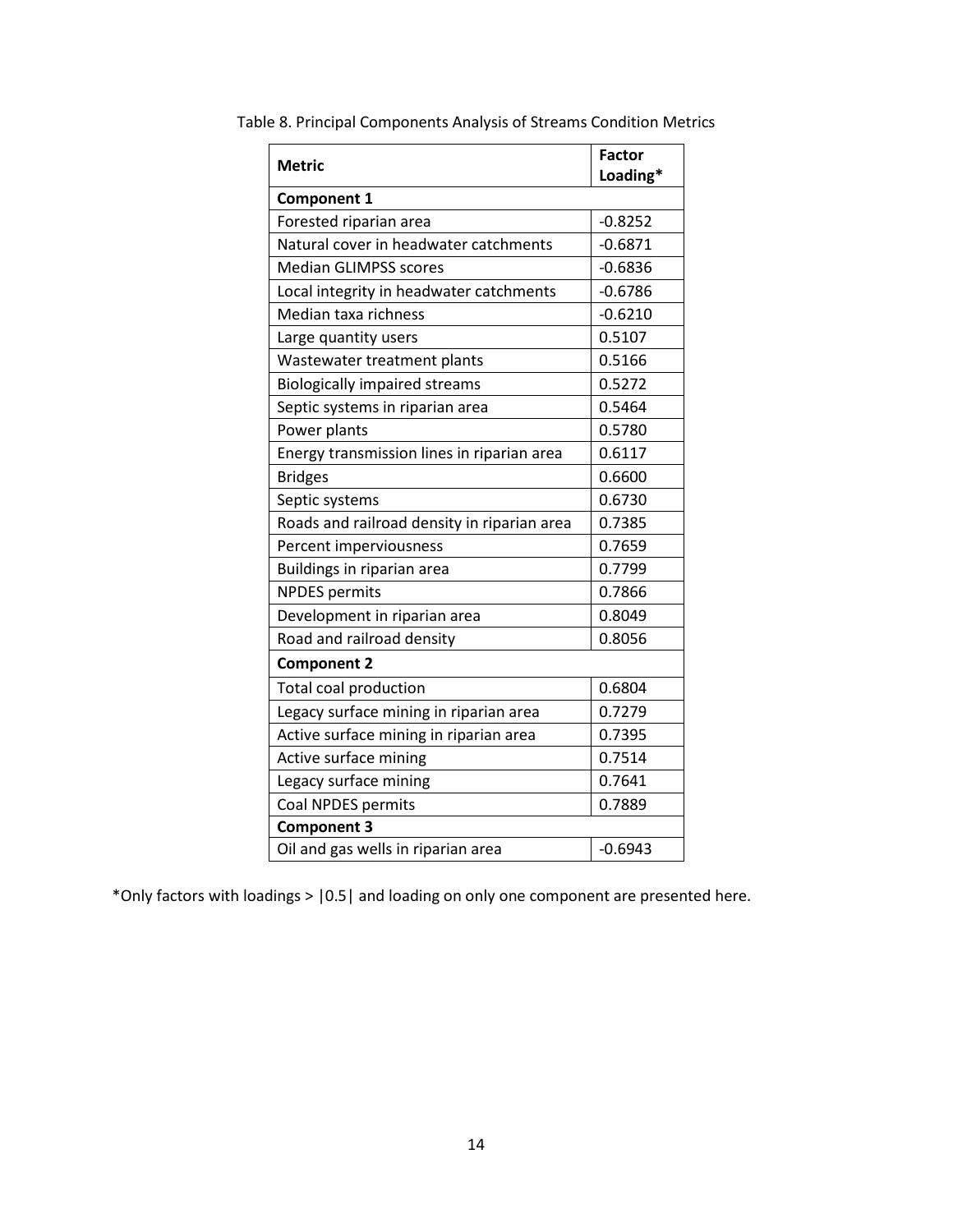| <b>Model</b>   | Index             | <b>Metric Description</b><br>(* "Critical Metric")   | Weight         | <b>Units</b>                                | Positive/<br><b>Negative</b><br><b>Metric<sup>a</sup></b> | <b>Threshold Method</b>   | Threshold:<br>Very Good-<br>Good | Threshold:<br>Good-Fair | Threshold:<br>Fair - Poor |
|----------------|-------------------|------------------------------------------------------|----------------|---------------------------------------------|-----------------------------------------------------------|---------------------------|----------------------------------|-------------------------|---------------------------|
|                |                   | AMD, TMDL, 303(d) impaired<br>streams                | $\overline{2}$ | % of total stream miles in<br>planning unit | N                                                         | Reference/stressed        | $\mathbf 0$                      | 11.32                   | 78.09                     |
|                |                   | Median pH values* <sup>c</sup>                       | $\overline{2}$ | Index <sup>b</sup>                          | P                                                         | Literature                | 350 <sup>b</sup>                 | 250                     | 150                       |
|                |                   | Median sulfate values <sup>d</sup>                   | $\mathbf{1}$   | Index                                       | P                                                         | Literature                | 350                              | 250                     | 150                       |
|                |                   | Median specific conductivity<br>values <sup>*e</sup> | 1.5            | Index                                       | P                                                         | Literature                | 350                              | 250                     | 150                       |
|                |                   | Median GLIMPSS scores <sup>f</sup>                   | $\overline{2}$ | Index                                       | P                                                         | Literature                | 350                              | 250                     | 150                       |
|                |                   | Median sedimentation &<br>embeddedness <sup>8</sup>  | $\mathbf{1}$   | Index                                       | P                                                         | Literature                | 350                              | 250                     | 150                       |
|                |                   | Percent imperviousness*                              | $\overline{2}$ | mean % imperviousness per<br>planning unit  | N                                                         | Literature                | $\mathbf 0$                      | $\overline{2}$          | 8                         |
|                | Water<br>Quality  | All wells                                            | 1.5            | #/sq mi planning unit                       | N                                                         | Reference/stressed        | $\Omega$                         | 2.28                    | 5.47                      |
|                | (Weight: $1$ )    | Surface mining (active & legacy)*                    | $\overline{2}$ | % of planning unit                          | N                                                         | Literature/Expert opinion | $\overline{2}$                   | 10                      | 20                        |
|                |                   | Underground mining                                   | $\overline{2}$ | % of planning unit                          | N                                                         | Reference/ stressed       | $\mathbf 0$                      | 3.82                    | 18.30                     |
| <b>STREAMS</b> |                   | Agriculture in riparian area                         | $\mathbf{1}$   | % of riparian area                          | N                                                         | Reference/ stressed       | $\Omega$                         | 0.07                    | 0.12                      |
|                |                   | Grazing/pasture in riparian area                     | $\mathbf{1}$   | % of planning unit                          | N                                                         | Reference/ stressed       | $\mathbf 0$                      | 1.67                    | 10.31                     |
|                |                   | Development in riparian area                         | $\mathbf{1}$   | % of planning unit                          | ${\sf N}$                                                 | Reference/ stressed       | $\mathbf 0$                      | 0.02                    | 2.44                      |
|                |                   | Natural cover in riparian area                       | $\overline{2}$ | % of planning unit                          | P                                                         | Reference/ stressed       | 99.88                            | 97.01                   | 75.48                     |
|                |                   | All roads & rail                                     | 1.5            | miles/sq mi planning unit                   | N                                                         | Reference/ stressed       | 0.13                             | 1.66                    | 2.79                      |
|                |                   | Public water supply intakes                          | 0.5            | #/stream mi                                 | N                                                         | Presence/absence          | $\overline{a}$                   | 0                       | $\blacksquare$            |
|                |                   | Large quantity users                                 | $\overline{2}$ | #/stream mi                                 | N                                                         | Presence/absence          | ÷,                               | 0                       |                           |
|                | Water<br>Quantity | Wastewater treatment plants                          | 0.5            | # customers served/sq mi<br>planning unit   | N                                                         | Presence/absence          | ÷,                               | $\boldsymbol{0}$        |                           |
|                | (Weight: 1)       | Dam drainage area                                    | $\mathbf{1}$   | % of planning unit                          | N                                                         | Presence/absence          | $\overline{a}$                   | 0                       | $\overline{a}$            |
|                |                   | Percent imperviousness*                              | 1.5            | mean % imperviousness per<br>planning unit  | N                                                         | Literature                | $\mathbf 0$                      | $\overline{2}$          | 8                         |
|                |                   | Surface mining (active & legacy)                     | $\mathbf{1}$   | % of planning unit                          | N                                                         | Literature/Expert opinion | $\overline{2}$                   | 10                      | 20                        |
|                |                   | Underground mining                                   | 1.5            | % of planning unit                          | N                                                         | Reference/ stressed       | $\mathbf 0$                      | 3.82                    | 18.30                     |
|                | Hydrologic        | Headwater streams (size class 1a)                    | 1.5            | % of total stream miles in<br>planning unit | P                                                         | Presence/absence          | ÷,                               | 0                       |                           |
|                | Connectivity      | Local integrity score                                | $\mathbf{1}$   | mean score/planning unit                    | P                                                         | Reference/ stressed       | 44.43                            | 30.35                   | 20.72                     |

## Table 9. Metrics Included in the Current Condition Analysis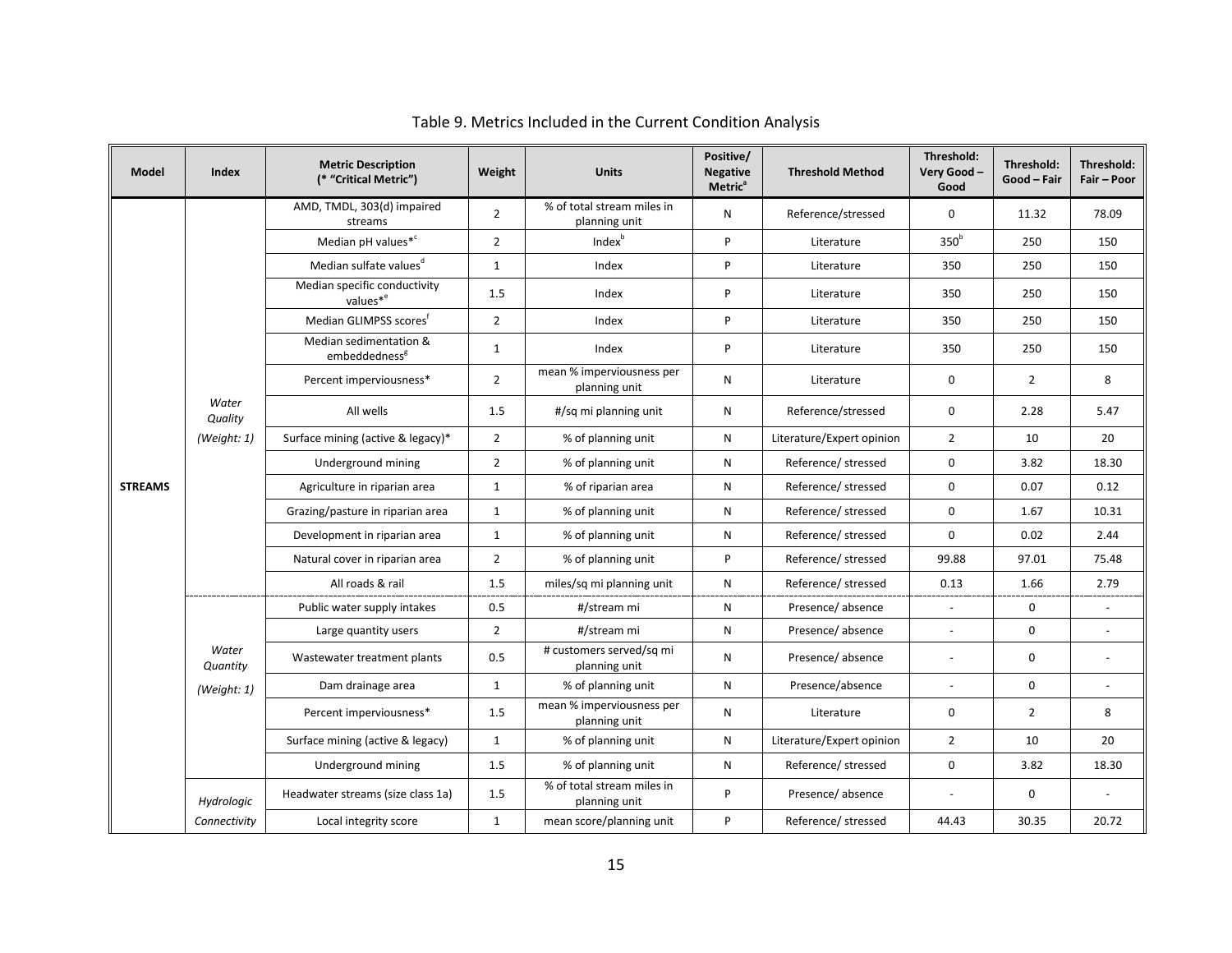| <b>Model</b>        | Index                              | <b>Metric Description</b><br>(* "Critical Metric")        | Weight         | <b>Units</b>                                | Positive/<br><b>Negative</b><br><b>Metric<sup>a</sup></b> | <b>Threshold Method</b>   | Threshold:<br>Very Good-<br>Good | Threshold:<br>Good - Fair | Threshold:<br>Fair - Poor |
|---------------------|------------------------------------|-----------------------------------------------------------|----------------|---------------------------------------------|-----------------------------------------------------------|---------------------------|----------------------------------|---------------------------|---------------------------|
|                     | Hydrologic                         | Total wetland area                                        | $\mathbf{1}$   | % of planning unit                          | P                                                         | Presence/absence          |                                  | $\mathbf 0$               |                           |
|                     | Connectivity                       | Power plants                                              | 0.5            | # / stream mi                               | N                                                         | Presence/absence          |                                  | $\mathbf 0$               |                           |
|                     |                                    | Forested riparian area                                    | 1.5            | % of riparian area                          | P                                                         | Reference/ stressed       | 98.73                            | 91.60                     | 57.00                     |
|                     | (Weight: 1)                        | Dams                                                      | 1.5            | #/ stream mi                                | ${\sf N}$                                                 | Presence/absence          | $\sim$                           | $\mathbf 0$               |                           |
|                     |                                    | All roads & rail in riparian area                         | $\overline{2}$ | mi/sq mi planning unit                      | N                                                         | Reference/ stressed       | $\mathbf 0$                      | 2.46                      | 5.97                      |
|                     |                                    | Rare species in riparian area                             | 1.5            | # species/riparian area                     | P                                                         | Presence/absence          |                                  | $\mathbf 0$               |                           |
|                     |                                    | Maximum taxa                                              | $\mathbf{1}$   | maximum # taxa                              | P                                                         | Reference/ stressed       | 27                               | 21                        | 13                        |
|                     | Biodiversity                       | Mussel streams                                            | $\mathbf{1}$   | % of total stream miles in<br>planning unit | P                                                         | Presence/absence          |                                  | $\mathbf 0$               |                           |
| <b>STREAMS</b>      | (Weight:<br>0.5)                   | Northeast habitat types in riparian<br>area               | $\mathbf{1}$   | #/riparian area                             | P                                                         | Reference/ stressed       | 6                                | 5                         |                           |
|                     |                                    | Calcareous bedrock in riparian area                       | $\mathbf{1}$   | % of riparian area                          | P                                                         | Presence/absence          | $\overline{\phantom{a}}$         | $\mathbf 0$               | $\overline{a}$            |
|                     |                                    | Non-native invasive species in<br>riparian area           | 1.5            | # species/riparian area                     | N                                                         | Presence/absence          | $\sim$                           | 0                         |                           |
|                     |                                    | Median Rapid Bioassessment<br>Protocol score <sup>h</sup> | $\mathbf{1}$   | Index                                       | $\mathsf{P}$                                              | Literature                | 350                              | 250                       | 150                       |
|                     |                                    | Natural cover in riparian area                            | $\overline{2}$ | % of riparian area                          | P                                                         | Reference/ stressed       | 99.88                            | 97.01                     | 75.48                     |
|                     |                                    | Agriculture in riparian area                              | $\mathbf{1}$   | % of riparian area                          | N                                                         | Reference/ stressed       | $\mathbf 0$                      | 0.07                      | 0.12                      |
|                     |                                    | Grazing/pasture in riparian area                          | $\mathbf{1}$   | % of riparian area                          | N                                                         | Reference/ stressed       | $\mathbf 0$                      | 1.67                      | 10.31                     |
|                     |                                    | Percent imperviousness in riparian<br>area*               | $\overline{2}$ | % of riparian area                          | ${\sf N}$                                                 | Reference/stressed        | $\mathbf 0$                      | $\overline{2}$            | 8                         |
|                     | Riparian<br>Habitat<br>(Weight: 1) | Active surface mining in riparian<br>area*                | $\overline{2}$ | % of riparian area                          | ${\sf N}$                                                 | Literature/Expert opinion | $\overline{2}$                   | 10                        | 20                        |
|                     |                                    | Legacy surface mining in riparian<br>area                 | $\mathbf{1}$   | % of riparian area                          | N                                                         | Literature/Expert opinion | $\overline{2}$                   | 10                        | 20                        |
|                     |                                    | All wells in riparian area                                | $\mathbf{1}$   | #/sq mi riparian area                       | ${\sf N}$                                                 | Reference/stressed        | $\mathbf 0$                      | 3.22                      | 5.00                      |
|                     |                                    | All roads & rail in riparian area                         | 1.5            | miles/sq mi riparian area                   | $\mathsf{N}$                                              | Reference/stressed        | $\mathbf 0$                      | 2.46                      | 5.97                      |
|                     |                                    | Forested headwater wetlands                               | $\overline{2}$ | % of planning unit                          | P                                                         | Presence/absence          |                                  | $\mathbf 0$               |                           |
|                     |                                    | Agriculture in wetland catchment                          | $\mathbf{1}$   | % wetland catchment                         | ${\sf N}$                                                 | Reference/stressed        | $\mathbf 0$                      | 0.01                      | 0.37                      |
| <b>WETLAND</b><br>S | Water<br>Quality                   | Grazing/pasture in wetland<br>catchment                   | $\mathbf{1}$   | % wetland catchment                         | ${\sf N}$                                                 | Presence/absence          |                                  | $\mathbf 0$               |                           |
|                     |                                    | Development in wetland catchment                          | $\mathbf{1}$   | % wetland catchment                         | ${\sf N}$                                                 | Reference/stressed        | $\mathbf 0$                      | 0.04                      | 2.17                      |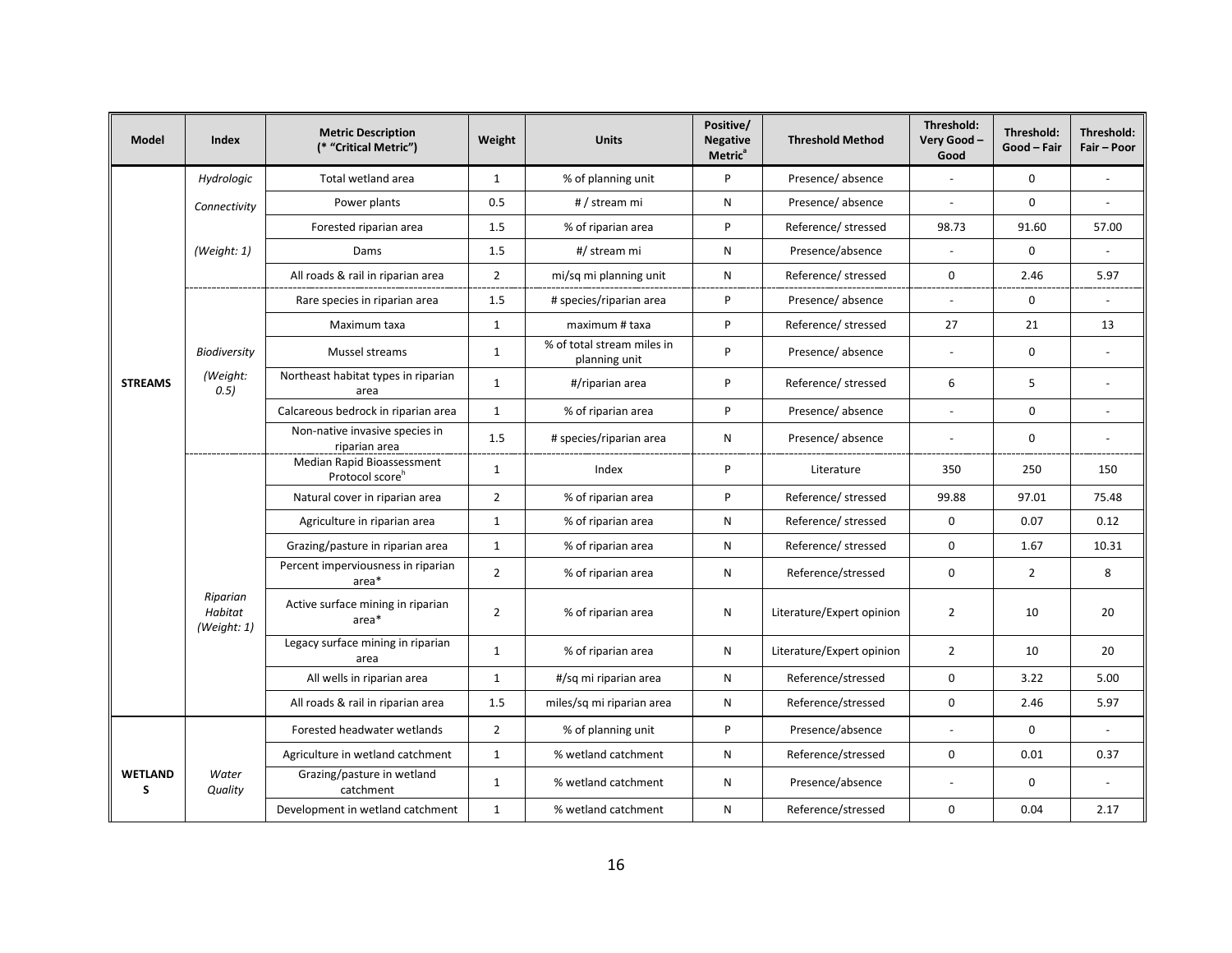| Model               | Index            | <b>Metric Description</b><br>(* "Critical Metric") | Weight         | <b>Units</b>                                                       | Positive/<br><b>Negative</b><br><b>Metric<sup>a</sup></b> | <b>Threshold Method</b>   | Threshold:<br>Very Good-<br>Good | Threshold:<br>Good - Fair | Threshold:<br>Fair - Poor |
|---------------------|------------------|----------------------------------------------------|----------------|--------------------------------------------------------------------|-----------------------------------------------------------|---------------------------|----------------------------------|---------------------------|---------------------------|
|                     |                  | Natural cover in wetland catchment                 | 3              | % wetland catchment                                                | P                                                         | Reference/stressed        | 98.78                            | 92.97                     | 72.82                     |
|                     | Water            | Percent imperviousness in wetland<br>catchment     | $\mathbf{1}$   | mean % imperviousness<br>wetland catchment                         | N                                                         | Literature                | $\mathbf 0$                      | $\overline{2}$            | 8                         |
|                     | Quality          | All roads & rail in wetland<br>catchment           | $\mathbf{1}$   | # miles/sq mi wetland<br>catchment                                 | N                                                         | Presence/absence          |                                  | $\mathbf 0$               |                           |
|                     | (Weight: 1)      | Active surface mining in wetland<br>catchment      | $\overline{2}$ | % wetland catchment                                                | N                                                         | Literature/Expert opinion | $\overline{2}$                   | 10                        | 20                        |
|                     |                  | All wells in wetland catchment                     | $\mathbf{1}$   | #/sq mi wetland catchment                                          | N                                                         | Reference/stressed        | $\mathbf 0$                      | 0.60                      | 3.90                      |
|                     |                  | Total wetland area                                 | $\overline{2}$ | % of planning unit                                                 | P                                                         | Presence/absence          | $\sim$                           | 0                         |                           |
|                     | Hydrology        | Forested headwater wetlands                        | $\mathbf{1}$   | % of planning unit                                                 | P                                                         | Presence/absence          | $\sim$                           | $\mathbf 0$               |                           |
|                     | (Weight: 1)      | Floodplain, forested wetlands                      | $\mathbf{1}$   | sq mi/wetland buffer                                               | P                                                         | Reference/stressed        |                                  | $\mathbf 0$               |                           |
|                     |                  | Floodplain area                                    | $\mathbf{1}$   | % of planning unit                                                 | P                                                         | Presence/absence          | $\overline{a}$                   | $\mathbf 0$               |                           |
|                     |                  | Hydric soils                                       | 1.5            | % of planning unit with hydric<br>soils                            | P                                                         | Presence/absence          | $\sim$                           | $\mathbf 0$               |                           |
|                     |                  | Rare species in wetland buffer                     | 1.5            | # species/sq mi wetland<br>buffer                                  | P                                                         | Presence/absence          |                                  | $\mathbf 0$               |                           |
|                     | Biodiversity     | Calcareous bedrock in wetland<br>buffer            | $\mathbf{1}$   | % of wetland buffer                                                | P                                                         | Presence/absence          |                                  | 0                         |                           |
| <b>WETLAND</b><br>S | (Weight:<br>0.5) | Northeast habitat types in wetland<br>buffer       | $\mathbf{1}$   | # types in wet<br>buffer/planning unit                             | P                                                         | Reference/stressed        | 5                                | 3                         | $\overline{a}$            |
|                     |                  | Non-native invasive species in<br>wetland buffer   | 1.5            | # species/sq mi wetland<br>buffer                                  | N                                                         | Presence/absence          |                                  | $\mathbf 0$               |                           |
|                     |                  | Natural cover in wetland buffer                    | $\overline{2}$ | % of wetland buffer                                                | P                                                         | Reference/stressed        | 92.76                            | 82.63                     | 58.95                     |
|                     |                  | Agriculture in wetland buffer                      | $\mathbf{1}$   | % of wetland buffer                                                | N                                                         | Presence/absence          | $\overline{a}$                   | $\mathbf 0$               |                           |
|                     |                  | Grazing/pasture in wetland buffer                  | $\mathbf{1}$   | % of wetland buffer                                                | ${\sf N}$                                                 | Reference/stressed        | $\mathbf 0$                      | 1.16                      | 26.55                     |
|                     | Wetland          | Development in wetland buffer*                     | $\overline{2}$ | % of wetland buffer                                                | N                                                         | Presence/absence          |                                  | $\Omega$                  |                           |
|                     | Habitat          | Mean forest patch size within<br>wetland buffer    | $\mathbf{1}$   | mean sq mi forest block size<br>in wetland buffer/planning<br>unit | P                                                         | Reference/stressed        | 14.37                            | 3.23                      |                           |
|                     | (Weight:1)       | All wells in wetland buffer                        | 1.5            | #/wetland buffer                                                   | N                                                         | Presence/absence          | $\sim$                           | $\mathbf 0$               | $\blacksquare$            |
|                     |                  | Active surface mining in wetland<br>buffer*        | $\overline{2}$ | % of wetland buffer                                                | N                                                         | Reference/stressed        | $\overline{2}$                   | 10                        | 20                        |
|                     |                  | Legacy surface mining in wetland<br>buffer         | $\mathbf{1}$   | % of wetland buffer                                                | N                                                         | Reference/stressed        | $\overline{2}$                   | 10                        | 20                        |
|                     |                  | All roads & rail in wetland buffer                 | $\mathbf{1}$   | miles/sq mi in wetland buffer                                      | ${\sf N}$                                                 | Reference/stressed        | $\mathbf 0$                      | 0.93                      | 5.99                      |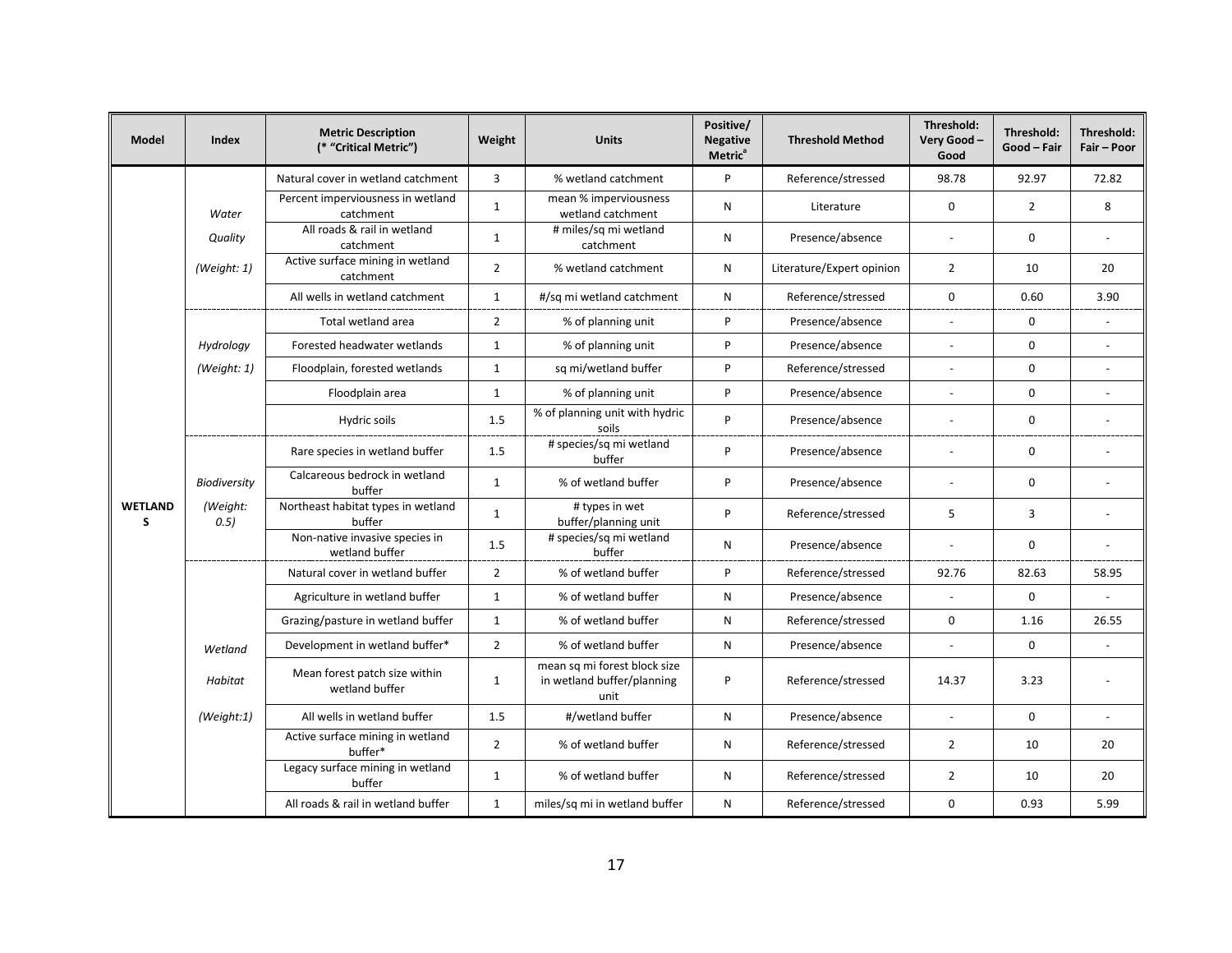| <b>Model</b>   | Index                          | <b>Metric Description</b><br>(* "Critical Metric") | Weight         | <b>Units</b>                            | Positive/<br><b>Negative</b><br><b>Metric<sup>a</sup></b> | <b>Threshold Method</b>   | Threshold:<br>Very Good-<br>Good | Threshold:<br>Good - Fair | Threshold:<br>Fair - Poor |
|----------------|--------------------------------|----------------------------------------------------|----------------|-----------------------------------------|-----------------------------------------------------------|---------------------------|----------------------------------|---------------------------|---------------------------|
|                |                                | Mean forest patch size                             | $\overline{2}$ | mean forest block<br>size/planning unit | P                                                         | Reference/stressed        | 10.43                            | 2.40                      | 0.77                      |
|                |                                | Local integrity score                              | 1.5            | avg score/planning unit                 | P                                                         | Reference/stressed        | 44.43                            | 30.35                     | 20.72                     |
|                |                                | Development*                                       | 1.5            | % of planning unit                      | ${\sf N}$                                                 | Reference/stressed        | $\mathbf 0$                      | 0.11                      | 1.55                      |
|                |                                | All roads & rail                                   | $\mathbf{1}$   | miles/sq mi planning unit               | ${\sf N}$                                                 | Reference/stressed        | 0.13                             | 1.66                      | 2.79                      |
|                | <b>Habitat</b><br>Connectivity | Energy transmission lines                          | 0.5            | miles/sq mi planning unit               | N                                                         | Presence/absence          |                                  | $\mathbf 0$               |                           |
|                | (Weight: 1)                    | Gas pipelines                                      | 0.5            | miles/sq mi planning unit               | ${\sf N}$                                                 | Presence/absence          |                                  | $\mathbf 0$               |                           |
|                |                                | Wind turbines                                      | 0.5            | #/sq mi planning unit                   | N                                                         | Presence/absence          | $\sim$                           | $\mathbf 0$               |                           |
|                |                                | All wells                                          | $\mathbf{1}$   | #/sq mi planning unit                   | ${\sf N}$                                                 | Reference/stressed        | $\mathbf 0$                      | 2.28                      | 5.47                      |
|                |                                | Active surface mining*                             | 1.5            | % of planning unit                      | ${\sf N}$                                                 | Literature/Expert opinion | $\overline{2}$                   | 10                        | 20                        |
| <b>UPLANDS</b> |                                | Timber harvesting operations                       | 0.5            | sq mi/planning unit                     | ${\sf N}$                                                 | Presence/absence          |                                  | $\mathbf 0$               |                           |
|                |                                | Heterogeneity score                                | $\overline{2}$ | avg score/planning unit                 | P                                                         | Reference/stressed        | 38                               | 36                        | 33                        |
|                |                                | Natural cover (forest, grassland,<br>wetland)      | $\overline{2}$ | % of planning unit                      | P                                                         | Reference/stressed        | 98.59                            | 94.00                     | 79.96                     |
|                | Habitat                        | Active surface mining*                             | 1.5            | % of planning unit                      | ${\sf N}$                                                 | Literature/Expert opinion | $\overline{2}$                   | 10                        | 20                        |
|                | Quality                        | Legacy surface mining                              | $\mathbf{1}$   | % of planning unit                      | N                                                         | Literature/Expert opinion | $\overline{2}$                   | 10                        | 20                        |
|                | (Weight:1)                     | Timber harvesting operations                       | $\mathbf{1}$   | sq mi/sq mi planning unit               | ${\sf N}$                                                 | Presence/absence          |                                  | $\mathbf 0$               |                           |
|                |                                | Agriculture                                        | $\mathbf{1}$   | % of planning unit                      | ${\sf N}$                                                 | Reference/stressed        | $\mathbf 0$                      | 0.01                      | 0.1                       |
|                |                                | Grazing/pasture                                    | $\mathbf{1}$   | % of planning unit                      | N                                                         | Reference/stressed        | 0.06                             | 4.14                      | 9.76                      |
|                |                                | Development*                                       | 1.5            | % of planning unit                      | N                                                         | Reference/ stressed       | $\mathbf 0$                      | 0.11                      | 1.55                      |
|                |                                | Rare species                                       | 1.5            | #/sq mi planning unit                   | P                                                         | Presence/absence          |                                  | $\mathbf 0$               |                           |
|                | <b>Biodiversity</b>            | Northeast habitat types                            | $\mathbf{1}$   | #/planning unit                         | P                                                         | Reference/ stressed       | $\overline{7}$                   | 5                         |                           |
|                | (Weight:<br>0.5)               | Calcareous bedrock                                 | $\mathbf{1}$   | % of planning unit                      | P                                                         | Presence/absence          |                                  | $\mathbf 0$               |                           |
|                |                                | Non-native invasive species                        | 1.5            | #/sq mi planning unit                   | N                                                         | Presence/absence          |                                  | $\mathbf 0$               |                           |
|                |                                | Percent tree basal area loss                       | $\overline{2}$ | % of planning unit                      | ${\sf N}$                                                 | Reference/ stressed       | 3                                | 15                        | 30                        |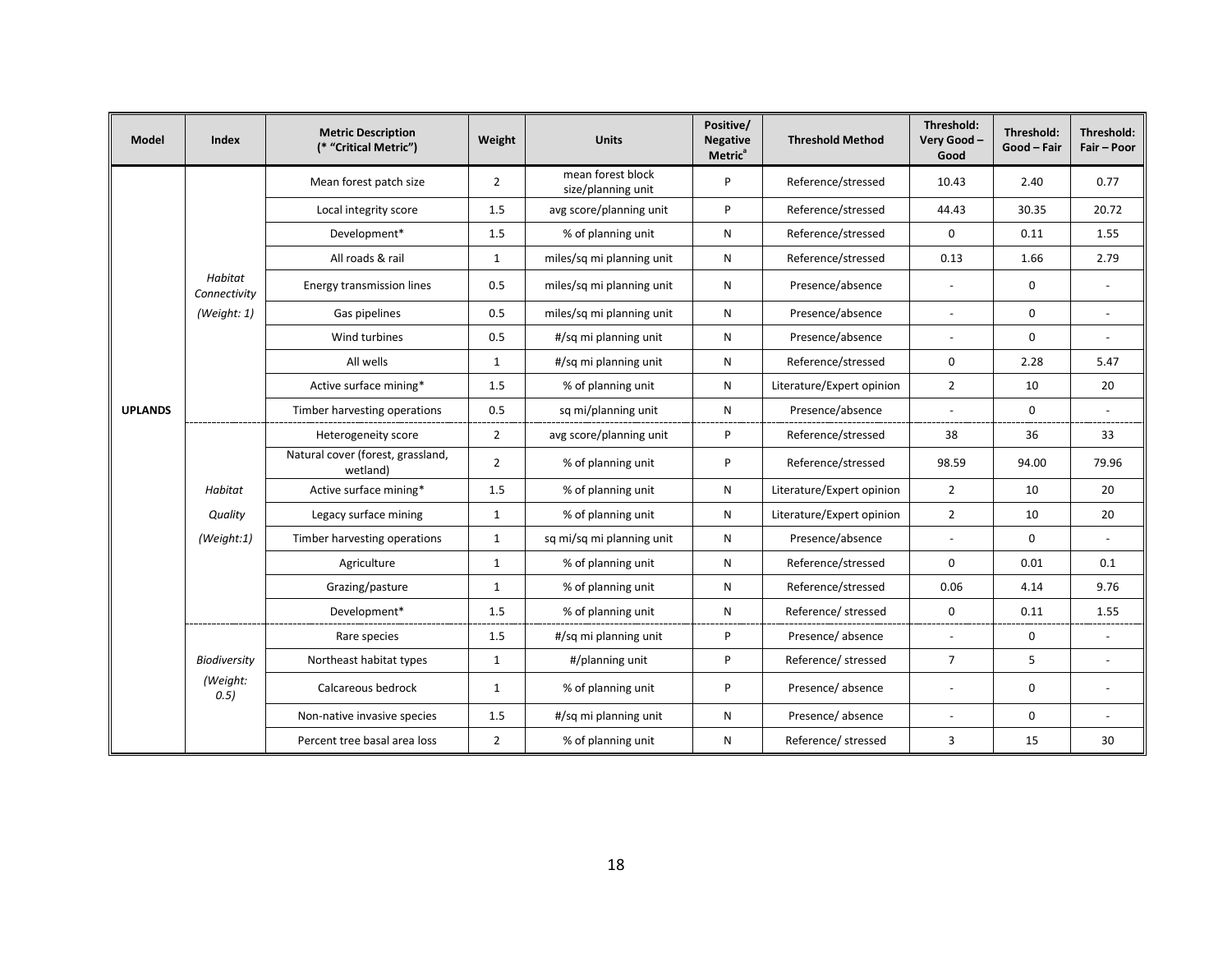<sup>a</sup> Positive metrics are characterized by higher values indicating higher quality, negative metrics are characterized by lower values indicating higher quality by a positive indicating higher quality by lower values indic

standards. Highest quality values were assigned the value 400, values higher than impairment level but not in the highest category were assigned the value 300, values considered impaired were assigned the value 200, and values considered severely impaired were assigned the value 100. The values 400, 300, 200, and 100 are analogous to the categories Very Good, Good, Fair, and Poor, respectively.

<sup>c</sup> Index values for pH values were assigned as follows: >10 or <5: 100, >9 or <6: 200, >8 or <6.5: 300, between 6.5 and 8 (inclusive): 400.<br>d index values for sulfate values were assigned as follows: >250 mg/l: 100, >50

µmhos/cm: 300, <=200 µmhos/cm: 400.

 $^{\dagger}$ Index values for GLIMPSS values were assigned as follows: <50: 100, <100 and >=50: 200, <125 and >=100: 300, >=125: 400. Based on percent threshold

values of the modified GLIMPSS (CF), which excludes genus-level Chironimidae.<br><sup>8</sup> Index values for an added Sedimentation/Embededdness score, two components of the RBP, assigned as follows: <11: 100, <21 and >=11: 200, <31 300, >=31: 400.

 $^{\circ}$  Index values for the Total RBP score, assigned as follows: <60: 100, <110 and >=60: 200, <160 and >=110: 300, >=160: 400,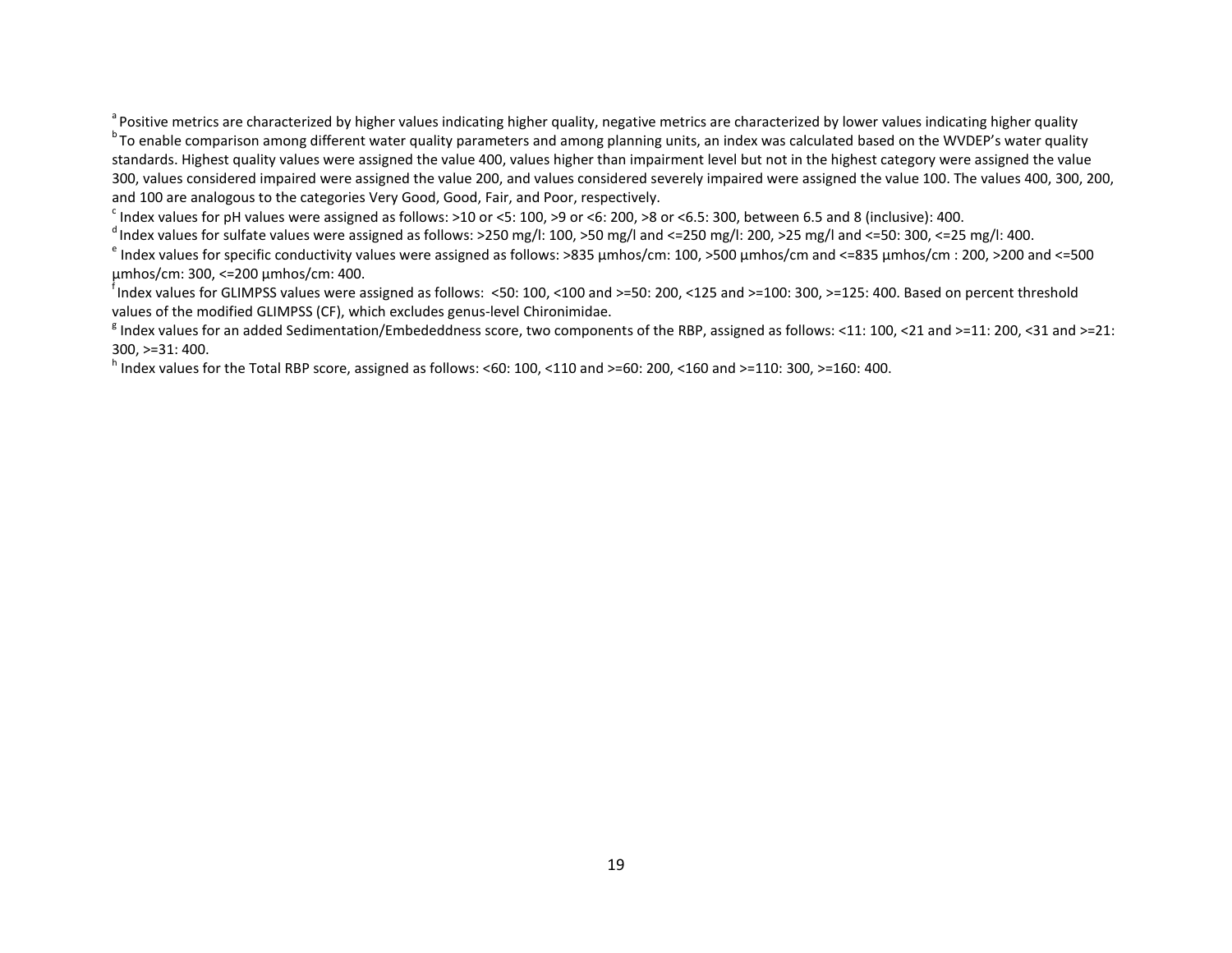#### **1.3.6 Metric Scores**

Each metric received an objective score according to the thresholds developed in the objective classification, placing the metric into one of the four quality categories: Very Good, Good, Fair, or Poor. To be able to aggregate the metric scores to index scores and ultimately to model scores, objective categories were translated to a numerical rating for each metric, where the categories Very Good, Good, Fair, and Poor were assigned the values 4, 3, 2, and 1, respectively.

To compare planning units relative to each other, a relative score for each planning unit was calculated in addition to the objective score. Relative scores were defined by scaling the results for each metric on a scale from 0 to 1 (0 being defined as the lowest quality value and 1 being defined as the highest quality value for a particular metric over all planning units in the watershed). For example, to rank according to the amount of forested riparian area, a positive metric where a high value indicated a higher quality, the highest scoring planning unit's metric was set to a value of 1 and the lowest scoring planning unit was set to a value of 0, with all remaining scores distributed between 0 and 1. Conversely, to score for the amount of mining in a planning unit, a negative metric where a higher value indicated lower quality, the highest scoring planning unit's metric was set to a value of 0 and the lowest scoring planning unit was set to a value of 1. These scores were determined for both HUC12 and NHDPlus catchments.

Table 10 illustrates the value, relative score, objective category, and objective score for several catchments for three metrics: percent forested riparian area, percent of planning unit with surface mines, and roads and railroads in the riparian area.

#### **1.3.7 Index Scores**

Metric scores were aggregated, according to their assigned weights, to produce index scores. To compute the individual index scores (for example, Streams Water Quality) the following formula was used for each index:

#### **Index objective score:**

$$
IOS = \frac{MOS_1 * MW_1 + MOS_2 * MW_2 + \dots + MOS_n * MW_n}{MW_1 + MW_2 + \dots + MW_n}
$$

**Where:**  $\text{IOS} = \text{index objective score}$ 

 $MOS_i$  = metric i objective score, where Very Good = 4, Good = 3, Fair = 2, Poor = 1  $MW_i = metric i weight$ 

These results were standardized by assigning them to the four objective categories according to the following definitions:

$$
10S > 3.5 \rightarrow 4 \text{ (Very Good)}
$$
  
2.5  $<10S \leq 3.5 \rightarrow 3 \text{ (Good)}$   
 $1.5 < 10S \leq 2.5 \rightarrow 2 \text{ (Fair)}$   
 $10S \leq 1.5 \rightarrow 1 \text{ (Poor)}$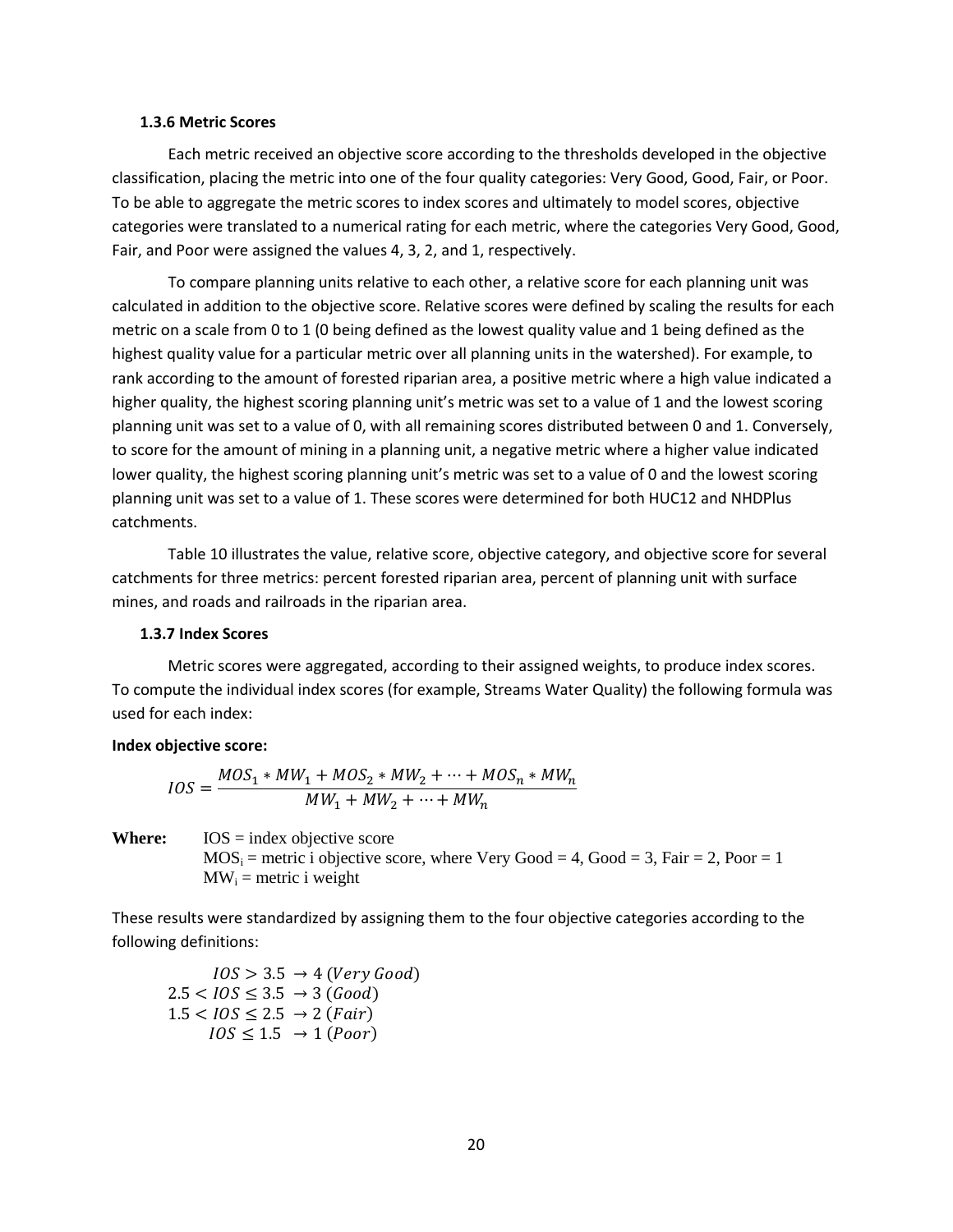| <b>Metric</b>         | <b>Catchment ID</b> | Value       | <b>Relative</b><br><b>Score</b> | Objective<br>Category | Objective<br><b>Score</b> |
|-----------------------|---------------------|-------------|---------------------------------|-----------------------|---------------------------|
|                       | C1167               | 100         | $\mathbf{1}$                    | Very Good             | 4                         |
|                       | C1277               | 98.79       | 0.9872                          | Very Good             | 4                         |
| Percent               | C932                | 98.50       | 0.9843                          | Good                  | 3                         |
| Forested              | C622                | 91.88       | 0.9178                          | Good                  | 3                         |
| Riparian              | C995                | 82.71       | 0.8259                          | Fair                  | $\overline{2}$            |
| Area                  | C1336               | 61.43       | 0.6124                          | Fair                  | $\overline{2}$            |
|                       | C592                | 44.35       | 0.4409                          | Poor                  | $\mathbf{1}$              |
|                       | C662                | 10.17       | 0.0981                          | Poor                  | $\mathbf{1}$              |
|                       |                     |             |                                 |                       |                           |
|                       | C998                | $\mathbf 0$ | $\mathbf{1}$                    | Very Good             | $\overline{4}$            |
|                       | C1018               | 1.71        | 0.9828                          | Very Good             | $\overline{4}$            |
| Percent of            | C874                | 3.12        | 0.9686                          | Good                  | 3                         |
| Planning<br>Unit with | C359                | 6.93        | 0.9303                          | Good                  | $\overline{\mathbf{3}}$   |
| Surface               | C999                | 10.51       | 0.8942                          | Fair                  | $\overline{2}$            |
| <b>Mines</b>          | C184                | 16.77       | 0.8313                          | Fair                  | $\overline{2}$            |
|                       | C210                | 23.61       | 0.7625                          | Poor                  | $\mathbf{1}$              |
|                       | C873                | 92.65       | 0.0680                          | Poor                  | $\mathbf{1}$              |
|                       |                     |             |                                 |                       |                           |
|                       | C998                | $\mathbf 0$ | $\mathbf{1}$                    | Very Good             | $\overline{4}$            |
| Roads and             | C647                | $\mathbf 0$ | $\mathbf{1}$                    | Very Good             | $\overline{4}$            |
| Railroads in          | C1065               | 1.05        | 0.9514                          | Good                  | 3                         |
| Riparian              | C582                | 2.03        | 0.9061                          | Good                  | 3                         |
| Area (mi              | C1055               | 2.56        | 0.8820                          | Fair                  | $\overline{2}$            |
| roads/sq mi           | C815                | 4.47        | 0.7936                          | Fair                  | $\overline{2}$            |
| planning<br>unit)     | C387                | 6.41        | 0.7042                          | Poor                  | $\mathbf{1}$              |
|                       | C62                 | 21.67       | 0.2422                          | Poor                  | $\mathbf{1}$              |

Table 10. Example Values, Relative Scores, Objective Categories, and Objective Scores for Selected Catchments and Metrics

## **Index relative score:**

$$
IRS = \frac{MRS_1 * MW_1 + MRS_2 * MW_2 + \dots + MRS_n * MW_n}{MW_1 + MW_2 + \dots + MW_n}
$$

**Where:**  $IRS = index$  relative score

 $MRS_i$  = metric i relative score (between 0 and 1)  $MW_i$  = metric i weight

A combined score was then calculated for every index for each planning unit, consisting of the objective category score added to the relative score, resulting in the possible values for each index ranging from the lowest possible score of 1 (a Poor catchment that also has the lowest possible value relative to the other catchments) to the highest possible score of 5 (a Very Good catchment that is also the highest relative quality compared to the other catchments). Table 11 gives examples of the Streams/Riparian Areas model indices and their corresponding objective, relative, and combined scores.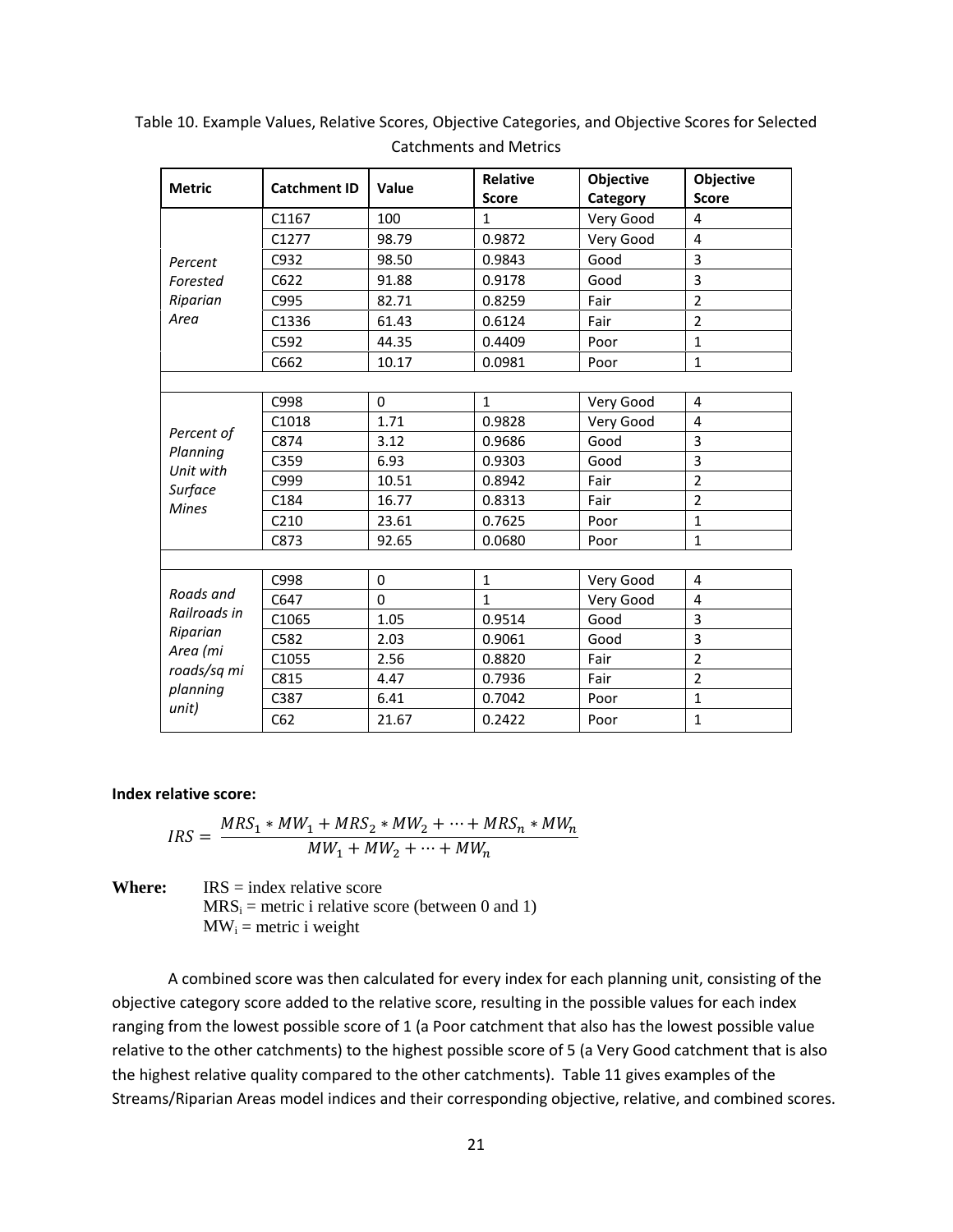|                 | <b>Index Objective Scores</b> |                   |                                |                     |                            |                  |                          | <b>Index Objective Scores, standardized</b> |                     |                     |
|-----------------|-------------------------------|-------------------|--------------------------------|---------------------|----------------------------|------------------|--------------------------|---------------------------------------------|---------------------|---------------------|
| Index           | Water<br>Quality              | Water<br>Quantity | Habitat<br><b>Connectivity</b> | <b>Biodiversity</b> | Riparian<br>Habitat        | Water<br>Quality | Water<br><b>Quantity</b> | Habitat<br>Connectivity                     | <b>Biodiversity</b> | Riparian<br>Habitat |
| Index<br>Weight | 1                             | 1                 | 1                              | 0.5                 | 1                          | 1                | 1                        | 1                                           | 0.5                 | 1                   |
| C1235           | 3.81                          | 3.75              | 3.59                           | 3.50                | 3.74                       | 4                | 4                        | 4                                           | 3                   | 4                   |
| C721            | 3.78                          | 3.56              | 3.53                           | 2.93                | 3.70                       | 4                | 4                        | 4                                           | 3                   | 4                   |
| C191            | 3.36                          | 3.56              | 3.53                           | 2.76                | 3.48                       | 3                | 4                        | 4                                           | 3                   | 3                   |
| C920            | 3.25                          | 3.44              | 3.34                           | 2.26                | 3.30                       | 3                | 3                        | 3                                           | $\overline{2}$      | 3                   |
| C519            | 2.00                          | 3.31              | 3.59                           | 2.67                | 3.65                       | $\overline{2}$   | 3                        | 4                                           | 3                   | 4                   |
| C954            | 3.11                          | 2.00              | 2.75                           | 2.50                | 2.00                       | 3                | 2                        | 3                                           | $\overline{3}$      | $\overline{2}$      |
| C765            | 2.53                          | 2.53              | 2.88                           | 1.51                | 2.00                       | 3                | 3                        | 3                                           | $\overline{2}$      | $\overline{2}$      |
| C <sub>27</sub> | 2.00                          | 2.00              | 1.85                           | 2.67                | 1.00                       | $\overline{2}$   | 2                        | $\overline{2}$                              | 3                   | 1                   |
| C872            | 1.00                          | 1.00              | 2.97                           | 1.51                | 1.00                       | 1                | 1                        | 3                                           | $\overline{2}$      | 1                   |
|                 |                               |                   |                                |                     |                            |                  |                          |                                             |                     |                     |
|                 |                               |                   | <b>Index Relative Scores</b>   |                     |                            |                  |                          | <b>Index Combined Scores</b>                |                     |                     |
| <b>Index</b>    | Water<br>Quality              | Water<br>Quantity | Habitat<br><b>Connectivity</b> | <b>Biodiversity</b> | Riparian<br><b>Habitat</b> | Water<br>Quality | Water<br><b>Quantity</b> | Habitat<br>Connectivity                     | <b>Biodiversity</b> | Riparian<br>Habitat |
| Index           | $\mathbf{A}$                  | $\mathbf{A}$      | $\mathbf{A}$                   | $\sim$ $\sim$       | $\blacksquare$             | $\blacksquare$   | $\sim$                   | $\blacksquare$                              | $\sim$ $\sim$       | $\mathbf{A}$        |

Table 11. Example Index Objective, Relative, and Combined Results for Selected Catchments for the Streams/Riparian Areas Model

|                  | <b>Index Relative Scores</b> |                   |                                |                     |                            |                  | <b>Index Combined Scores</b> |                         |                     |                            |  |
|------------------|------------------------------|-------------------|--------------------------------|---------------------|----------------------------|------------------|------------------------------|-------------------------|---------------------|----------------------------|--|
| Index            | Water<br>Quality             | Water<br>Quantity | <b>Habitat</b><br>Connectivity | <b>Biodiversity</b> | Riparian<br><b>Habitat</b> | Water<br>Quality | Water<br><b>Quantity</b>     | Habitat<br>Connectivity | <b>Biodiversity</b> | Riparian<br><b>Habitat</b> |  |
| Index<br>Weight  | 1                            | 1                 | 1                              | 0.5                 | 1                          | 1                | 1                            | 1                       | 0.5                 | 1                          |  |
| C1235            | 1.00                         | 1.00              | 0.94                           | 0.91                | 1.00                       | 5.00             | 5.00                         | 4.94                    | 3.91                | 5.00                       |  |
| C721             | 0.99                         | 0.99              | 0.82                           | 0.17                | 0.99                       | 4.99             | 4.99                         | 4.82                    | 3.17                | 4.99                       |  |
| C <sub>191</sub> | 0.90                         | 1.00              | 0.93                           | 0.50                | 0.97                       | 3.90             | 5.00                         | 4.93                    | 3.50                | 3.97                       |  |
| C920             | 0.98                         | 1.00              | 0.89                           | 0.06                | 0.97                       | 3.98             | 4.00                         | 3.89                    | 2.06                | 3.97                       |  |
| C519             | 0.76                         | 0.98              | 0.89                           | 0.13                | 0.99                       | 2.76             | 3.98                         | 4.89                    | 3.13                | 4.99                       |  |
| C954             | 0.88                         | 0.98              | 0.63                           | 0.37                | 0.93                       | 3.88             | 2.98                         | 3.63                    | 3.37                | 2.93                       |  |
| C765             | 0.88                         | 0.90              | 0.78                           | 0.00                | 0.92                       | 3.88             | 3.90                         | 3.78                    | 2.00                | 2.92                       |  |
| C <sub>27</sub>  | 0.65                         | 0.95              | 0.31                           | 0.38                | 0.67                       | 2.65             | 2.95                         | 2.31                    | 3.38                | 1.67                       |  |
| C872             | 0.71                         | 0.78              | 0.74                           | 0.00                | 0.66                       | 1.71             | 1.78                         | 3.74                    | 2.00                | 1.66                       |  |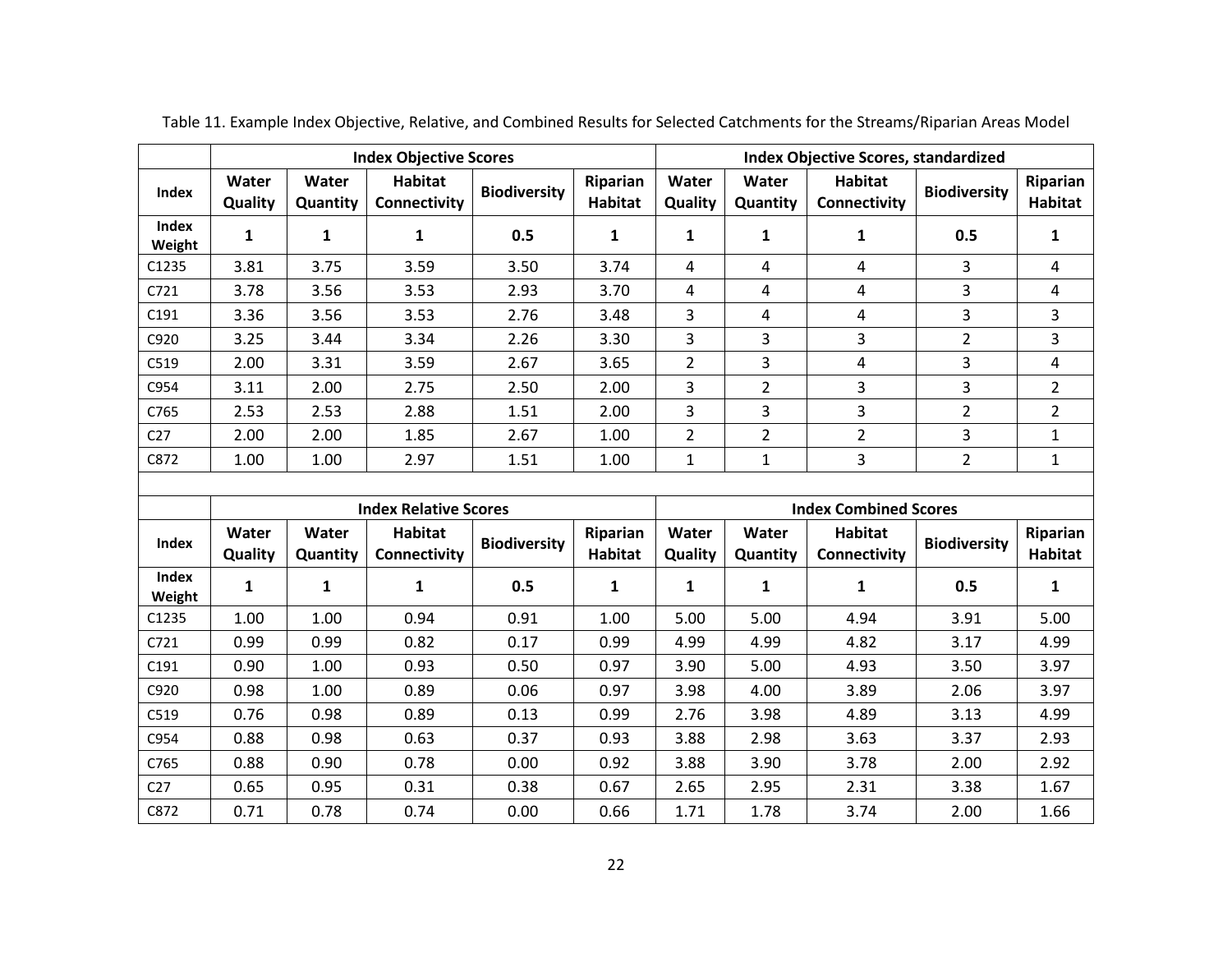#### **Index combined score:**

 $ICS = IOS + IRS$ 

**Where:** ICS = index combined score

These results were again standardized to the four objective categories according to the following definitions:

 $ICS \geq 4 \rightarrow 4$  (*Very Good*)  $3 \leq ICS < 4 \rightarrow 3 (Good)$  $2 \leq ICS < 3 \rightarrow 2$  (*Fair*)  $ICS < 2 \rightarrow 1 (Poor)$ 

The combined score indicates the planning unit's relative ranking within the respective category compared to all other planning units in that HUC8 watershed. The objective and relative ranking methods convey different information about the planning unit, and provide an additional level of analysis to help an end user make decisions about conservation projects. For example, in Table 11, while both C1235 and C721 catchments are in the Very Good category for Water Quality, C1235 is slightly higher quality than C721 and may be considered a slightly higher priority for conservation, all other factors being equal. However, both are considered to be in the ideal ecological condition for water quality.

## **1.3.8 Model Scores**

Index scores were aggregated to produce a score for each model: Streams/Riparian Areas, Wetlands, and Uplands. The aggregated model scores are referred to as "overall scores" to differentiate them from the individual index scores.

#### **Model objective score:**

$$
ModOS = \frac{IOS_1 * IW_1 + IOS_2 * IW_2 + \dots + IOS_n * IW_n}{IW_1 + IW_2 + \dots + IW_n}
$$

**Where:**  $\text{IOS}_i = \text{index } i \text{ objective score}$  $IW_i = index$  i weight  $ModOS = model$  objective score

These results were once again grouped into the four categories according to the same standardization as the index objective scores:

 $ModOS > 3.5 \rightarrow 4$  (*Very Good*)  $2.5 < ModOS \leq 3.5 \rightarrow 3 (Good)$  $1.5 ModOS \leq 2.5 \rightarrow 2$  (*Fair*)  $ModOS \leq 1.5 \rightarrow 1 (Poor)$ 

**Model relative score:**

$$
ModRS = \frac{IRS_1 * IW_1 + IRS_2 * IW_2 + \dots + IRS_n * IW_n}{IW_1 + IW_2 + \dots + IW_n}
$$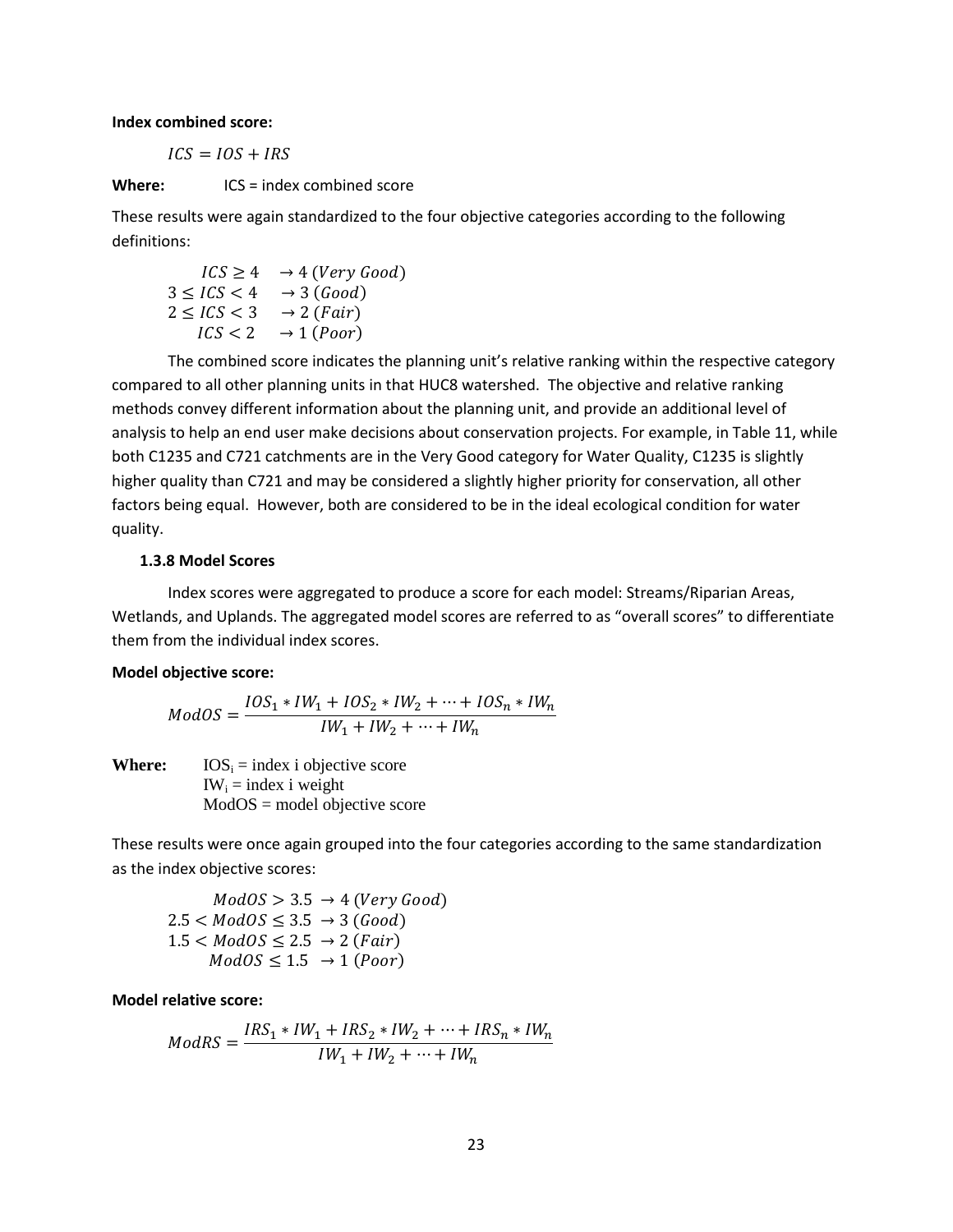**Where:**  $\text{IRS}_i = \text{index } i \text{ relative score}$  $IW_i = index$  i weight  $ModRS = model$  relative score

A combined overall model score was then calculated using the same method as for individual indices above, to produce an overall combined score for each model (Streams/Riparian Areas, Wetlands, and Uplands). Table 12 lists examples of the Streams/Riparian Areas model objective, relative, and combined results aggregated from the results for all Streams indices (Water Quality, Water Quantity, Hydrologic Connectivity, Biodiversity, and Riparian Habitat indices) selected catchments. For example, both C1235 and C721 catchments are in the Very Good category and are therefore considered to be in an ideal ecological condition and priorities for conservation, though C1235 is slightly higher quality than C721, and may be considered a slightly higher priority, all other factors being equal.

## **Model combined score:**

 $ModCS = ModOS + ModRS$ 

**Where:** ModCS = model combined score

The combined results were standardized to the four quality categories as follows:

 $ModCS \geq 4 \rightarrow 4$  (*Very Good*)  $3 \leq ModCS < 4 \rightarrow 3 (Good)$  $2 \leq ModCS < 3 \rightarrow 2$  (Fair)  $ModCS < 2 \rightarrow 1 (Poor)$ 

| Catchment<br>ID   | Objective<br><b>Score</b> | <b>Standardized</b><br><b>Objective</b><br><b>Score</b> | Objective<br>Category | <b>Relative</b><br><b>Score</b> | Combined<br><b>Score</b> |
|-------------------|---------------------------|---------------------------------------------------------|-----------------------|---------------------------------|--------------------------|
| C <sub>1235</sub> | 3.70                      | 4                                                       | Very Good             | 0.98                            | 4.98                     |
| C721              | 3.56                      | 4                                                       | Very Good             | 0.86                            | 4.86                     |
| C <sub>191</sub>  | 3.40                      | 3                                                       | Good                  | 0.90                            | 3.90                     |
| C <sub>920</sub>  | 3.21                      | 3                                                       | Good                  | 0.86                            | 3.86                     |
| C <sub>519</sub>  | 3.09                      | 3                                                       | Good                  | 0.82                            | 3.82                     |
| C954              | 2.47                      | 2                                                       | Fair                  | 0.80                            | 2.80                     |
| C765              | 2.38                      | $\overline{2}$                                          | Fair                  | 0.77                            | 2.77                     |
| C <sub>27</sub>   | 1.82                      | $\overline{2}$                                          | Fair                  | 0.62                            | 2.62                     |
| C872              | 1.49                      | 1                                                       | Poor                  | 0.64                            | 1.64                     |

Table 12. Example Model Objective, Relative, and Combined Results for Selected Catchments for the Streams/Riparian Areas Model

The calculation of scores occurred at both planning unit levels, generated independently of each other: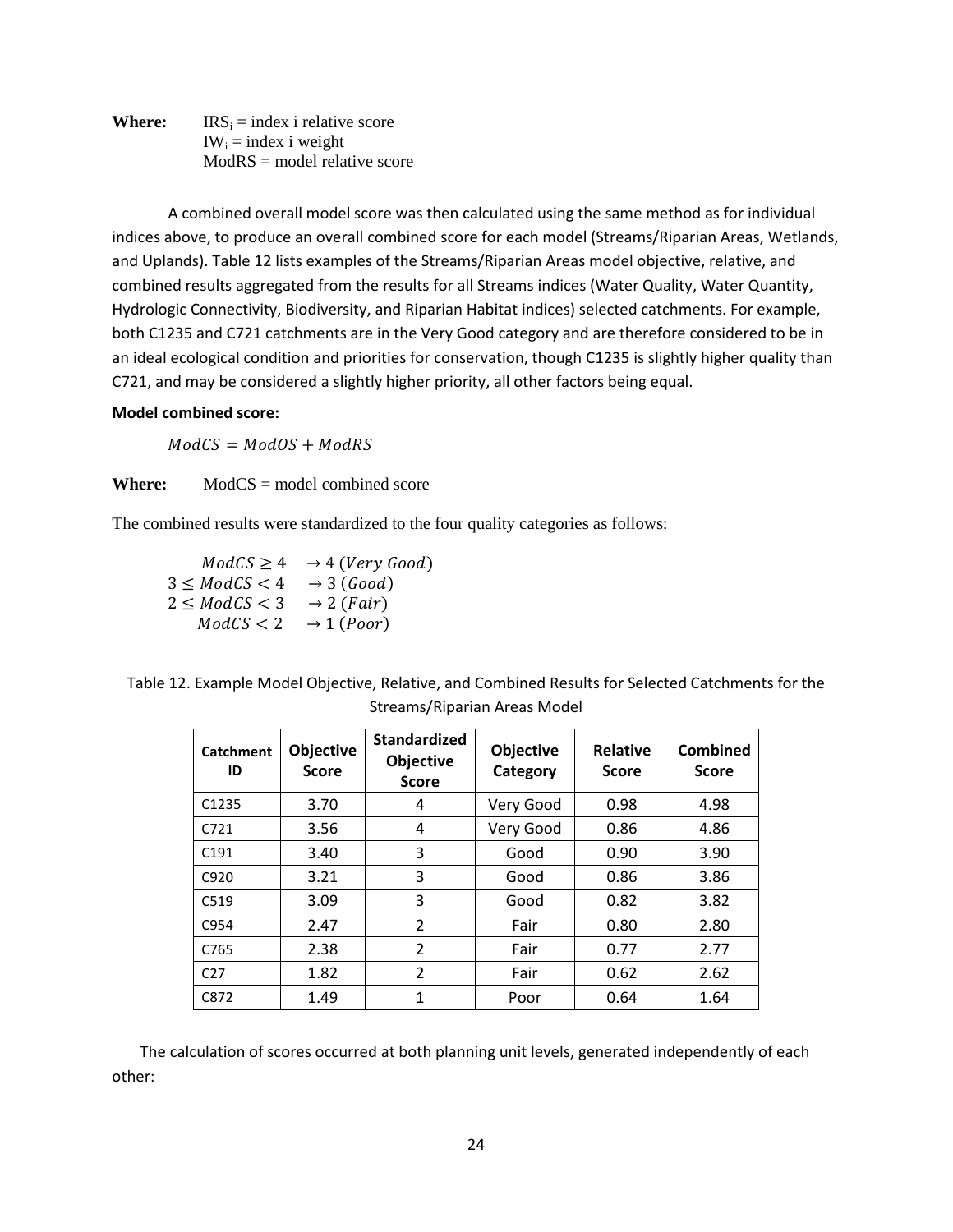- 1. a ranking of HUC12 watersheds in terms of their overall model combined scores for each priority model (Streams/Riparian Areas, Wetlands, and Uplands) and each index combined score (e.g., Water Quality, Biodiversity, Habitat Connectivity, etc.), and
- 2. a ranking of NHDPlus catchments based on overall model and index combined scores.

Through this process, three Priority Models were generated (Figures 3 - 5): a Streams/Riparian Areas Priority Model, a Wetlands Priority Model, and an Uplands Priority Model. These models remain separate, as they each identify a key landscape that was independently ranked. The analysis presents the final combined scores for each planning unit (HUC12 and NHDPlus catchment), with a high score indicating a higher conservation priority within that Priority Model.

## **1.3.9 Example Index and Model Scores Calculation**

To illustrate the methodology outlined above, an example is presented to clarify how the relative, objective, and combined scores were produced for the Streams Water Quality index and Streams/Riparian Area model for one particular catchment, C1235. Table 13 shows the metric results for this catchment for the Streams Water Quality index. Applying the formulas from Section 3.3.6 and the metric values from Table 20, the Streams Water Quality (SWQ) index objective score was calculated as:

$$
IOS = \frac{4 * 2 + 4 * 2 + 4 * 1.5 + 4 * 2 + 4 * 2 + 4 * 1 + 3 * 1 + 4 + 1 + 3 * 2 + 4 * 1.5}{2 + 2 + 1.5 + 2 + 2 + 1 + 1 + 1 + 2 + 1.5} = \frac{61}{16} = 3.81
$$

which corresponds to the index objective score in Table 18. No water quality data were available for this planning unit and are therefore excluded from the analysis.

Similarly, the SWQ index relative score is:

$$
IRS = \frac{1*2+0.985*2+1*1.5+1*2+1*2+1*1+1*1+1*1+0.988*2+1*1.5}{2+2+1.5+2+2+1+1+1+2+1.5}
$$

$$
= \frac{15.946}{16} = 0.997 \text{ (rounded to 1.00)}
$$

which corresponds to the index relative score in Table 18.

To calculate the ICS, the IOS is standardized to 4 (as it is greater than 3.5), and the IRS added to it:

$$
ICS = 4 + 1.00 = 5.00
$$

which corresponds to the index combined score in Table 18, and is considered to be in the Very Good category.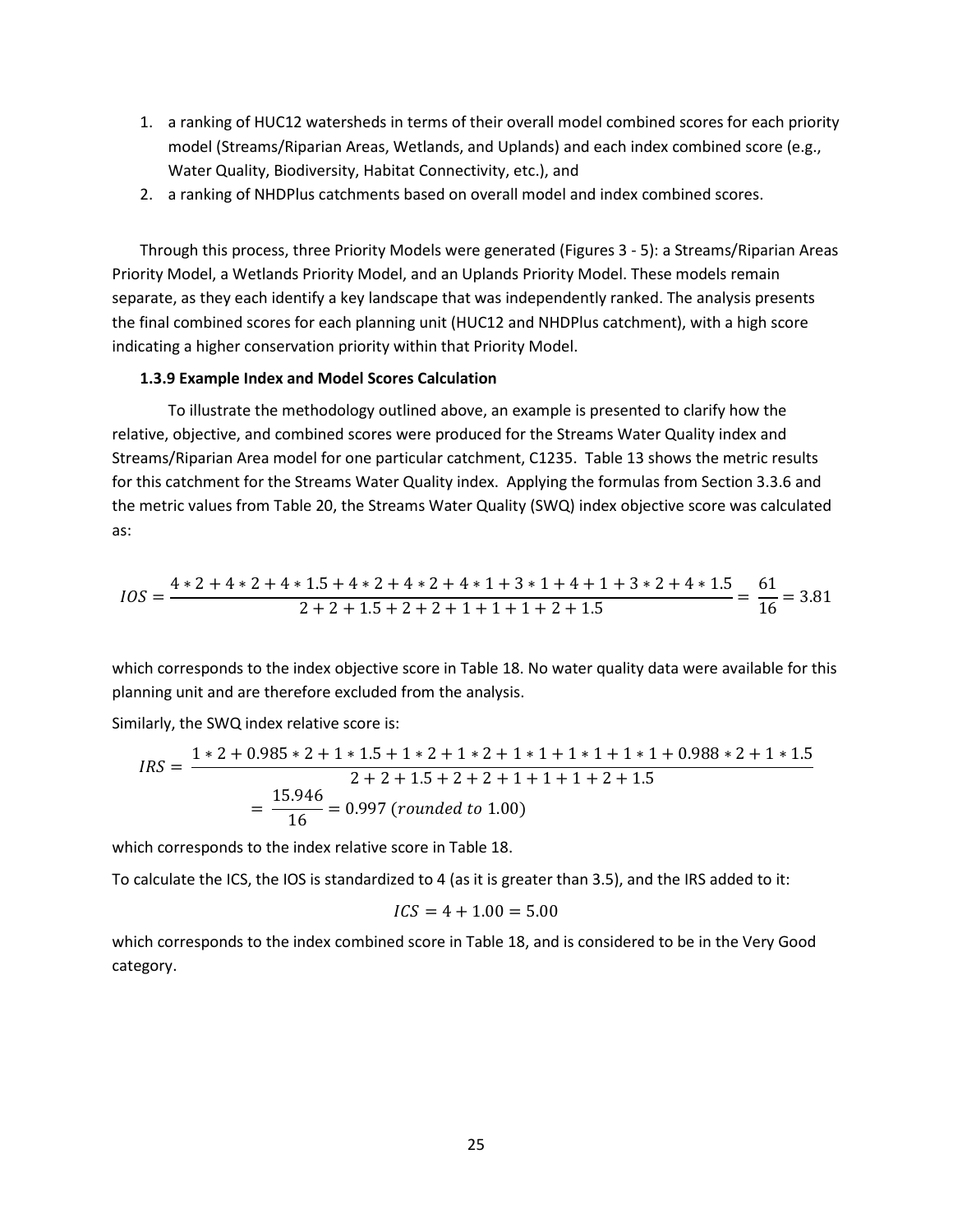

Figure 3. Streams/Riparian Areas Priority Model Flowchart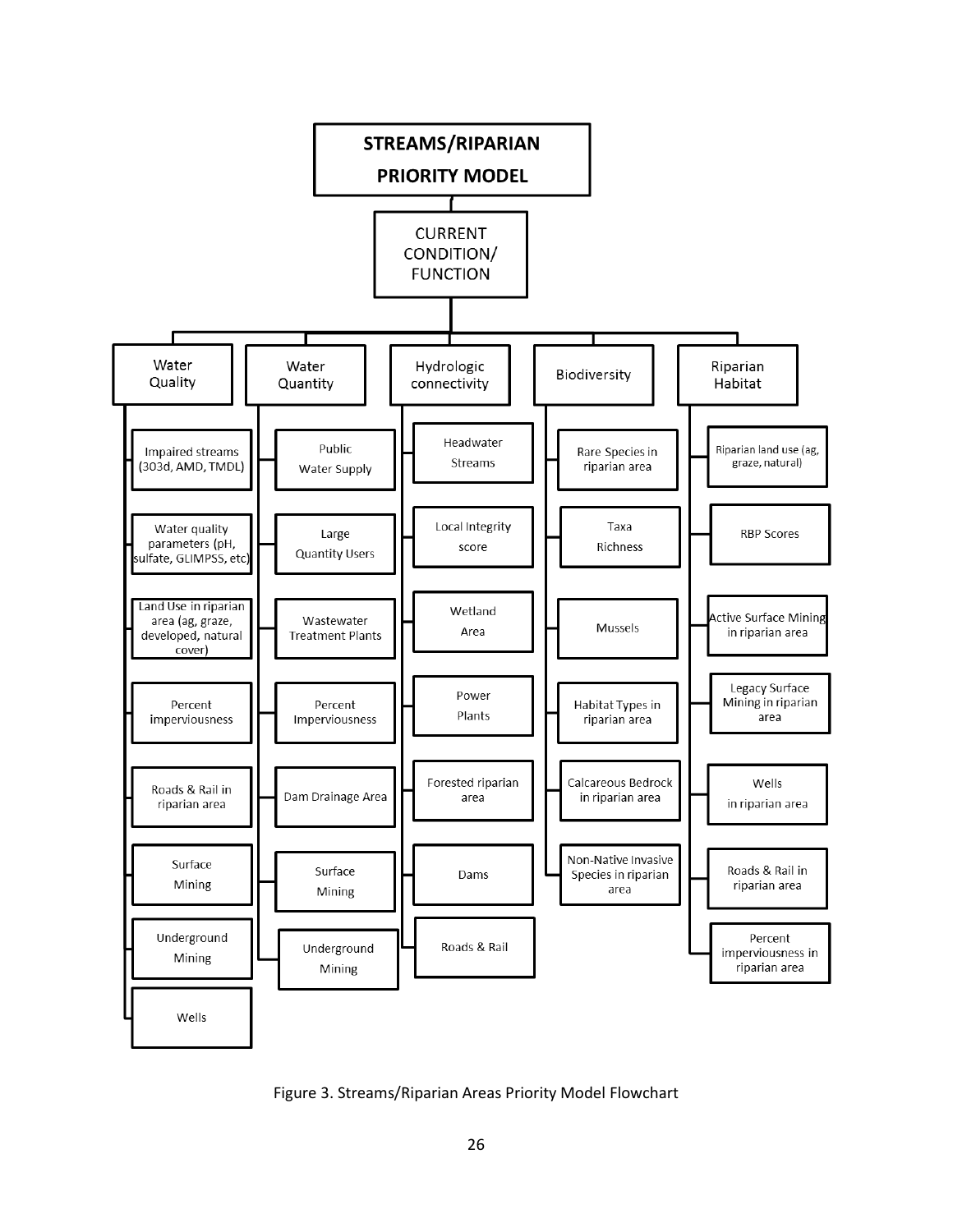

Figure 4. Wetlands Priority Model Flowchart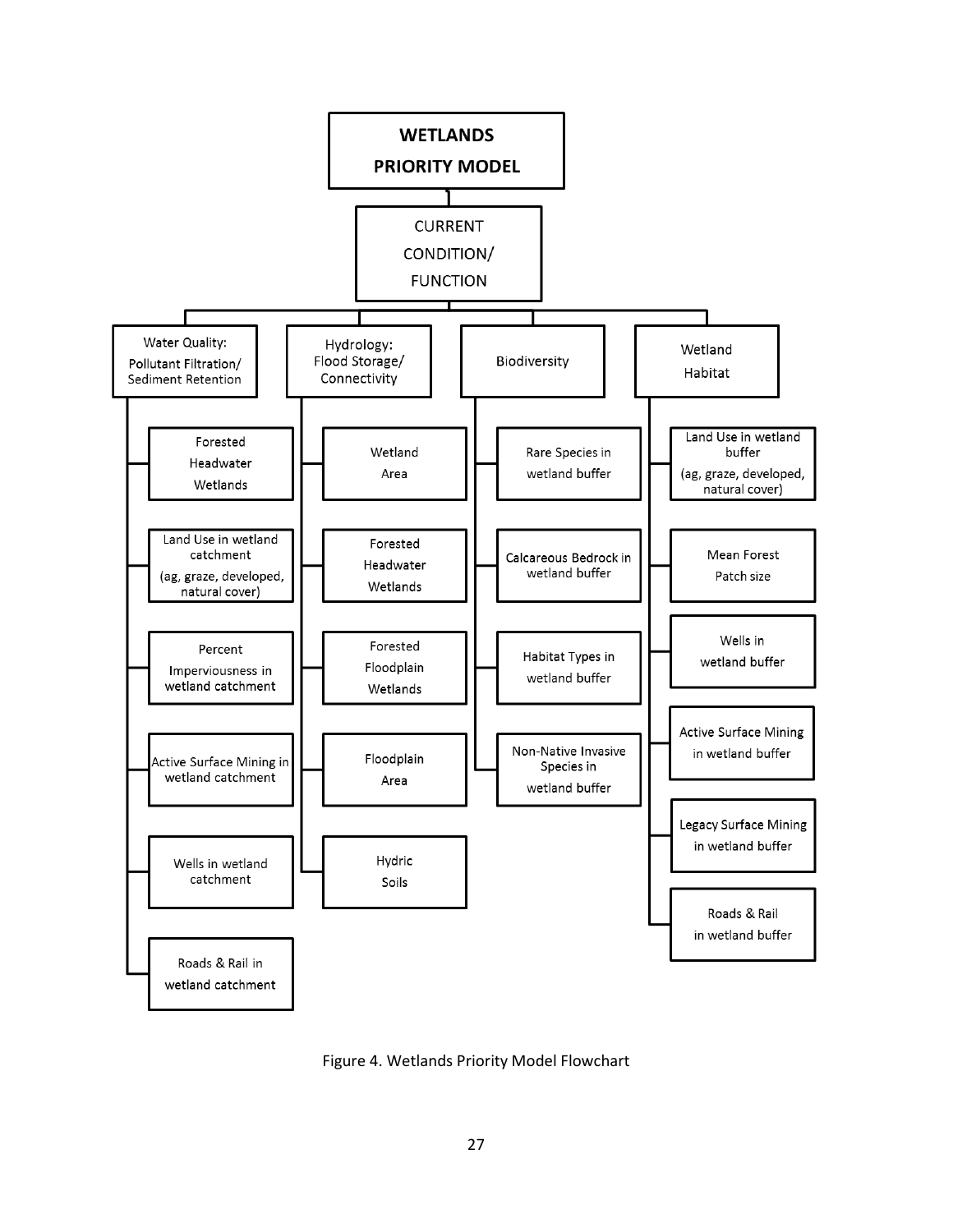

Figure 5. Uplands Priority Model Flowchart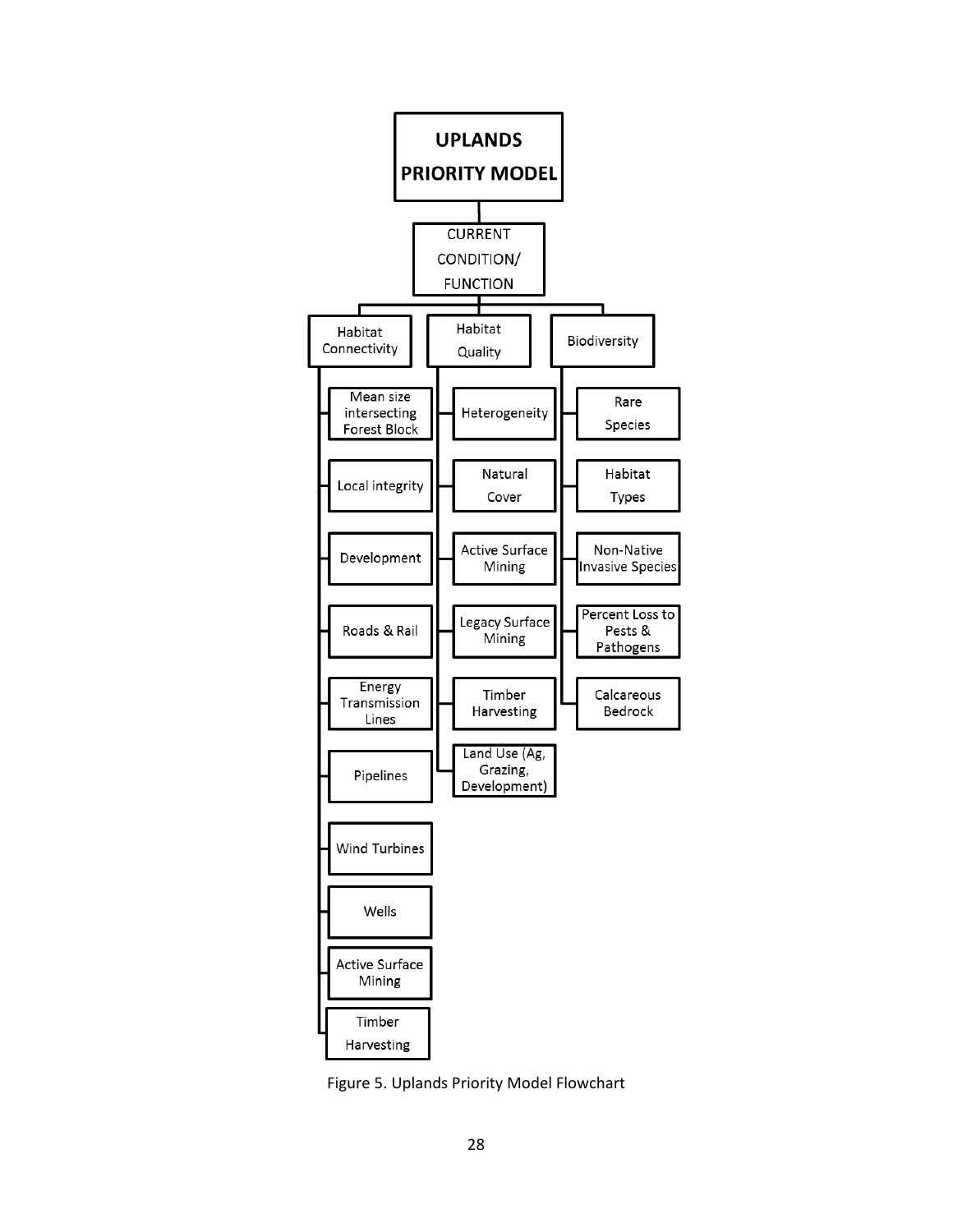To calculate the Streams/Riparian Areas Model objective and relative scores, all index scores in Table 18 are used:

$$
ModOS = \frac{3.81 \times 1 + 3.75 \times 1 + 3.59 \times 1 + 3.50 \times 0.5 + 3.74 \times 1}{1 + 1 + 1 + 0.5 + 1} = \frac{16.64}{4.5} = 3.70
$$

which corresponds to the model objective score in Table 19, and places the index in the Very Good category.

$$
ModRS = \frac{1.00 * 1 + 1.00 * 1 + 0.94 * 1 + 0.91 * 0.5 + 1.00 * 1}{1 + 1 + 1 + 0.5 + 1} = \frac{4.395}{4.5} = 0.98
$$

which corresponds to the model relative score in Table 19.

The ModOS score is then standardized to 4 (as it is greater than 3.5), and the ModRS is added to it to produce the overall Streams/Riparian Area model combined score:

$$
ModCS = 4 + 0.98 = 4.98
$$

which corresponds to the model combined score in Table 19, and places the model into the Very Good category.

| Table 13. Example Streams Water Quality Metrics for Catchment C1235 with Value, Objective Category, |
|-----------------------------------------------------------------------------------------------------|
| Objective Sco20re, and Relative Score for Each Metric                                               |

| <b>Metric</b>                          | Weight         | Value  | Objective | Objective    | <b>Relative</b> |
|----------------------------------------|----------------|--------|-----------|--------------|-----------------|
| (* critical metrics)                   |                |        | Category  | <b>Score</b> | <b>Score</b>    |
| AMD, TMDL, 303(d) impaired<br>streams  | $\overline{2}$ | $0\%$  | Very Good | 4            | 1               |
| Median pH*                             | $\overline{2}$ | a      | a         | a            | a               |
| Median sulfate                         | $\mathbf{1}$   | a      | a         | a            | a               |
| Median specific conductivity*          | 1.5            | a      | a         | a            | a               |
| <b>Median GLIMPSS</b>                  | $\overline{2}$ | a      | a         | a            | a               |
| Median sedimentation &<br>embeddedness | $\mathbf{1}$   | a      | a         | a            | a               |
| Percent imperviousness*                | $\overline{2}$ | 0%     | Very Good | 4            | 0.985           |
| All wells                              | 1.5            | 0%     | Very Good | 4            | 1               |
| Surface mining (active &<br>legacy)*   | $\overline{2}$ | 0%     | Very Good | 4            | 1               |
| Underground mining                     | $\overline{2}$ | 0%     | Very Good | 4            | $\mathbf{1}$    |
| Agriculture in riparian area           | 1              | 0%     | Very Good | 4            | $\mathbf{1}$    |
| Grazing/pasture in riparian<br>area    | $\mathbf{1}$   | 1.13%  | Good      | 3            | $\mathbf{1}$    |
| Development in riparian area           | $\mathbf{1}$   | 0 %    | Very Good | 4            | $\mathbf{1}$    |
| Natural cover in riparian area         | $\overline{2}$ | 98.80% | Good      | 3            | 0.988           |
| All roads & rail                       | 1.5            | 0%     | Very Good | 4            | 1               |

<sup>a</sup> null value due to the absence of a WVDEP WAB water quality station in this catchment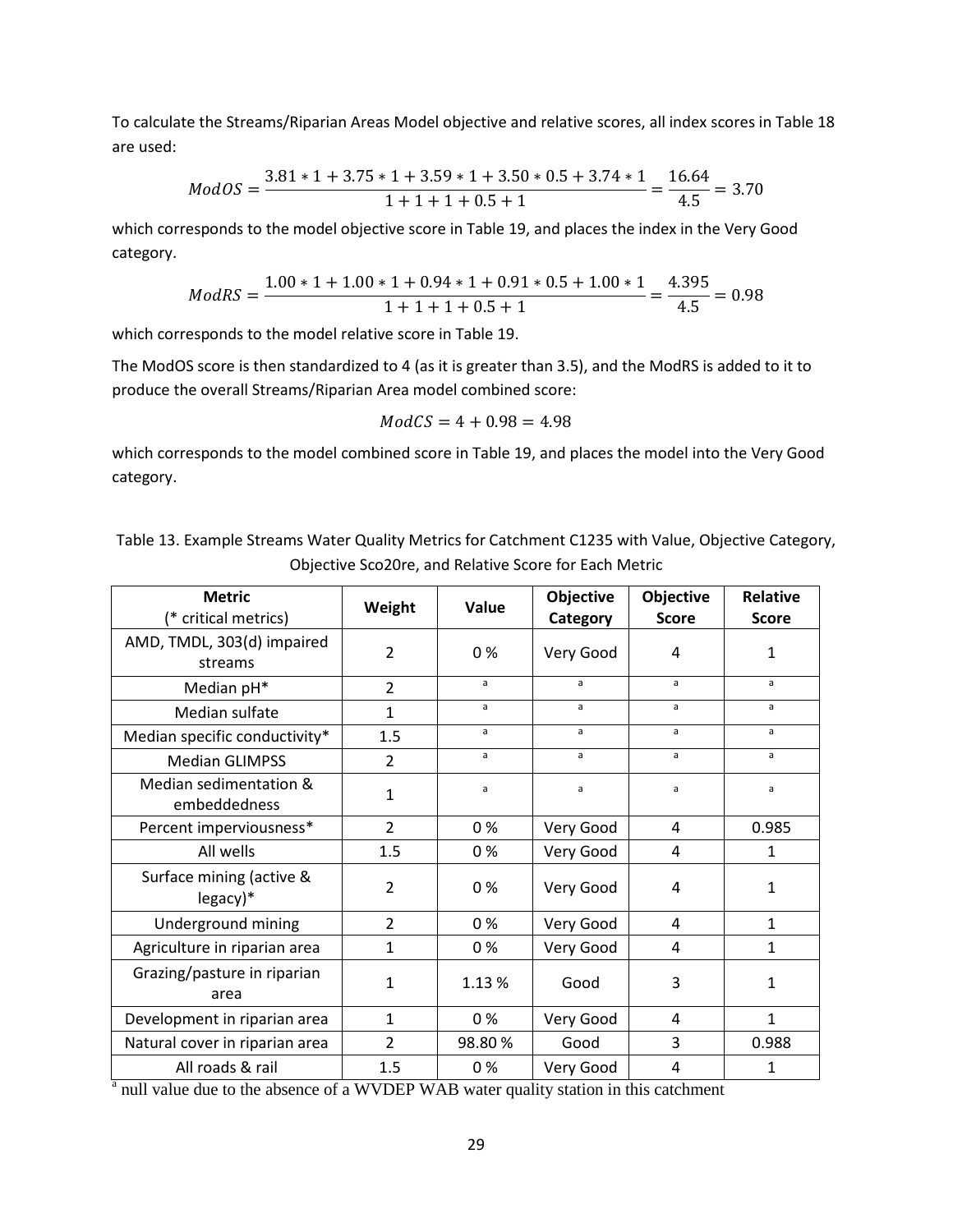## **1.4 Consolidated Analysis**

The Consolidated Analysis consists of two main parts, a Future Threats assessment and an Opportunities assessment (Figure 6). It was originally envisioned to evaluate cumulative watershed effects, to analyze historical and possible future conditions where applicable data were available, to assess the impacts of past changes on the watershed, and to project future trends that might significantly impact the planning units over time (such as climate change or population growth). The objective was to incorporate the following into the consolidated analysis:

- a. Impacts and stresses to natural resources, functions, and sensitive species (and their habitats) and vegetative communities in the watershed
- b. Current and past land use changes in the watershed, evaluating their cumulative watershed effects on natural resource condition and function
- c. The extent and location of riparian, wetland, and upland loss compared to historic conditions, including the loss of any species or vegetative communities
- d. Natural resources, functions, and/or services that have been lost or degraded, where they are, and how significantly they have been impacted
- e. Future threats analysis
- f. Projected land use change with the potential to negatively impact natural resource value and function (population growth and urban expansion, planned energy projects)
- g. Potential for increased resource extraction activities due to the presence of undeveloped natural resources (unmined coal, high wind or geothermal energy potential, Marcellus shale gas play)
- h. Potential effects of climate change
- i. Priority interest areas identifying portions of the landscape that are known priorities for protection by various federal, state, or non-governmental organizations

However, much of the data necessary for a comprehensive and thorough Consolidated Analysis was not consistently available for the five pilot HUC8 watersheds, and these datasets are listed in Section 5.3 as data gaps/needs identified for the state. For example, potential Marcellus shale development projections are not yet available from partner agencies, so the Marcellus shale thickness was used as a surrogate to estimate the probability of Marcellus shale development. Urban development projections were surprisingly lacking in West Virginia, except for the Morgantown area in the Monongahela watershed, and population projections were only available on a county-wide level. In contrast, the modeled resiliency and regional flow data, indicating potential response to climate change, are at a relatively fine scale. The latter two datasets are part of a larger analysis of the Northeast and Mid-Atlantic region conducted by The Nature Conservancy's Eastern Conservation Science program to identify geographic areas that are resilient in terms of providing species on the landscape the opportunity to adapt to a changing climate (Anderson et al. 2012). The concept of "resiliency" in this sense indicates that some areas may be able to buffer the effects of climate change by "offering a connected array of microclimates that allow species to persist." The analysis is based on two factors: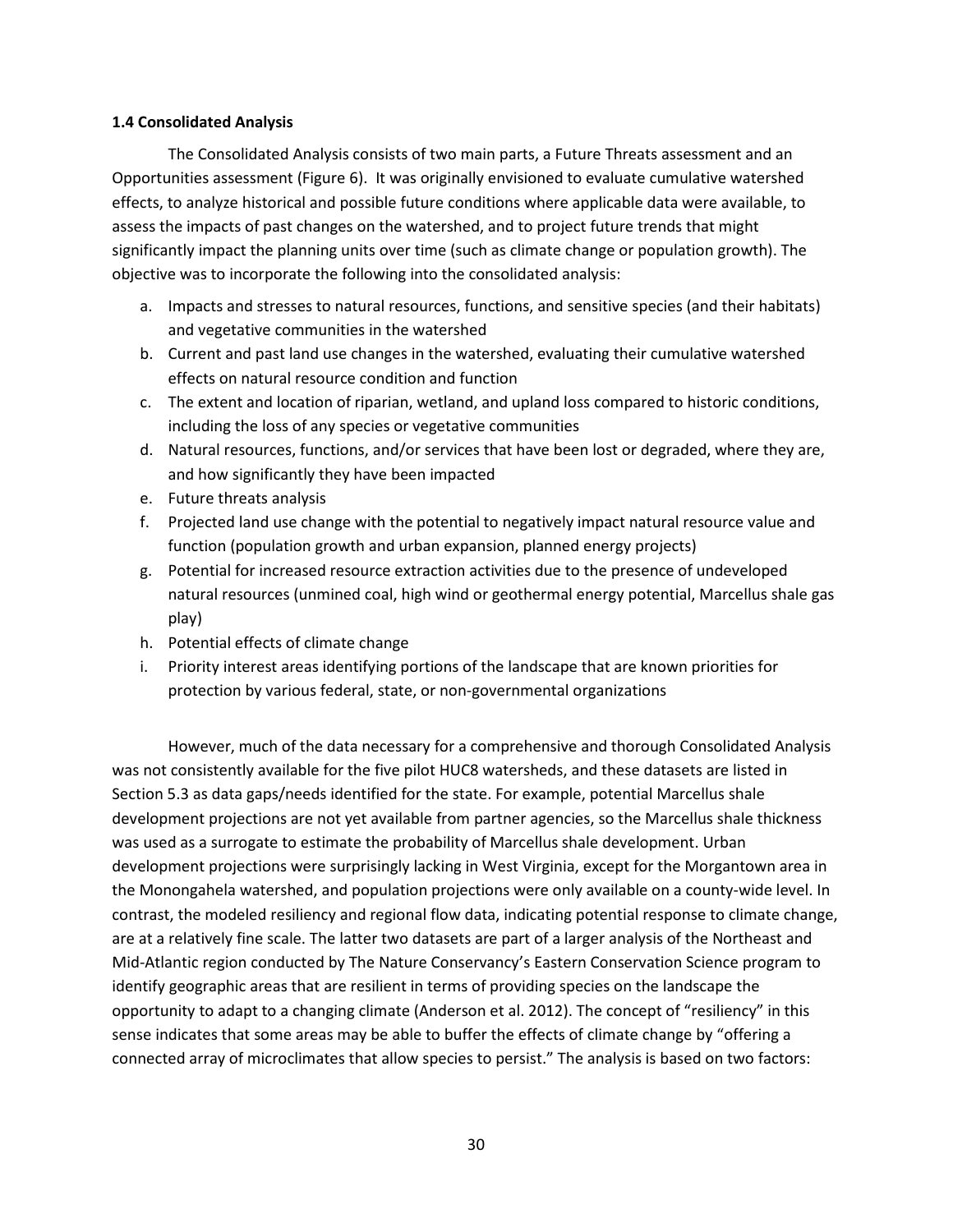

Figure 6. Consolidated Analysis Flowchart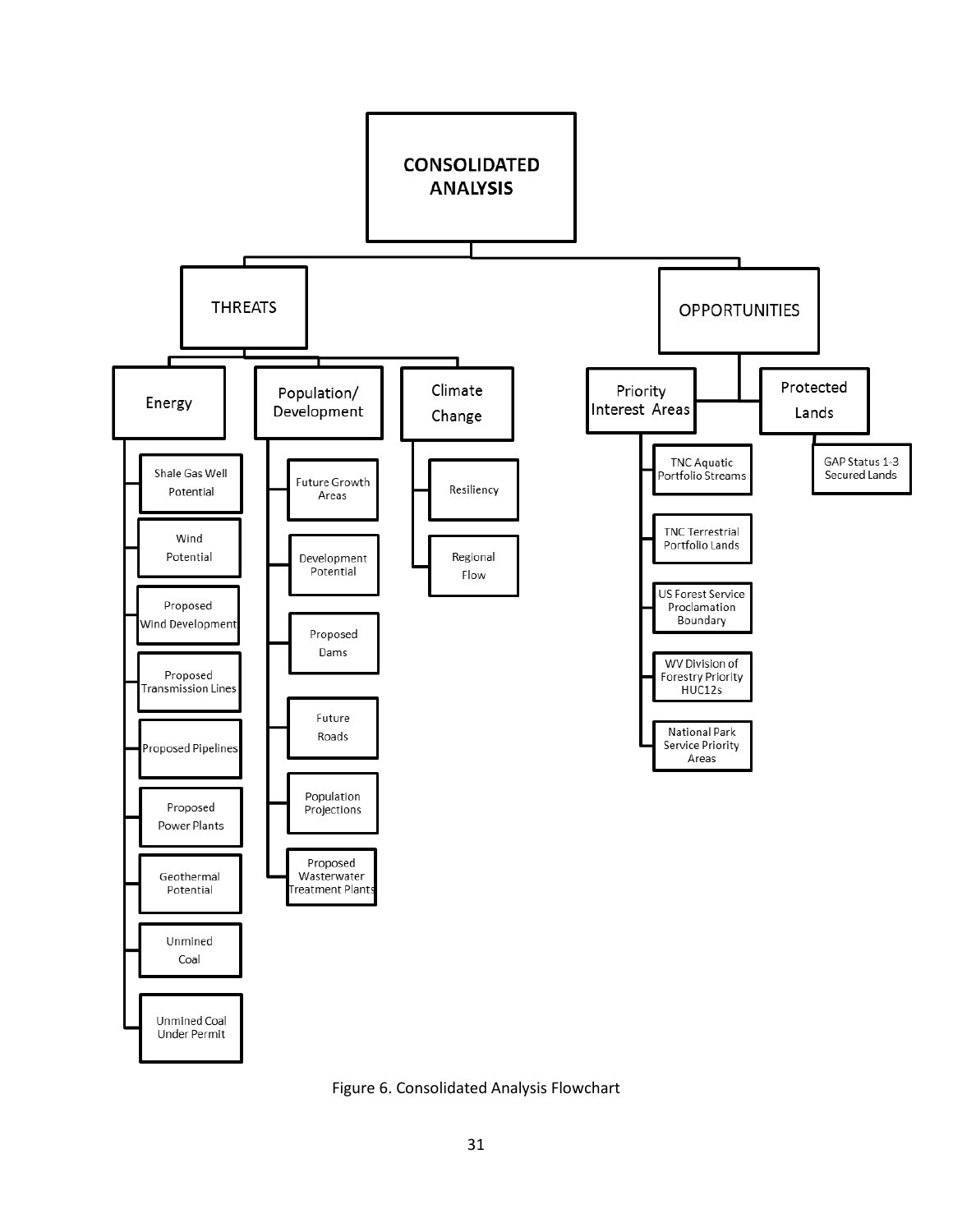landscape complexity (topography, elevation range, and wetland density) and landscape permeability (local connectedness and regional flow patterns, which are measures of landscape structure in terms of barriers, connected natural cover and land use patterns; Anderson et al. 2012). Detailed projections of temperature and precipitation changes are currently being developed for the Ohio River Basin by the USACE (Drum 2013) and may be incorporated into the Climate Change threats analysis when they become available.

Because of the inconsistent nature and variable scales of the different datasets, the Consolidated Analysis results were not calculated for the HUC12 or catchment-level planning units, but were instead calculated as gradients over the entire HUC8 watershed and are displayed as an informational layer rather than included in the model analysis results.

To display the cumulative known Future Threats to areas within the watershed, each metric was standardized from 0 to 100, with 100 indicating the lowest threat level for the metric in the HUC8 watershed, and 0 indicating the highest threat level. Metrics were weighted according to their significance in terms of affecting the overall future threat level of the watershed and summed to produce an overall index score. The indices were then combined using Esri's ArcGIS Spatial Analyst Raster Calculator tool to produce Threats Overall Results (a full list of metrics and assigned weights can be found in Table 14). This information was not included in the analysis results for each planning unit, but is meant to provide an additional set of information once the current condition of a planning unit has been determined.

The purpose of the second part of the Consolidated Analysis, the Opportunities assessment, was to provide information about currently protected areas, or areas that have been identified as priorities for protection by other organizations or regulatory agencies. This information may be helpful to entities planning protection or restoration activities in a given area by identifying potential partners or funding sources. Datasets included in the Opportunities assessment include permanently protected areas, The Nature Conservancy aquatic and terrestrial portfolios, West Virginia Division of Forestry priority areas, National Park Service priority areas, and National Forest proclamation boundaries.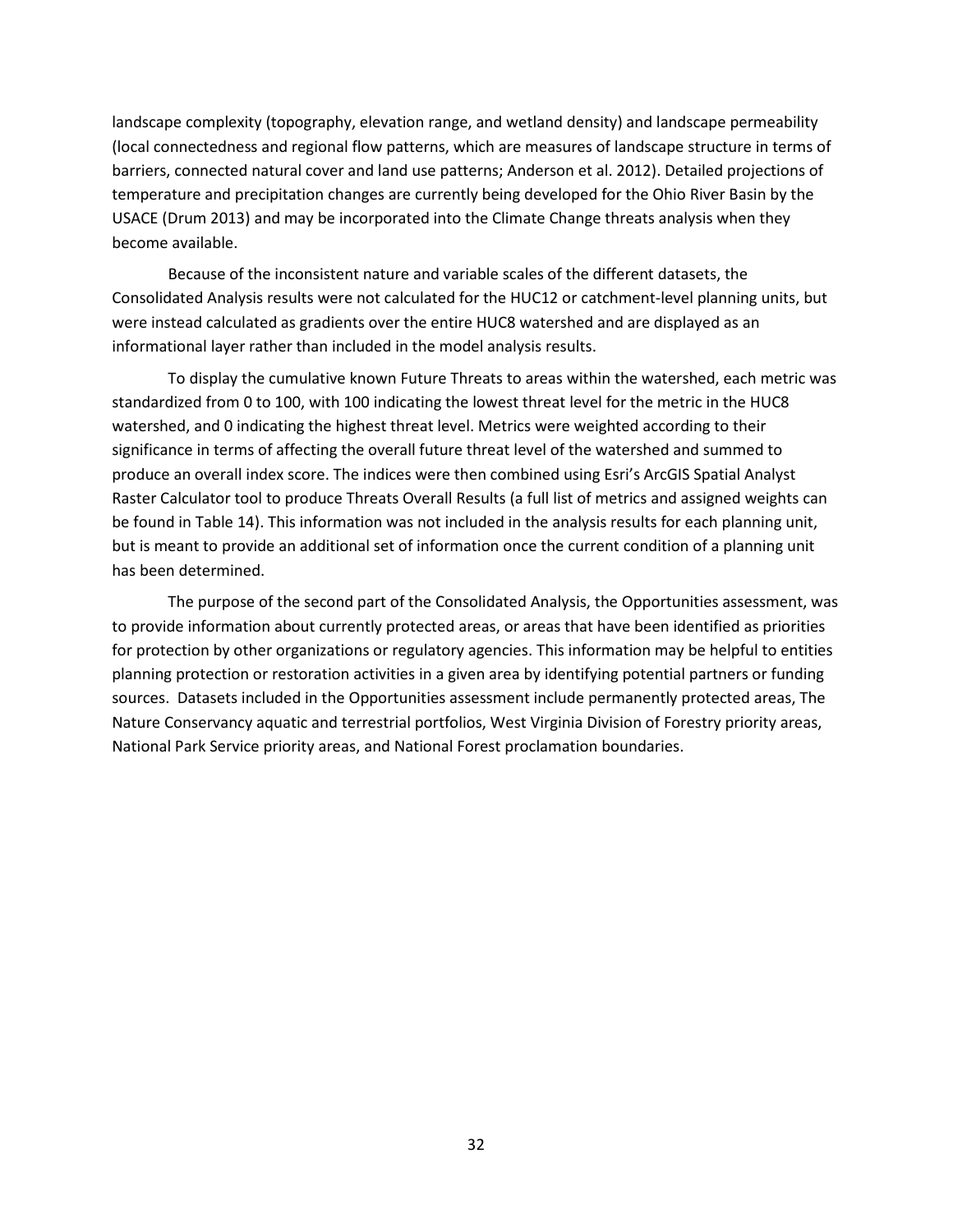| Model          | Index                                                  | <b>Metric Description</b>                          |                | Units                        |
|----------------|--------------------------------------------------------|----------------------------------------------------|----------------|------------------------------|
|                |                                                        | Currently unmined area within permit boundary      | $\overline{2}$ | % of planning unit           |
|                |                                                        | Unmined area of mineable coal seams                | $\overline{2}$ | % of planning unit           |
|                |                                                        | Marcellus well potential, based on shale thickness | $\overline{2}$ | mean thickness/planning unit |
|                | Energy                                                 | Modeled wind potential                             | 2              | % of planning unit           |
|                |                                                        | Proposed wind turbine locations                    | 1              | #/sq mi planning unit        |
|                |                                                        | Proposed energy transmission lines                 | 1              | mi/sq mi planning unit       |
|                |                                                        | Proposed gas pipelines                             | 1              | mi/sq mi planning unit       |
|                |                                                        | Proposed power plants                              | 1              | #/sq mi planning unit        |
| <b>FUTURE</b>  |                                                        | High geothermal potential (temp>150 degrees)       | $\mathbf{1}$   | % of planning unit           |
|                | Population/<br>Development                             | Population projections                             | 1              | percent change, by county    |
| <b>THREATS</b> |                                                        | Areas designated for future development            | $\mathbf{1}$   | % of planning unit           |
|                |                                                        | Proposed dam locations                             | 1              | #/stream mile                |
|                |                                                        | Proposed future roads                              | 1              | mi/sq mi planning unit       |
|                |                                                        | Proposed wastewater treatment plants               | $\mathbf 1$    | #/planning unit              |
|                | Climate Change                                         | Resiliency score                                   | 1              | avg score/planning unit      |
|                |                                                        | Current density score                              | $\mathbf{1}$   | avg score/planning unit      |
|                |                                                        | TNC aquatic portfolio streams                      |                |                              |
|                |                                                        | TNC terrestrial portfolio lands                    |                |                              |
| OPPORTUNITIES* | <b>Priority Interest Areas</b>                         | US Forest Service proclamation boundary            |                |                              |
|                |                                                        | WV Division of Forestry priority areas             |                |                              |
|                |                                                        | National Park Service priority areas               |                |                              |
|                | GAP Status 1-3 secured lands<br><b>Protected Lands</b> |                                                    |                |                              |

## Table 14. Metrics Included in the Consolidated Analysis

\*The "Opportunities" metrics/datasets are considered informational and were not part of an analysis, but are presented to aid decision-making. Therefore, these datasets do not have assigned weights or normalized units of measurement.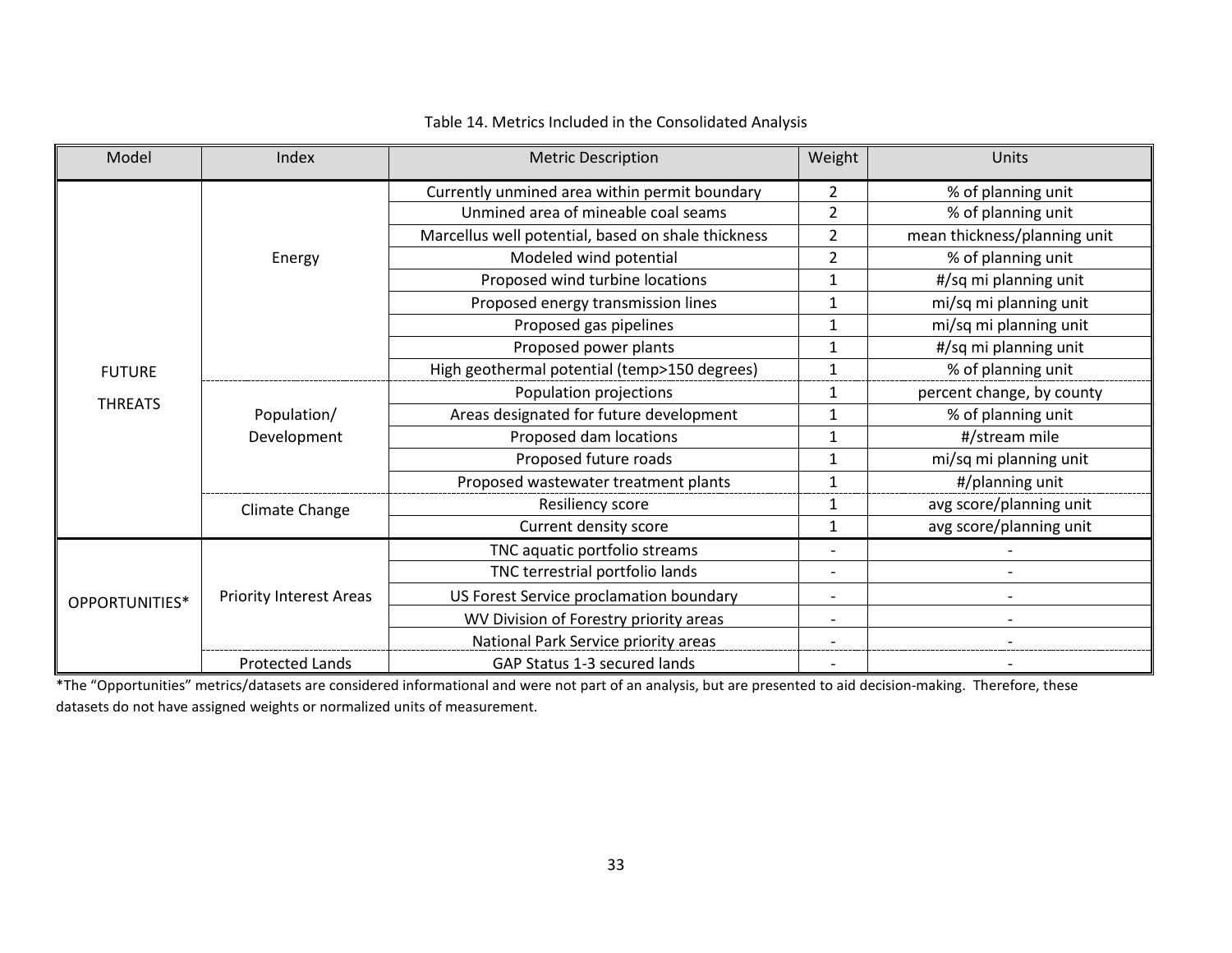## **1.5 Healthy Watersheds Analysis**

Healthy watersheds were identified and presented using two methods, the objective method and the relative method. The analysis was completed at both the HUC12 and catchment scale. Each method presents a slightly different picture of healthy watersheds in the Potomac drainage, as described below.

The objective method represents a slightly modified version of the standard assessment methodology that utilizes 40 metrics to characterize a watershed rather than the 95 metrics used in the standard assessment methodology (Table 15). The intent was to remove duplication and focus the analysis on four main elements of a healthy watershed: water quality, hydrologic connectivity, habitat quality, and biodiversity. The data used in this analysis was the same as that used for the full watershed assessment; and weighting, normalization, and classification of the results remained the same. This method is independent of scale, and the analysis results remain the same when compared at the scale of an HUC8 watershed, or at the scale of multiple HUC8s combined.

The relative method utilizes the same data and methods as described above; however, the final results are represented utilizing only the normalized relative results across the entire Potomac drainage in West Virginia. This analysis reflects the same four focus elements (water quality, hydrologic connectivity, habitat quality, and biodiversity) without using the objective ranking method. The relative analysis method helps answer the question, within the Potomac region in West Virginia, which are the very best, and the very worst watersheds. The relative method is scale dependent, and results would change depending on the size of the area included within the analysis.

| <b>Metric Name</b><br>(* "Critical") | <b>Metric Description</b>           | <b>Normalization</b>                         |
|--------------------------------------|-------------------------------------|----------------------------------------------|
| Impaired                             | AMD, TMDL, 303(d) impaired streams  | miles impaired streams/total stream<br>miles |
| MedpH*                               | Median pH values                    | Index for each planning unit                 |
| <b>MedGLIMPSS</b>                    | Median GLIMPSS scores               | Index for each planning unit                 |
| $Imperv1*$                           | Percent imperviousness              | mean % imperviousness per planning<br>unit   |
| SurfaceMine1*                        | Surface mining (active & legacy)    | % of planning unit                           |
| UndrgrndMine1                        | Underground mining                  | % of planning unit                           |
| NatCoverRip1                         | Natural cover in riparian area      | % of planning unit                           |
| MedSpecCond*                         | Median specific conductivity values | Index for each planning unit                 |
| <b>AllWells</b>                      | All wells                           | #/sq mi planning unit                        |
| AllRdRail                            | All roads & rail                    | miles/sq mi planning unit                    |

Table 15. Metrics included in the Healthy Watersheds analysis.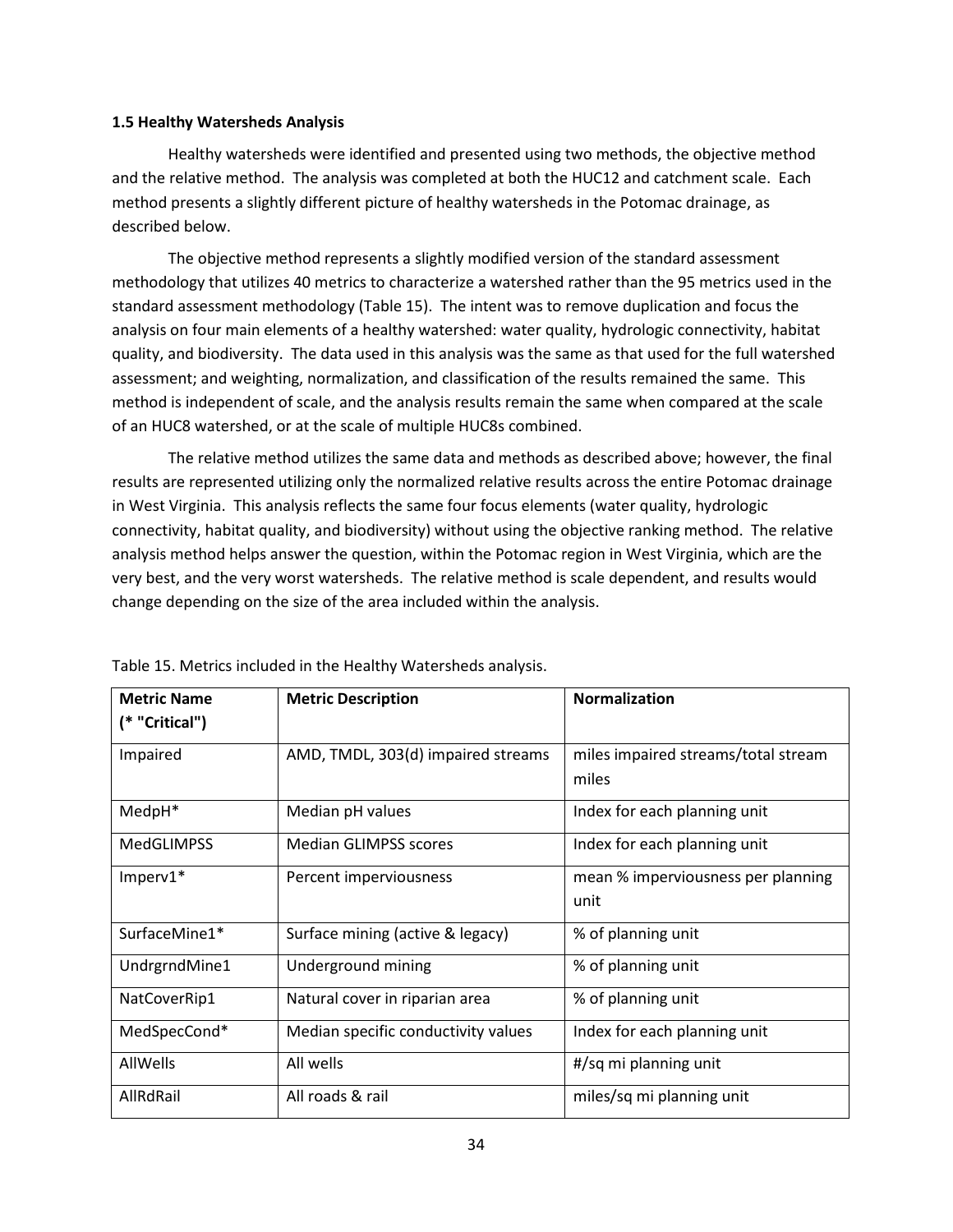| MedSulfate       | Median sulfate values                         | Index for each planning unit                |
|------------------|-----------------------------------------------|---------------------------------------------|
| MedS&E           | Median sedimentation &<br>embeddedness        | median score/planning unit                  |
| AgRip1           | Agriculture in riparian area                  | % of riparian area                          |
| GrazeRip1        | Grazing/pasture in riparian area              | % of planning unit                          |
| DevelopedRip1    | Development in riparian area                  | % of planning unit                          |
| AllRdRailRip2    | All roads & rail in riparian area             | mi/sq mi planning unit                      |
| <b>Hdwtrs</b>    | Headwater streams (size class 1a)             | # headwater stream miles/total<br>stream mi |
| Forestriparea    | Forested riparian area                        | % of riparian area                          |
| Dams             | Dams                                          | #/ stream mi                                |
| LocInt           | Local integrity score                         | avg score/planning unit                     |
| WetArea          | Total wetland area                            | % of planning unit                          |
| <b>PowPlants</b> | Power plants                                  | # / stream mi                               |
| WetArea          | Total wetland area                            | % of planning unit                          |
| Hydricsoils      | Hydric soils                                  | % of planning unit with hydric soils        |
| FloodArea        | Floodplain area                               | % of planning unit                          |
| FldForestWet     | Floodplain, forested wetlands                 | sq mi/wetland buffer                        |
| ForestHdwtrWet2  | Forested headwater wetlands                   | % of planning unit                          |
| Hetero           | Heterogeneity score                           | avg score/planning unit                     |
| NatCover         | Natural cover (forest, grassland,<br>wetland) | % of planning unit                          |
| ActiveSurface2*  | Active surface mining                         | % of planning unit                          |
| Developed2*      | Development                                   | % of planning unit                          |
| LegacySurface    | Legacy surface mining                         | % of planning unit                          |
| Timber2          | Timber harvesting operations                  | sq mi/sq mi planning unit                   |
| Ag               | Agriculture                                   | % of planning unit                          |
| Graze            | Grazing/pasture                               | % of planning unit                          |
| PctLoss          | Percent tree basal area loss                  | % of planning unit                          |
| AllSGNCUp        | Rare species                                  | #/sq mi planning unit                       |
| <b>NNIS</b>      | Non-native invasive species                   | #/sq mi planning unit                       |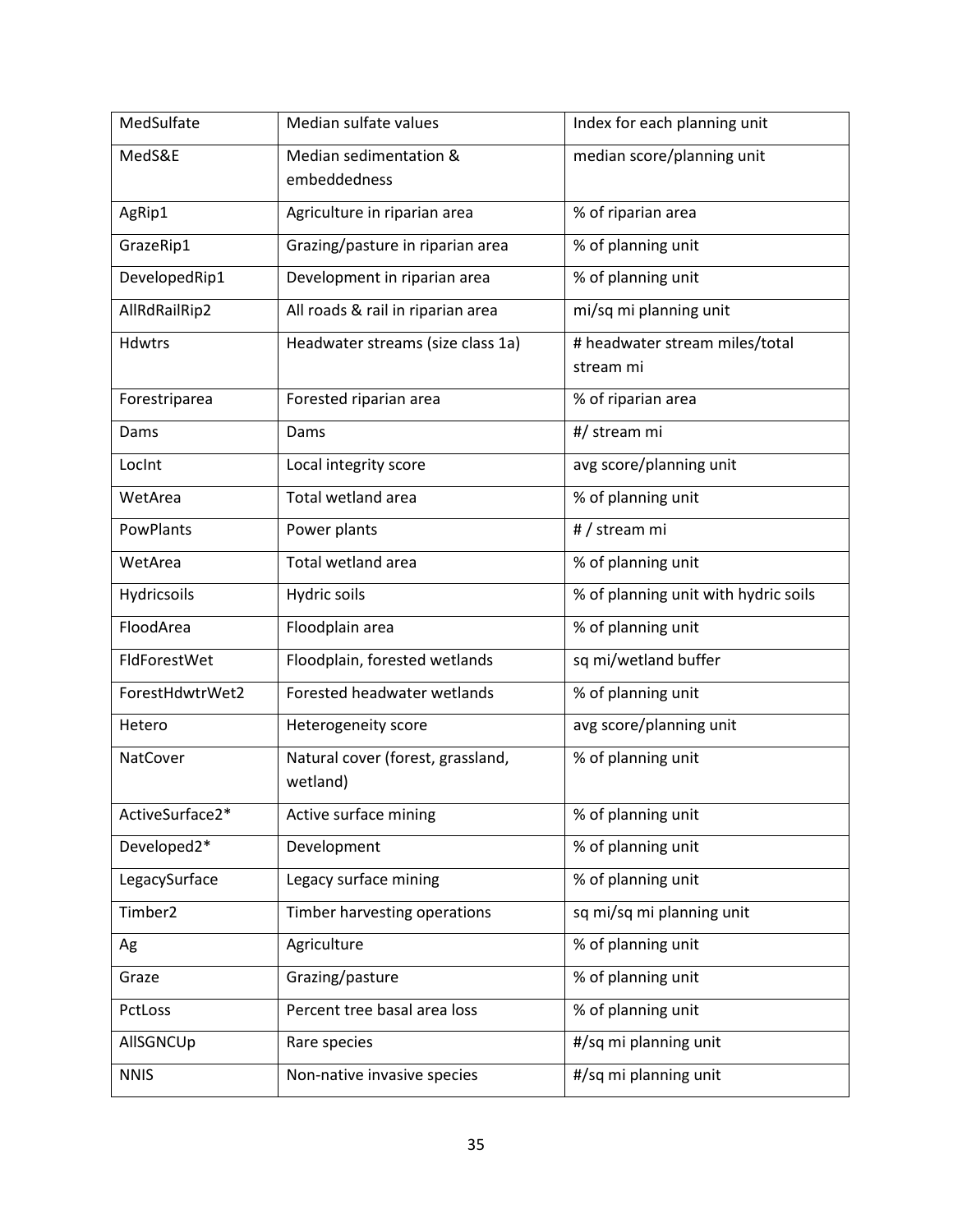| NEHab   | Northeast habitat types | #/planning unit    |
|---------|-------------------------|--------------------|
| CalcBed | Calcareous bedrock      | % of planning unit |

## **1.6 Data**

## **3.6.1 Data Sources**

Spatial data acquired for this study included:

- **Surface water quality monitoring data**
- **IDED** Impaired streams (303(d), TMDL, AMD)
- Land use and land cover (LULC) data
- **Surface and subsurface geology**
- **Soils**
- **Elevation (DEM)**
- **EXEC** Stream network and drainage areas
- **Wetlands location and type**
- **Species and habitat data**
- **Protected lands**
- **Infrastructure (roads, railroads, dams, energy transmission lines, pipelines)**
- **Mining, mineral extraction, oil and gas wells data**
- Regulated sites (permitted discharge, landfills, toxic waste disposal, etc.)
- **•** Demographics/population data
- **Climate change models**
- **Political boundaries**

Data were obtained from many sources including, but not limited to:

Federal agencies

- **US Environmental Protection Agency**
- **US Geological Survey**
- **US Forest Service**
- **US Fish and Wildlife Service**
- **US Department of Agriculture**
- **US Department of Transportation**
- **US Census Bureau**

## State agencies

- WV Department of Environmental Protection
- **WV Division of Natural Resources**
- **WV Division of Forestry**
- **WV Geological and Economic Survey**
- **WV Statewide Addressing and Mapping Board**

Local agencies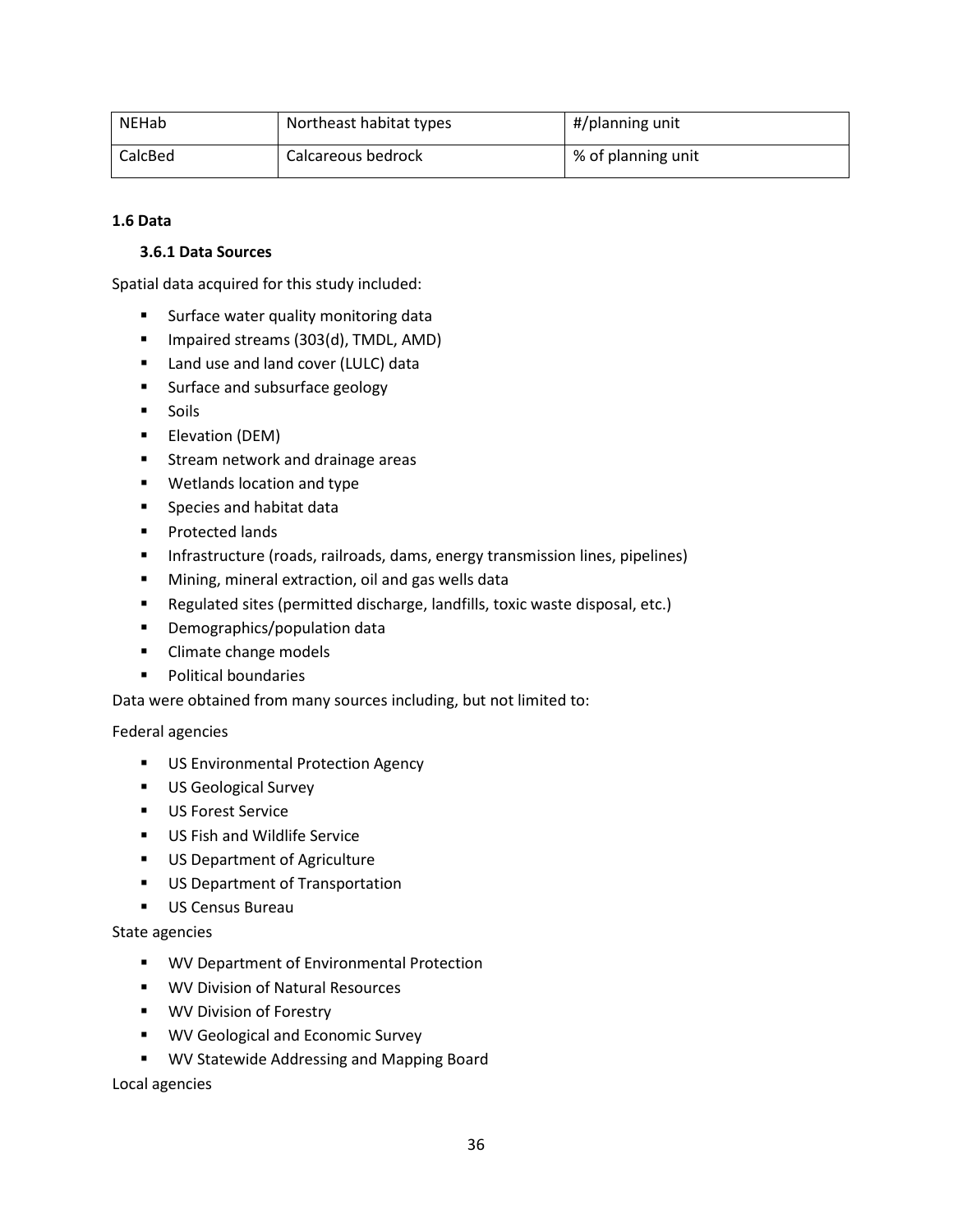- City/county/regional governments
- **River or Watershed Associations**

Non-profit organizations

**The Nature Conservancy** 

Universities

- **West Virginia University**
- **WV GIS Technical Center**

For a thorough reference to all data sources and intended uses please see Appendix A: Detailed Data Source Information.

## **1.6.2 Data Quality**

Data were selected or rejected based on their relevance, completeness, accuracy, quality, and age. The most current data available were used, except in cases where using historical data for comparison or trend prediction was desirable. For example, species occurrence data older than 20 years were not used since they are unlikely to reflect current conditions. Particular factors that caused data to be rejected included: lack of appropriate or complete metadata; data that do not accurately reflect the current status of the watershed; data that appear incomplete or significantly conflict with known quality-assured data (thus casting doubt on data quality); and data that were deemed irrelevant or redundant during the analysis.

## **1.7 Works Cited**

Anderson, M. G., S. Bernstein, F. Lowenstein, N. Smith, and S. Pickering. 2004. Determining the size of eastern forest reserves. The Nature Conservancy , Eastern Conservation Science Program, and Sweetwater Trust.

Anderson, M.G., M. Clark, and A. Olivero Sheldon. 2012. Resilient sites for terrestrial conservation in the northeast and mid-Atlantic region. The Nature Conservancy, Eastern Conservation Science, Boston, MA. [http://www.conservationgateway.org/ConservationByGeography/NorthAmerica/UnitedStates/edc/repo](http://www.conservationgateway.org/ConservationByGeography/NorthAmerica/UnitedStates/edc/reportsdata/terrestrial/resilience/Pages/default.aspx) [rtsdata/terrestrial/resilience/Pages/default.aspx](http://www.conservationgateway.org/ConservationByGeography/NorthAmerica/UnitedStates/edc/reportsdata/terrestrial/resilience/Pages/default.aspx)

Compton, B. W., K. McGarigal, S. A. Cushman, and L. R. Gamble. 2007. A resistant-kernel model of connectivity for amphibians that breed in vernal pools. Conservation Biology 21:788-799.

Drum, G. 2013. Personal communication (expert workshop held 8-9 January 2013, regarding the USACE Institute of Water Resources Ohio River Basin Climate Change model for temperature and precipitation [in progress]).

Messinger, T. 2012. West Virginia USGS Stream gage coverage. Personal communication (email received 14 June 2012).

NRCS. 2012. Watershed Boundary Dataset (WBD) facts. Natural Resources Conservation Service [www.ncgc.nrcs.usda.gov/products/datasets/watershed/facts.html.](http://www.ncgc.nrcs.usda.gov/products/datasets/watershed/facts.html) Accessed 26 April, 2012.